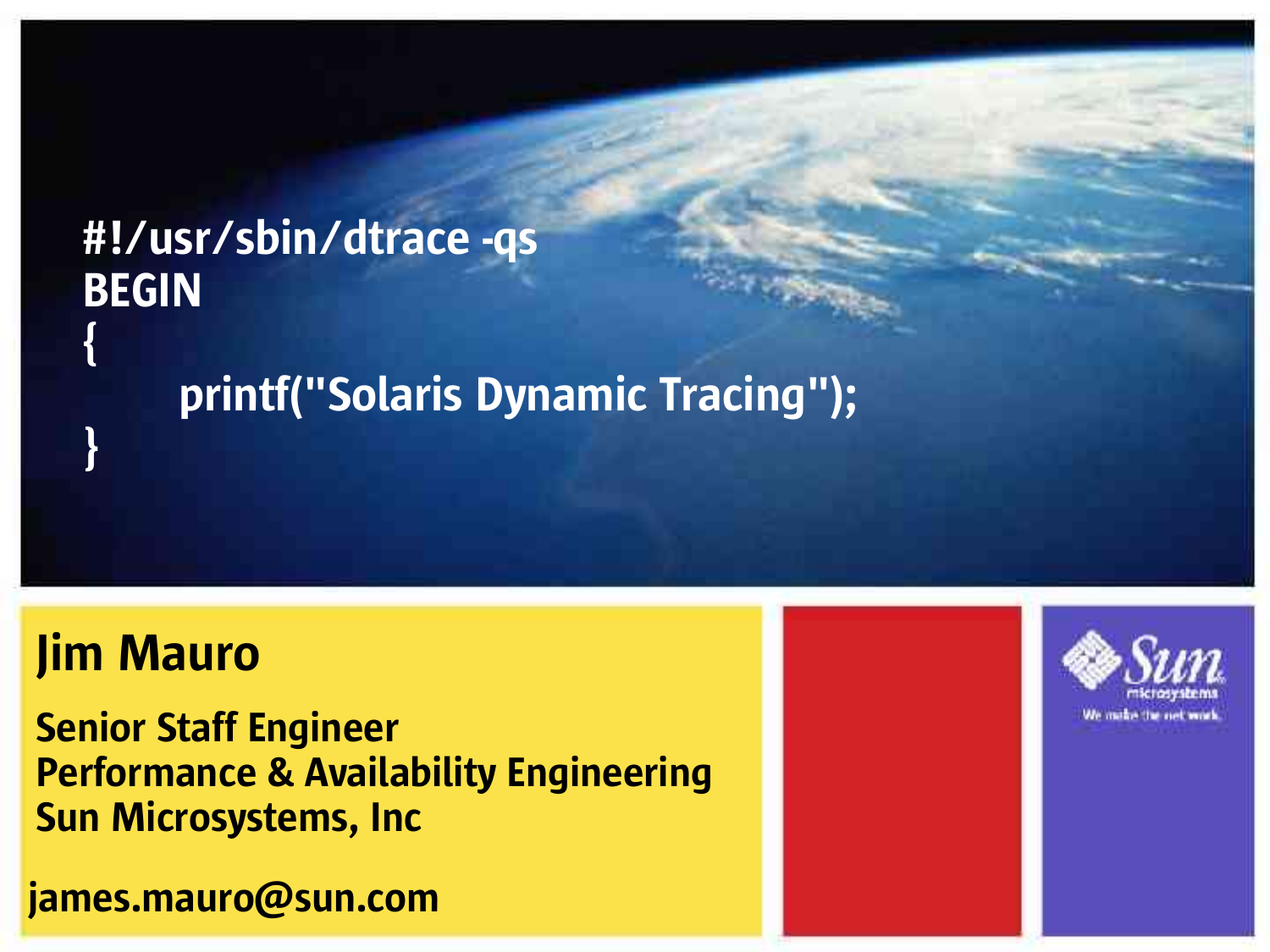

#### Credits

#### Most of this material was written by the creators of DTrace: Bryan Cantrill, Mike Shapiro & Adam Leventhal.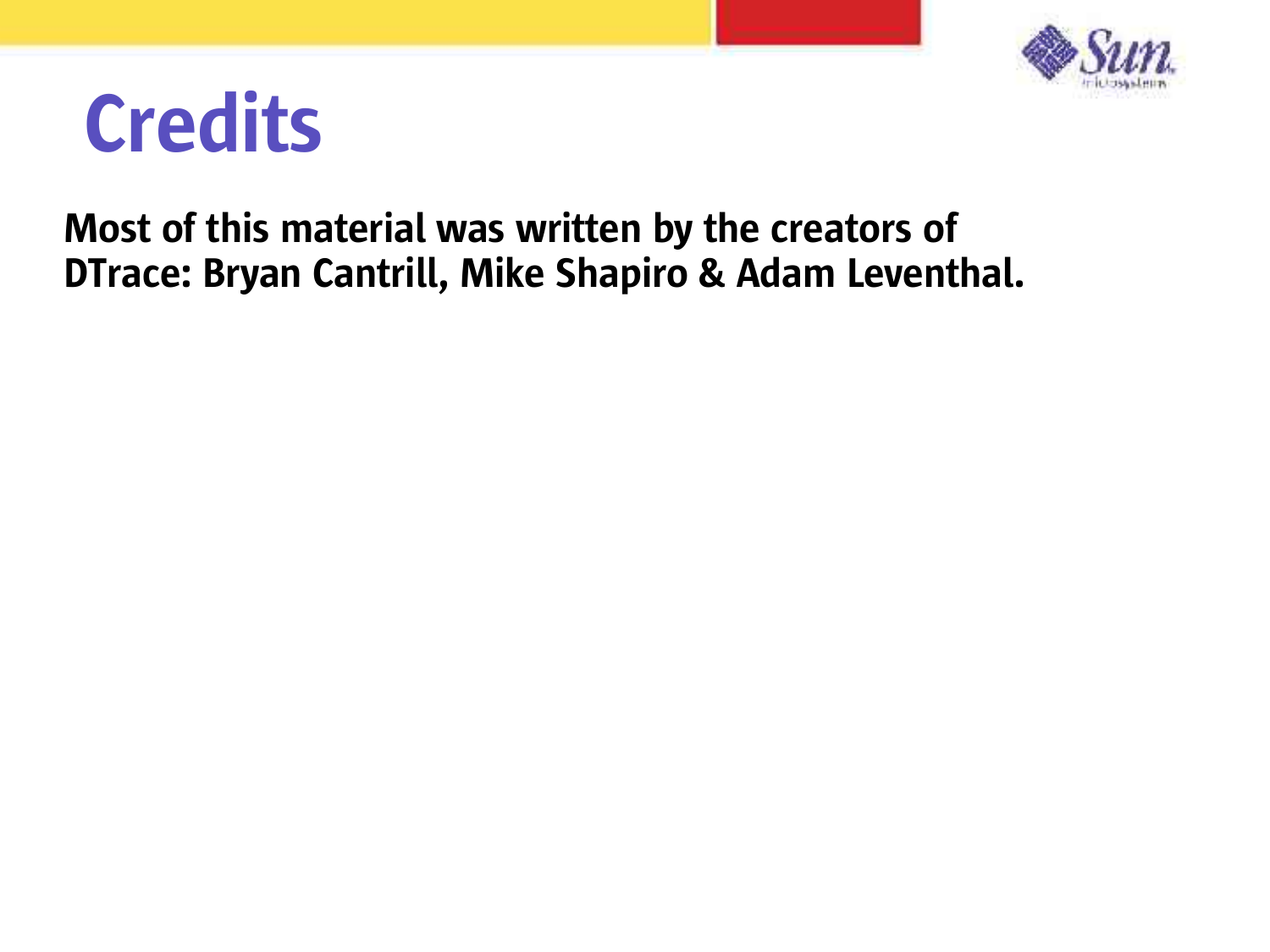

## The Problem

- As systems have grown more complex, performance problems are increasingly not seen in a system until production deployment
- ...but performance analysis tools, by and large, target *developers* in *development*
- Production environment left with crude, process-centric tools – of little use on *systemic* problems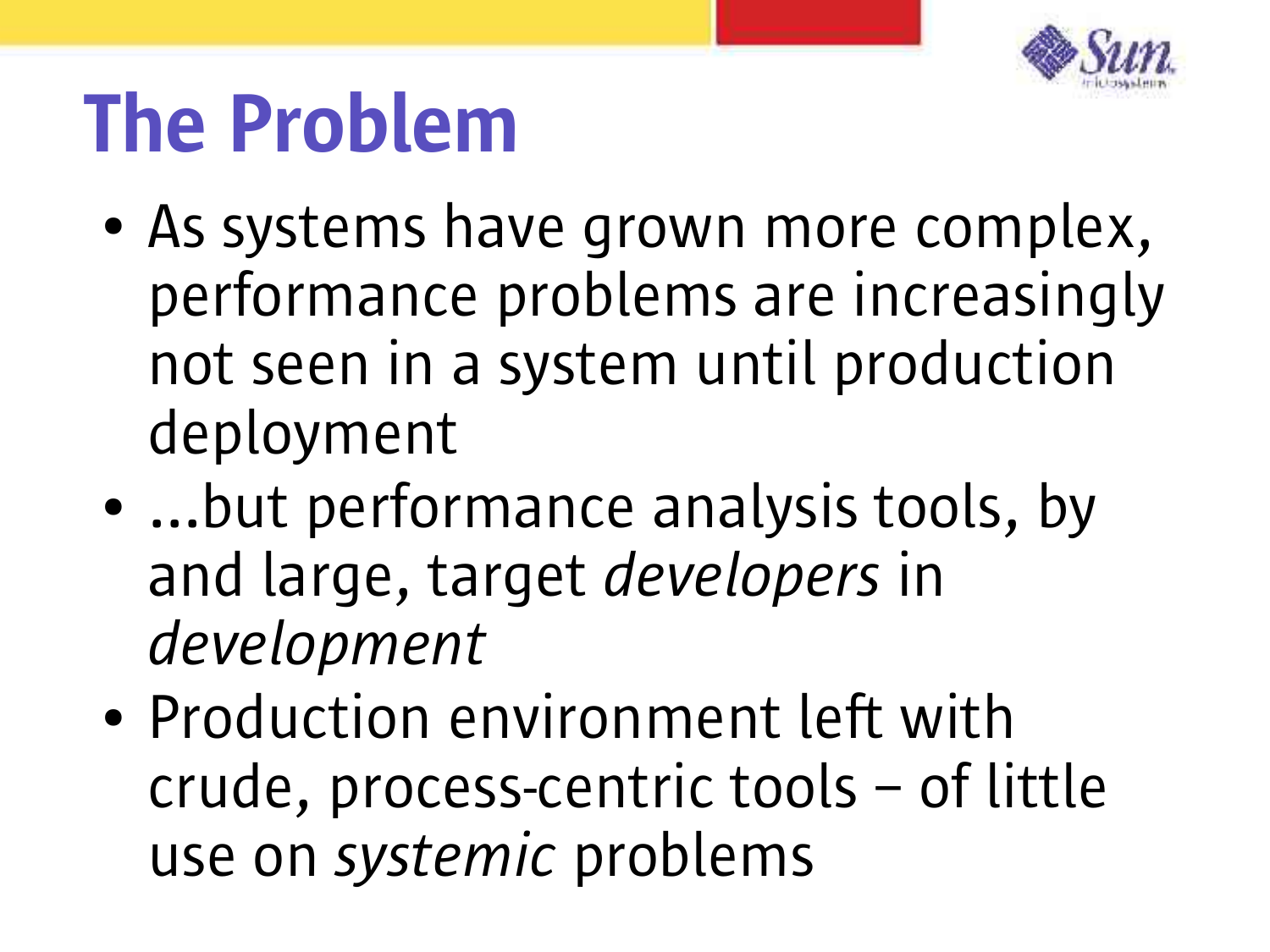

# Why Dynamic Tracing?

- Well-defined techniques for debugging *fatal*, *non-reproducible* failure:
	- Obtain core file or crash dump
	- Debug problem *postmortem* using mdb(1), dbx(1)
- Techniques for debugging *transient* failures are much more ad hoc
	- Typical techniques push traditional tools (e.g. truss(1), mdb(1)) beyond their design centers
	- Many transient problems cannot be debugged at all using extant techniques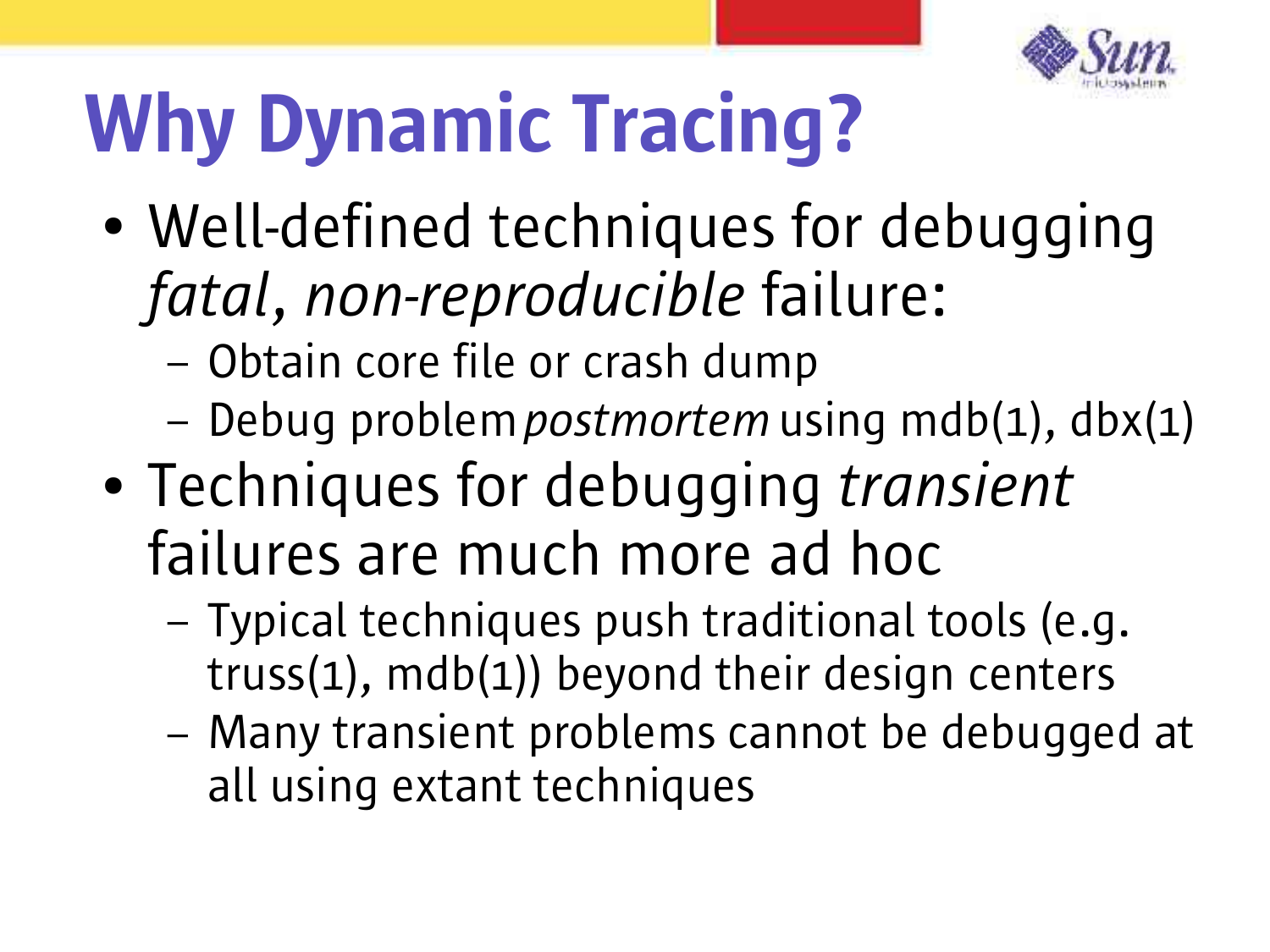

# Transient failure

- Any unacceptable behavior that does not result in fatal failure of the system
- May be a clear failure:
	- "read(2) is returning EIO on a device that isn't reporting any errors."
	- "Our application occasionally doesn't receive its timer signal."
	- "One of our threads is missing a condition variable wakeup."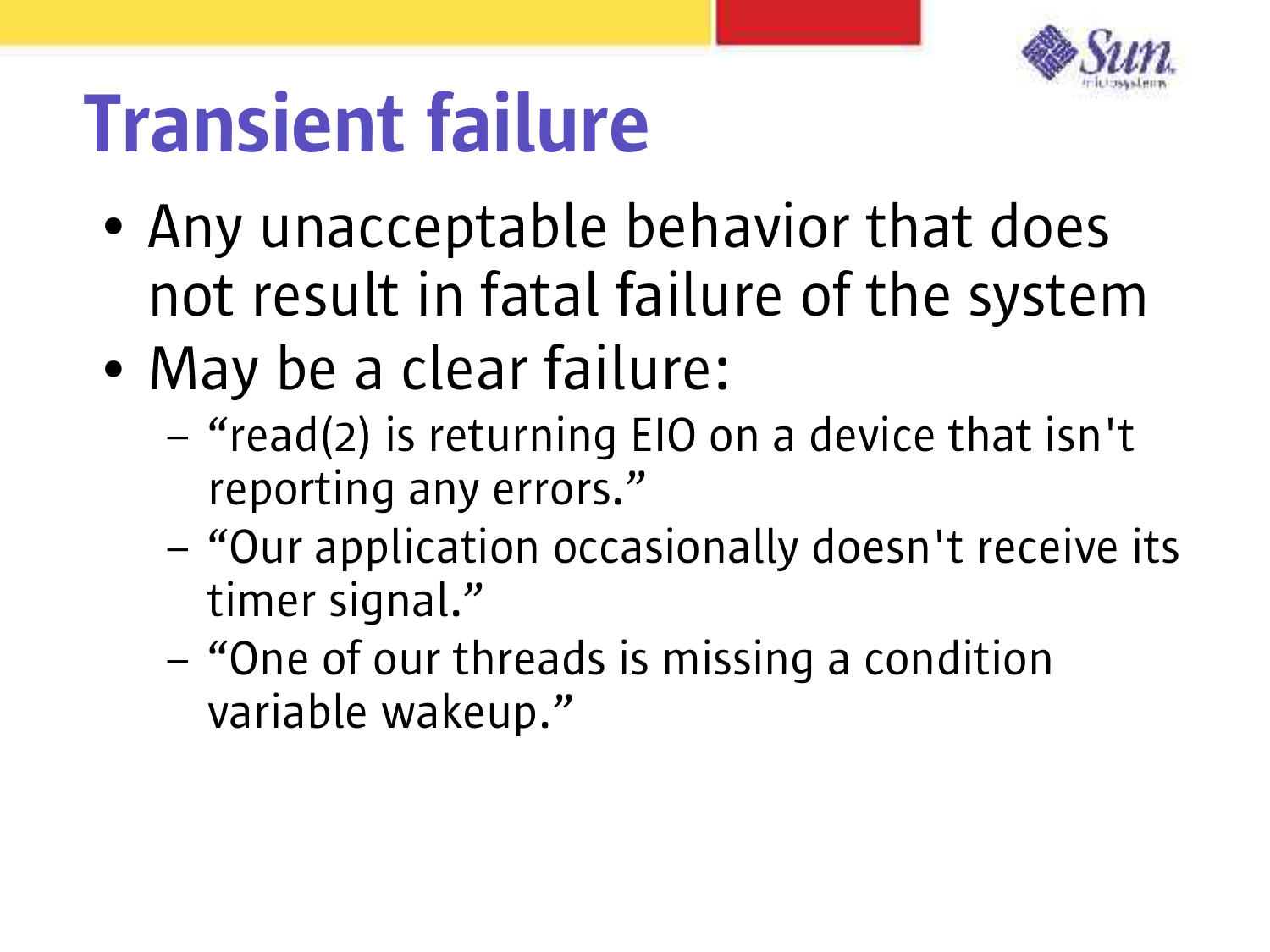

# Debugging transient failure

- Historically, we have debugged transient failure using process-centric tools: truss(1), pstack(1), prstat(1), etc.
- These tools were not designed to debug *systemic* problems
- But the tools designed for systemic problems (i.e., mdb(1)) are designed for postmortem analysis...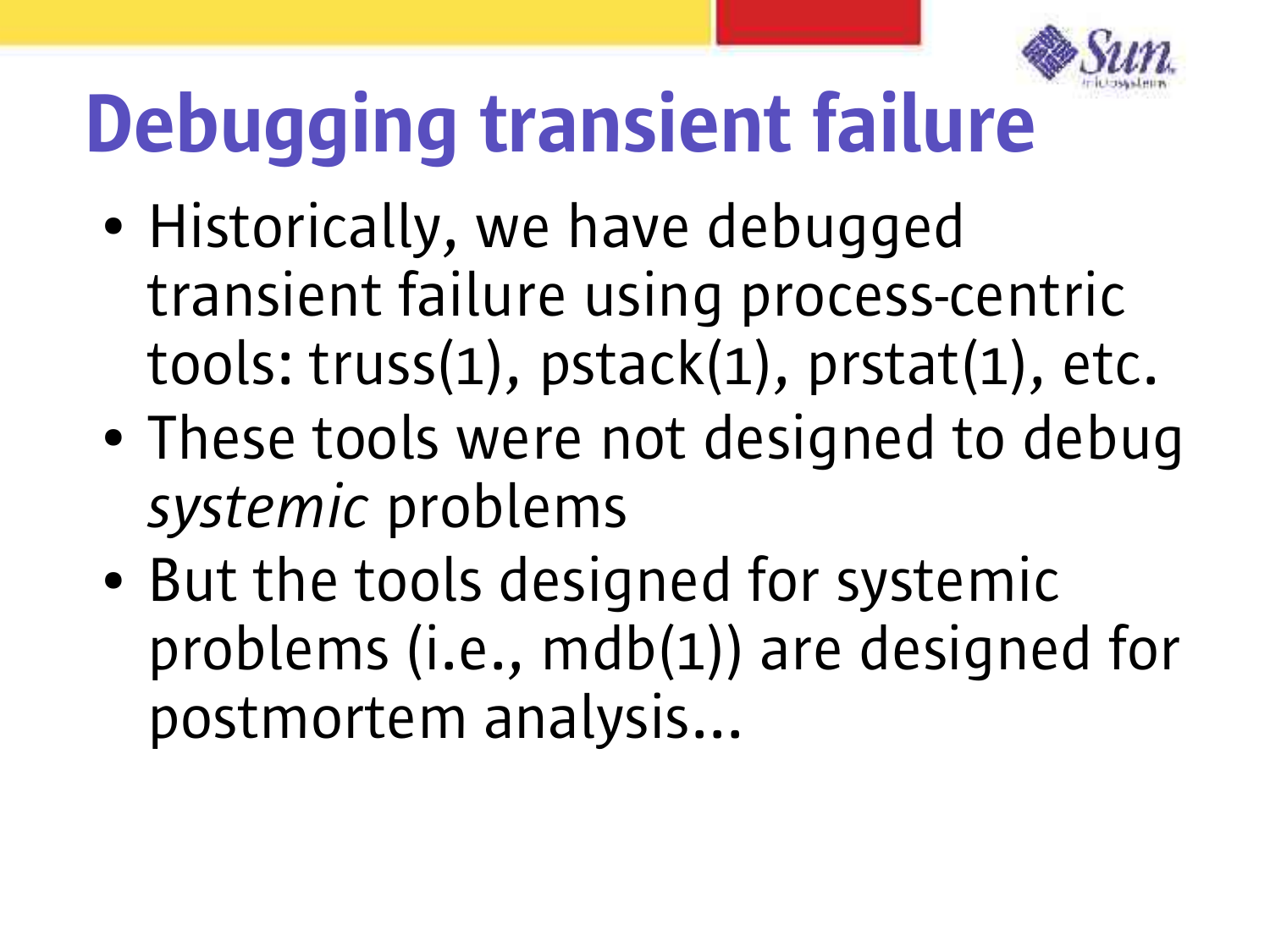

# Postmortem techniques

- One technique is to use postmortem analysis to debug transient problems by *inducing* fatal failure during period of transient failure
- Better than nothing, but not by much:
	- Requires inducing fatal failure, which nearly always results in more downtime than the transient failure
	- Requires a keen intuition to be able to sort out a dynamic problem from a static snapshot of state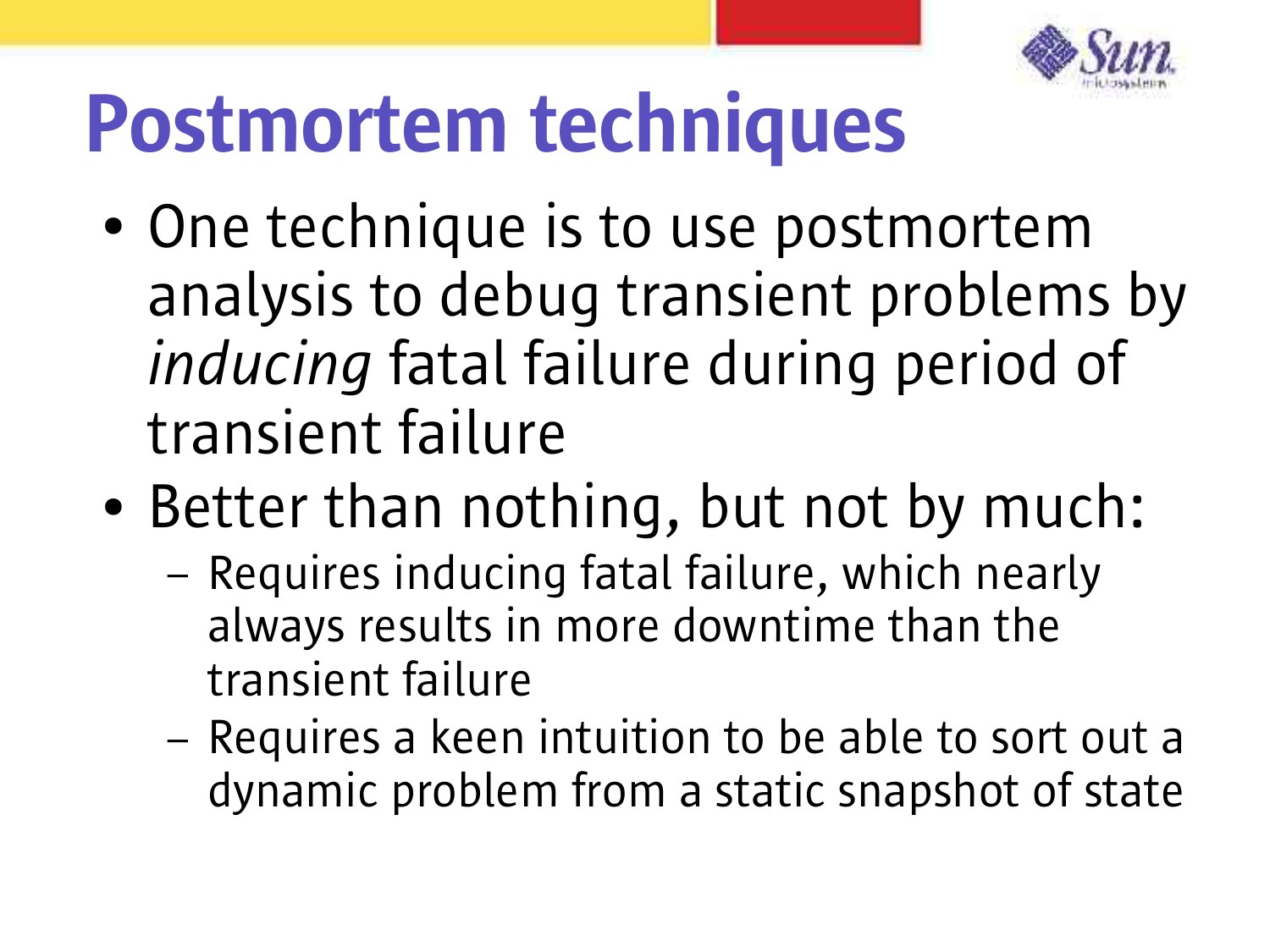

# Solution Constraints

- Performance analysis in production
	- Must have zero probe effect when enabled
	- Must be absolutely, positively, unquestionably, irrefutably, SAFE!

Errors and misuse MUST NOT induce system failure

- To have system scope
	- Entire system must be intrumentable kernel and applications
	- Must be able to easily prune and coalesce data to highlight systemic trends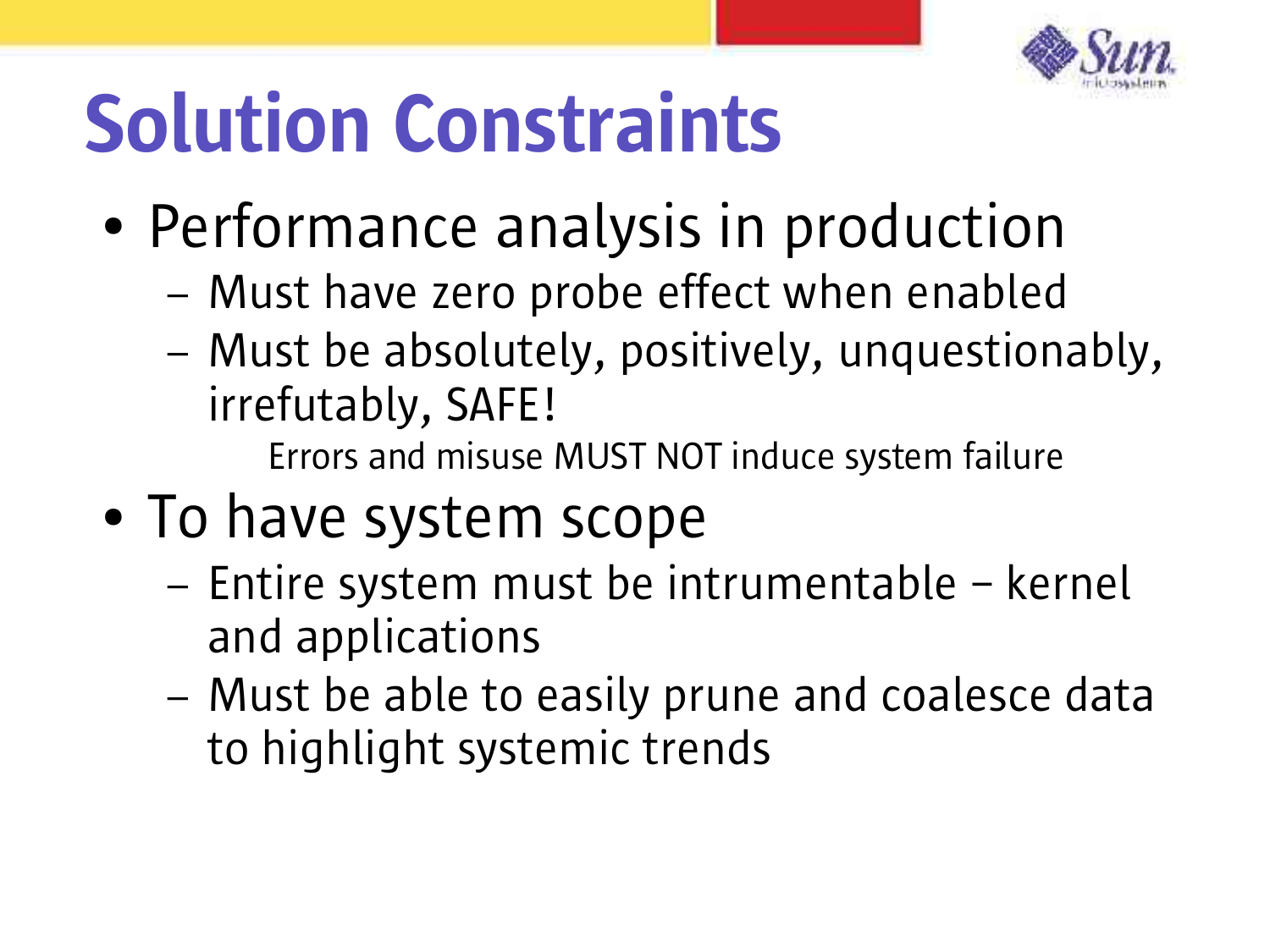

# Introducing DTrace

- New facility in Solaris 10 for dynamic instrumentation of production systems
- Dtrace features:
	- Dynamic instrumentation: zero proble effect when disabled
	- Unified instrumentation: can instrument both the kernel and running apps such that data and control flow can be followed across boundaries
	- Arbitrary-context kernel instrumentation:can instrument even delicate kernel subsystems, like scheduling and synchronization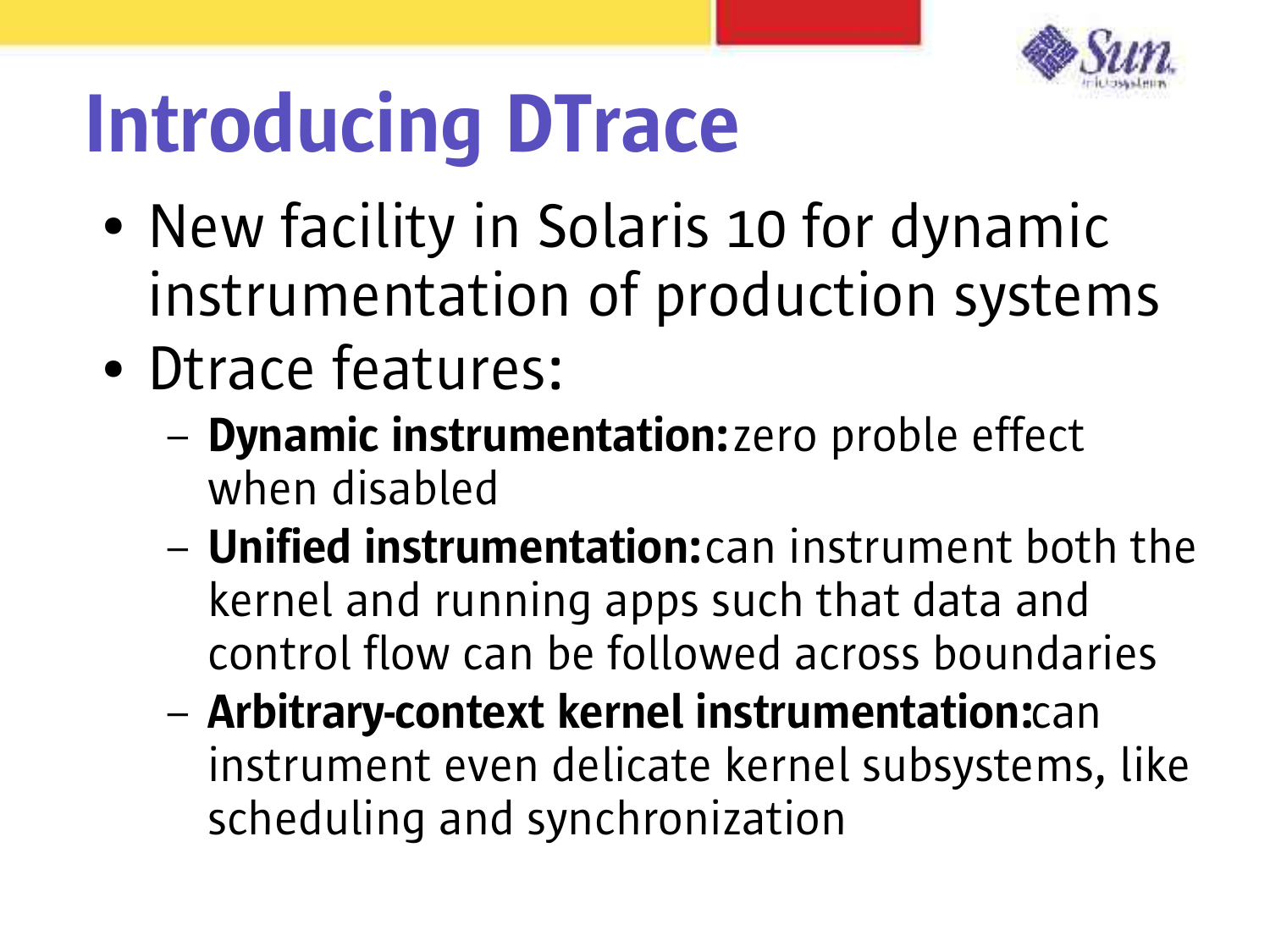

# DTrace Features (cont)

- **Data integrity:** if data can not be recorded for any reason, errors are always reported
- **Arbitrary actions:** actions that can be taken at any point of instrumentation are not defined a priori; user can specify arbitrary action
- **Predicates:** predicate mechanism allows actions to be taken only when user-specified conditions are met
- High level control language: predicates and actions are specified in a C-like language that supports all ANSI C operators, allows access to kernel variables and types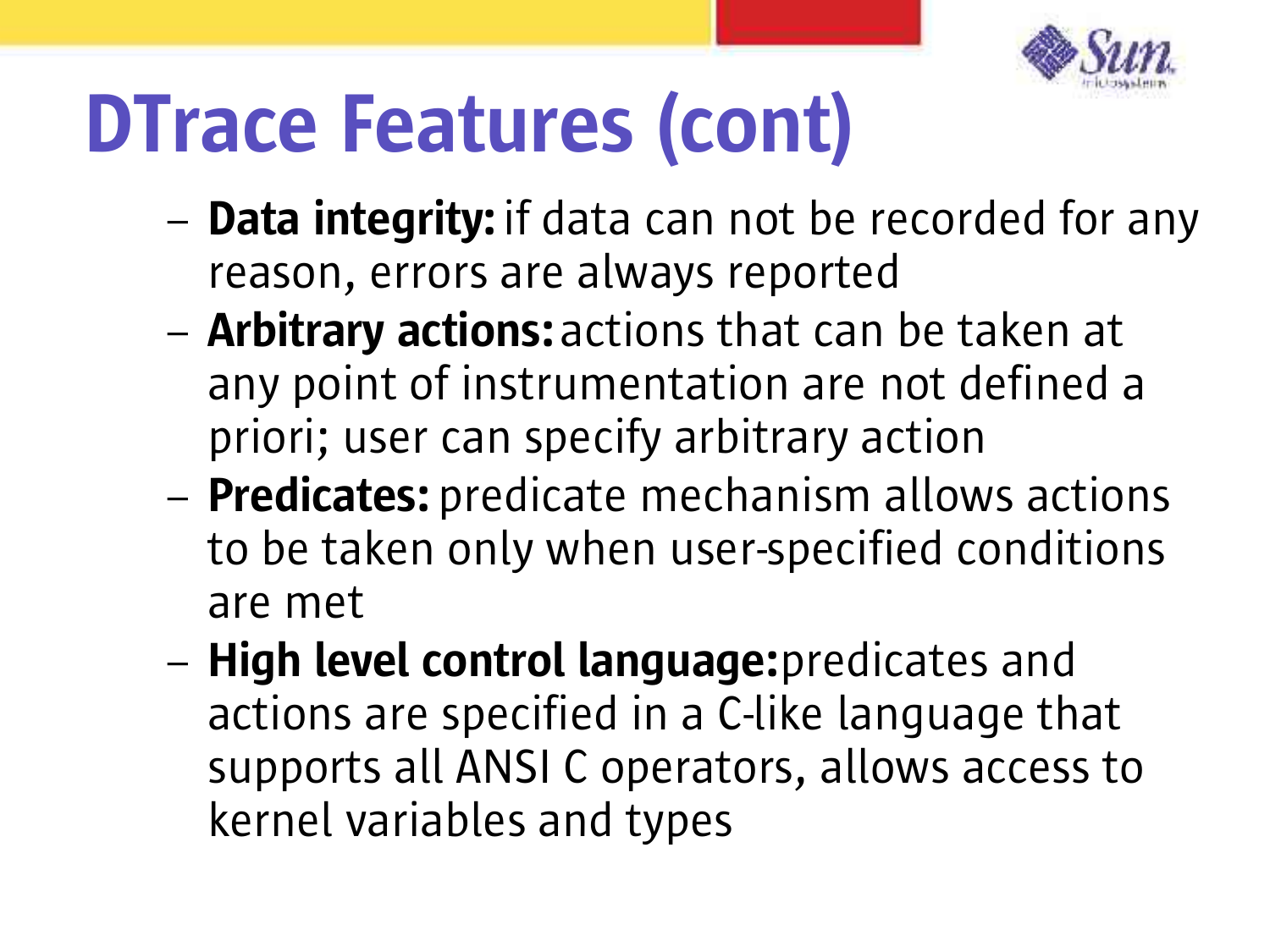

# Dtrace Features (cont)

- User-defined variables: support for global and thread-local variables, associative arrays
- Data aggregation: scalable mechanism for aggregating data
- Speculative tracing: mechanism for speculatively recording data and deferring the decision to commit or discard the data
- Scalable architecture: Allows for tens-ofthousands of probes, consumers
- Scripting capability: command line or scripts (the 'D' language)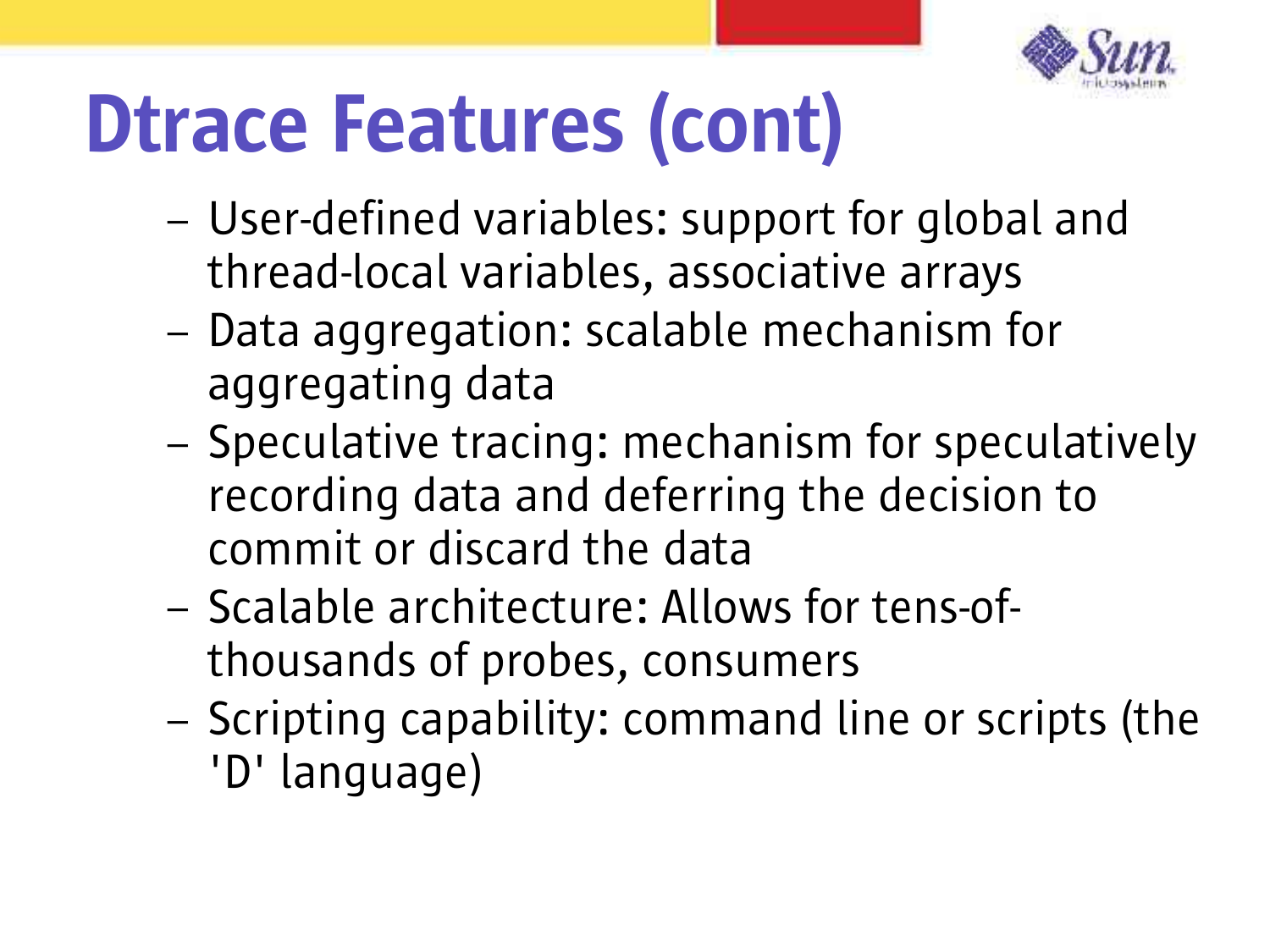

#### Dtrace – The Big Picture

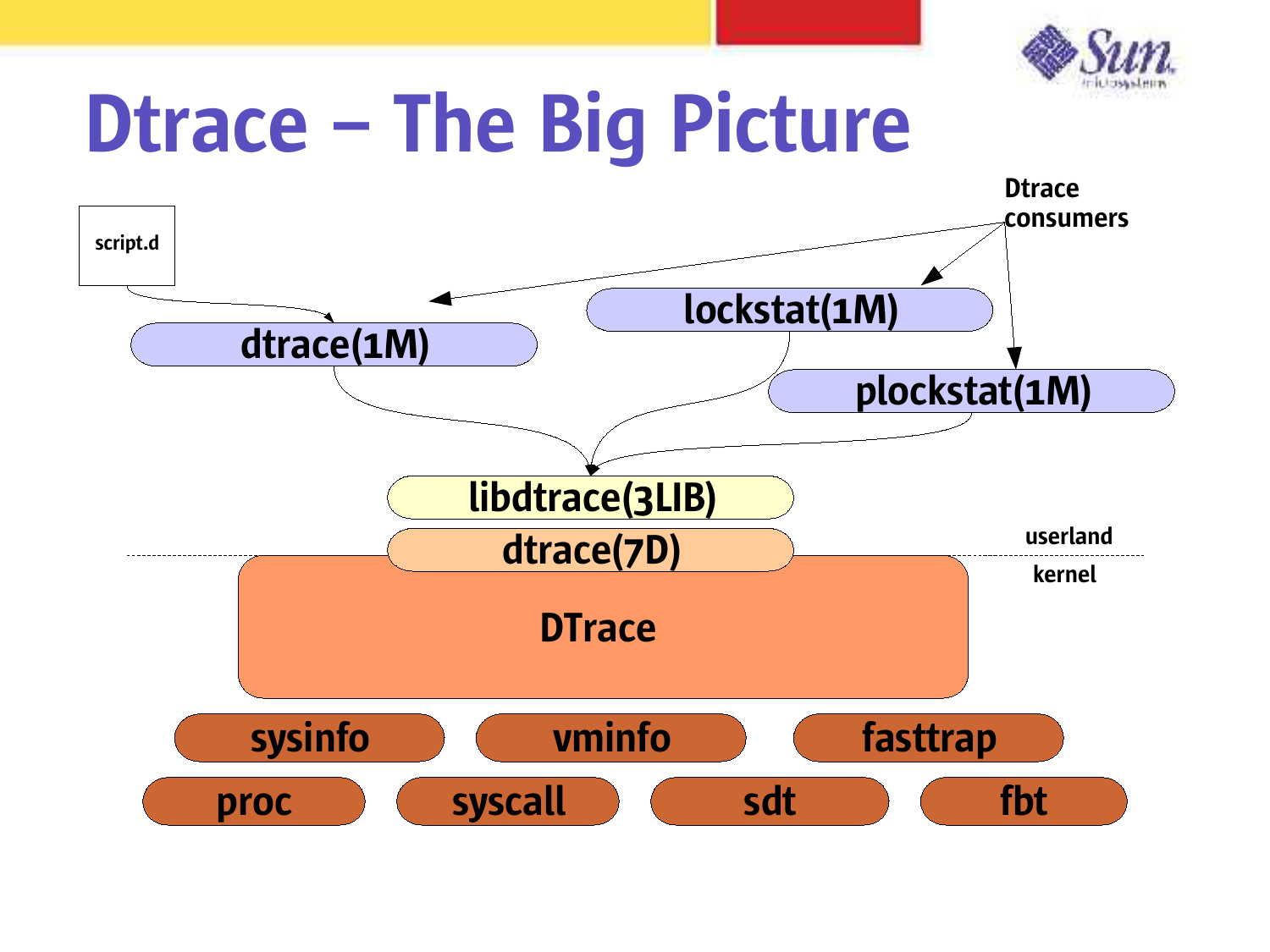

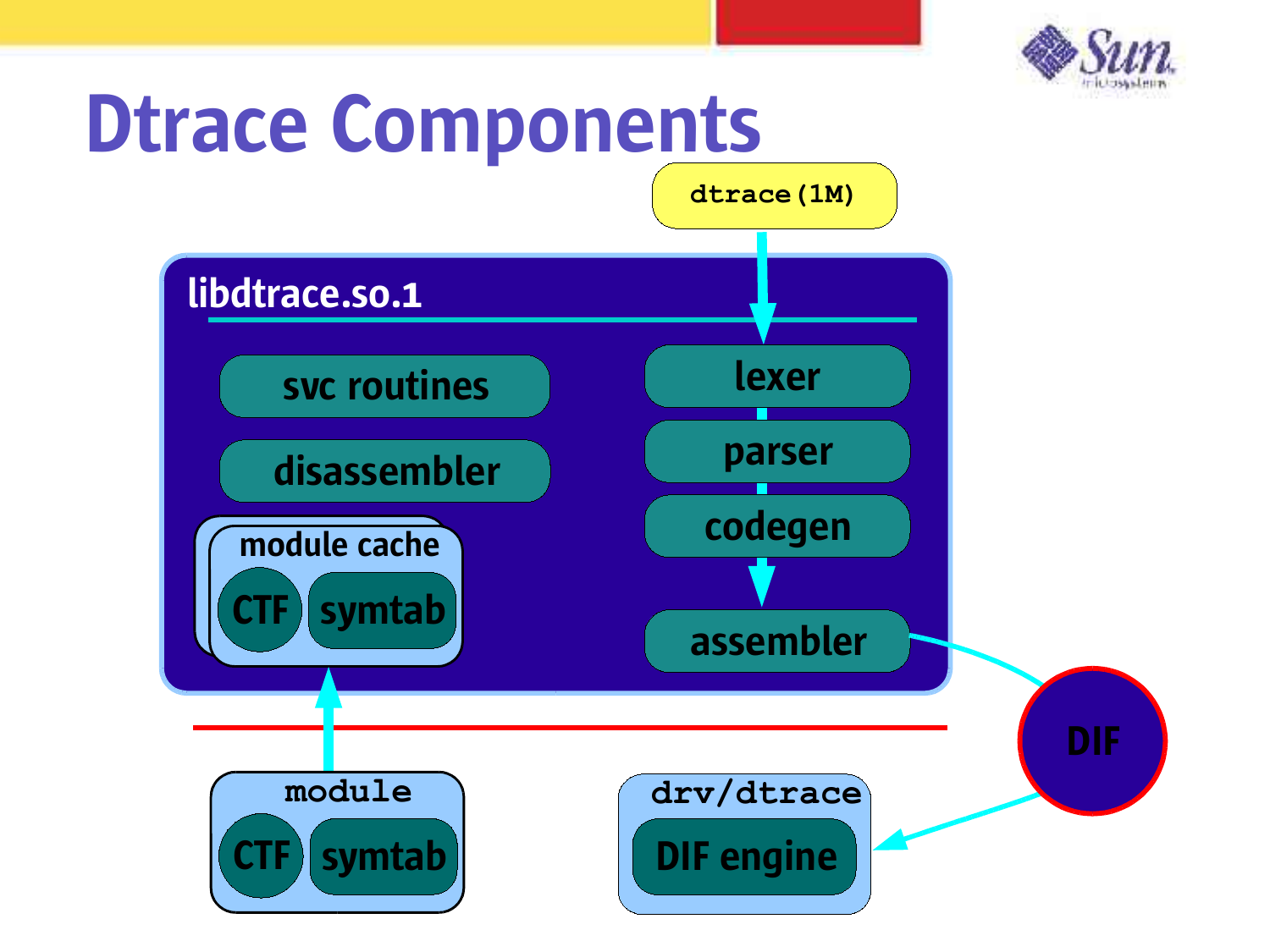

## Probes

- A *probe* is a point of instrumentation
- A probe is made available by a *provider*
- Each probe identifies the *module* and *function* that it instruments
- Each probe has a *name*
- These four attributes define a tuple that uniquely identifies each probe
- Each probe is assigned an integer identifier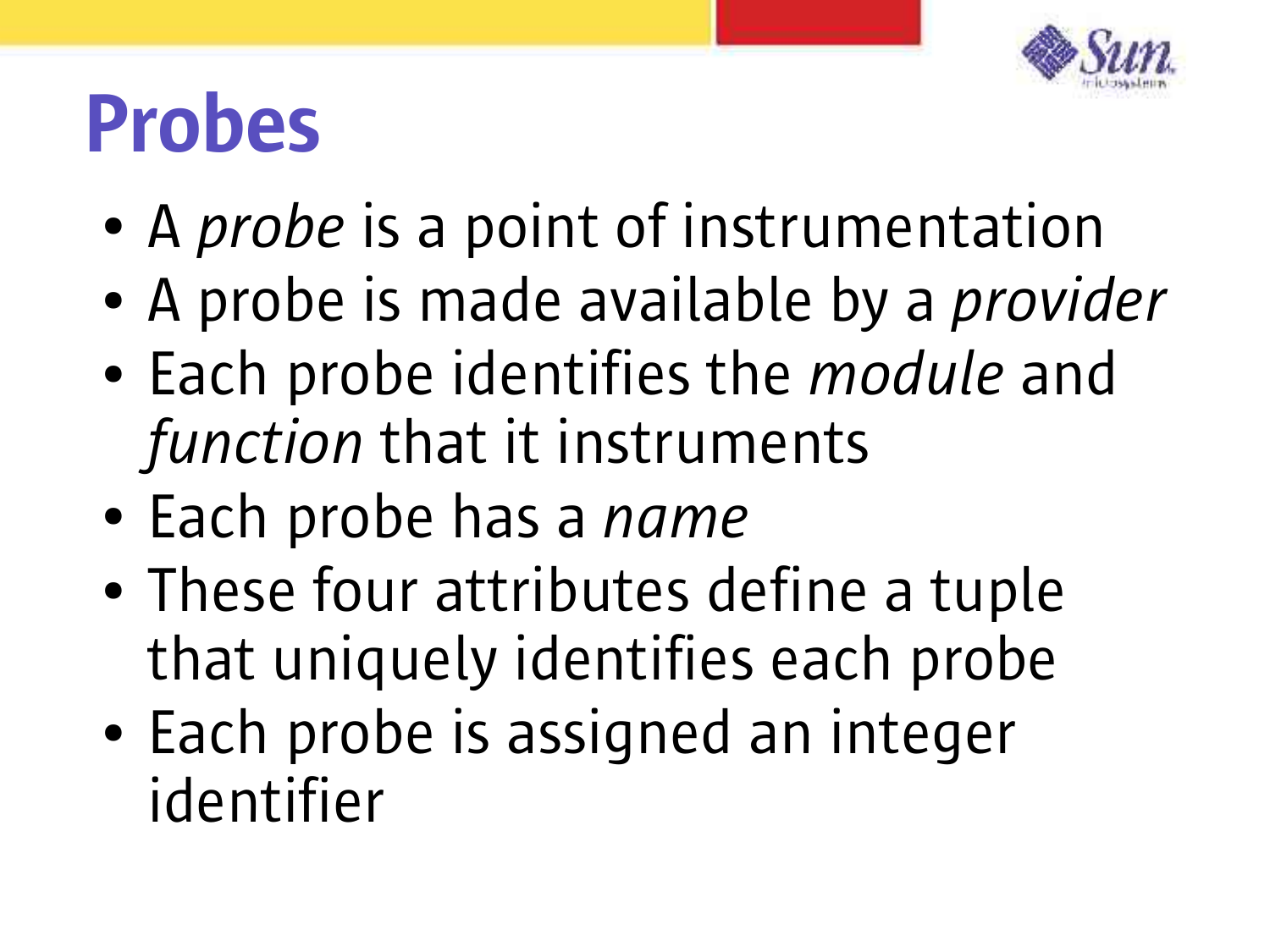

#### Dtrace Probes

|                         | pael> dtrace -1                   |               |                                   |                       |
|-------------------------|-----------------------------------|---------------|-----------------------------------|-----------------------|
| ID                      | <b>PROVIDER</b>                   | <b>MODULE</b> | <b>FUNCTION NAME</b>              |                       |
| $\mathbf 1$             | dtrace                            |               |                                   | <b>BEGIN</b>          |
| $\overline{\mathbf{c}}$ | dtrace                            |               |                                   | <b>END</b>            |
| 3                       | dtrace                            |               |                                   | <b>ERROR</b>          |
| $\overline{4}$          | fasttrap                          |               | fasttrap fasttrap                 |                       |
| 5                       | syscall                           |               | nosys entry                       |                       |
| $\sigma$                | syscall                           |               |                                   | nosys return          |
|                         | $\bullet\quad\bullet\quad\bullet$ |               |                                   |                       |
| 838                     | fbt                               | unix          | sfmmu_kpm_page_cache return       |                       |
| 839                     | fbt                               | unix          | sfmmu_get_ctx entry               |                       |
| 840                     | fbt                               | unix          | sfmmu_get_ctx return              |                       |
| 841                     | fbt                               | unix          | sfmmu_tlb_all_demap entry         |                       |
| 842                     | fbt                               | unix          | sfmmu_tlb_all_demap return        |                       |
| 843                     | fbt                               | unix          | sfmmu_replace_tsb entry           |                       |
| 844                     | fbt                               | unix          | sfmmu_replace_tsb return          |                       |
|                         | $\ddotsc$                         |               |                                   |                       |
| 19958                   | sdt                               | ip            | tcp_wput_accept conn-inc-ref      |                       |
| 19959                   | sdt                               | ip            | tcp_bind_hash_report conn-inc-ref |                       |
| 19960                   | sdt                               | ip            |                                   | tcp_rsrv conn-inc-ref |
| 19961                   | sdt                               | ip            | tcp_rput_data conn-inc-ref        |                       |
| 19962                   | sdt                               | ip            |                                   | tcp_open conn-inc-ref |
| 19963                   | sdt                               | ip            | tcp_eager_cleanup conn-inc-ref    |                       |
| 19964                   | sdt                               | ip            | tcp_eager_blowoff conn-inc-ref    |                       |

...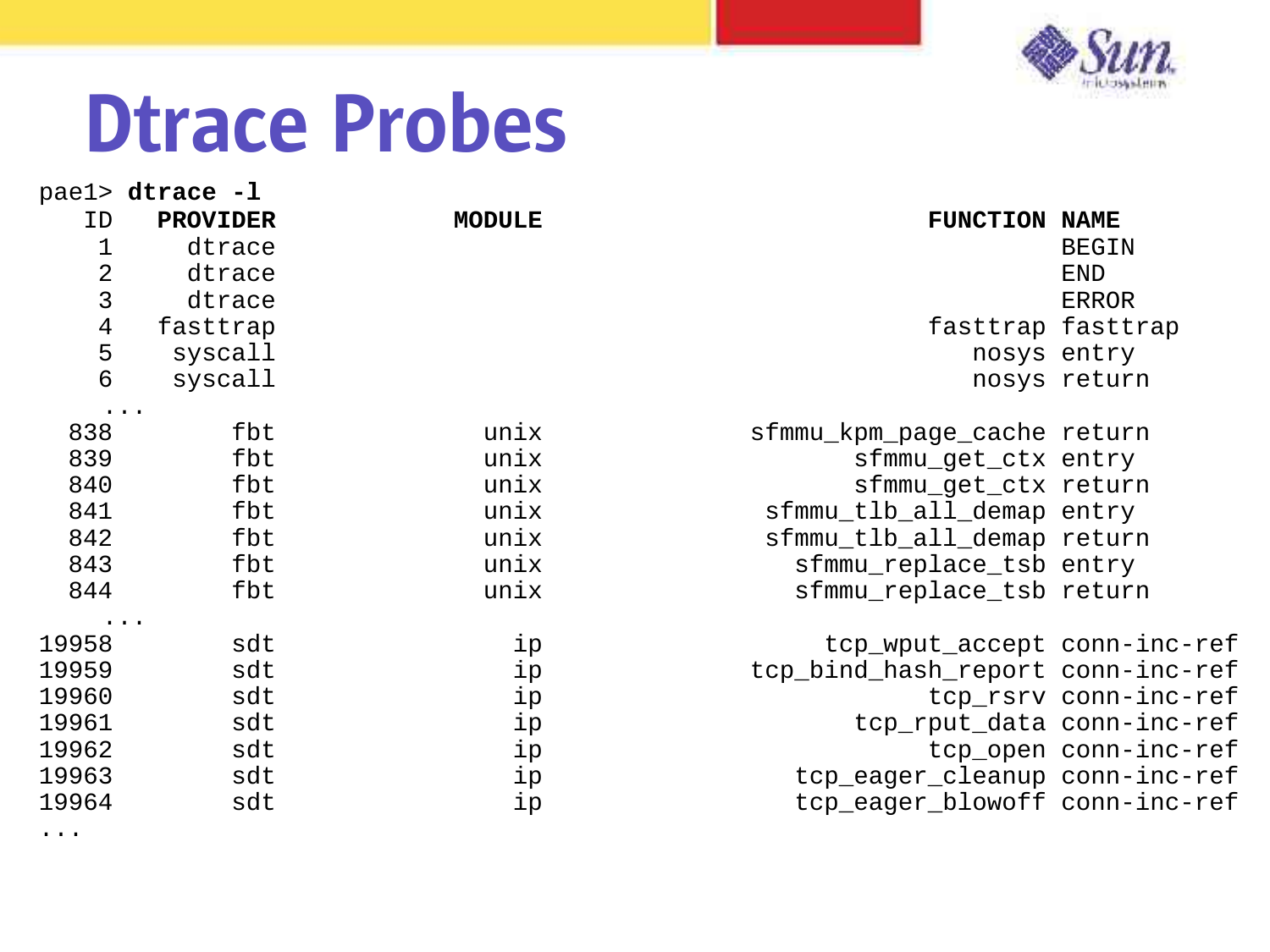

# Providers

- A provider represents a methodology for instrumenting the system
- Providers make probes available to the DTrace framework
- DTrace informs providers when a probe is to be enabled
- Providers transfer control to DTrace when an enabled probe is hit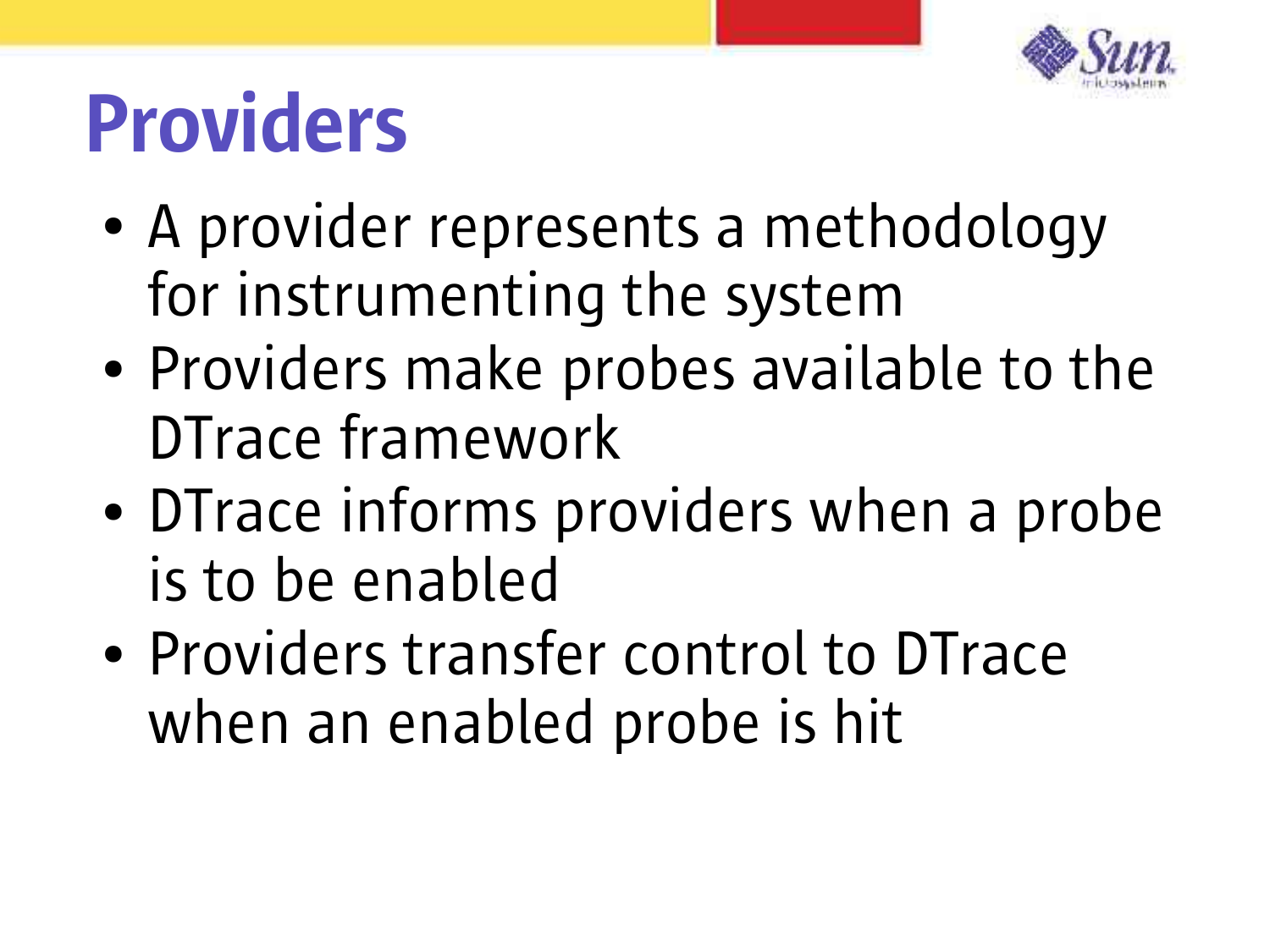

# Providers, cont.

– ...

- DTrace has quite a few providers, e.g.:
	- The *function boundary tracing (FBT)* provider can dynamically instrument every function entry and return in the kernel
	- The *syscall* provider can dynamically instrument the system call table
	- The *lockstat* provider can dynamically instrument the kernel synchronization primitives
	- The *profile* provider can add a configureable-rate profile interrupt of to the system
	- The *plockstat* provider can dynamically instrument user-defined lock primitives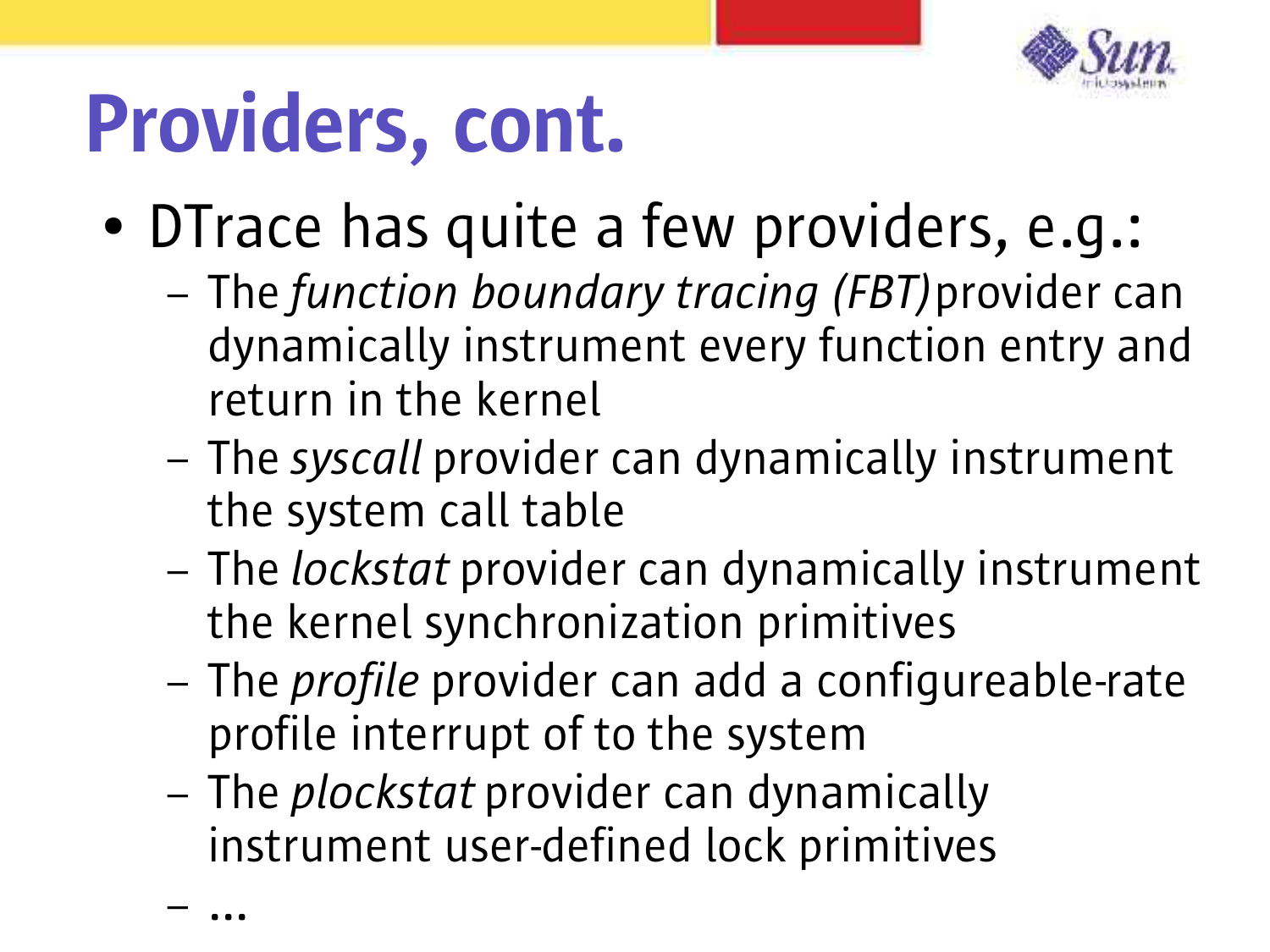

## Consumers

- A DTrace consumer is a process that interacts with DTrace
- No limit on concurrent consumers; DTrace handles the multiplexing
- Some programs are DTrace consumers only as an implementation detail
- dtrace(1M) is a DTrace consumer that acts as a generic front-end to the DTrace facility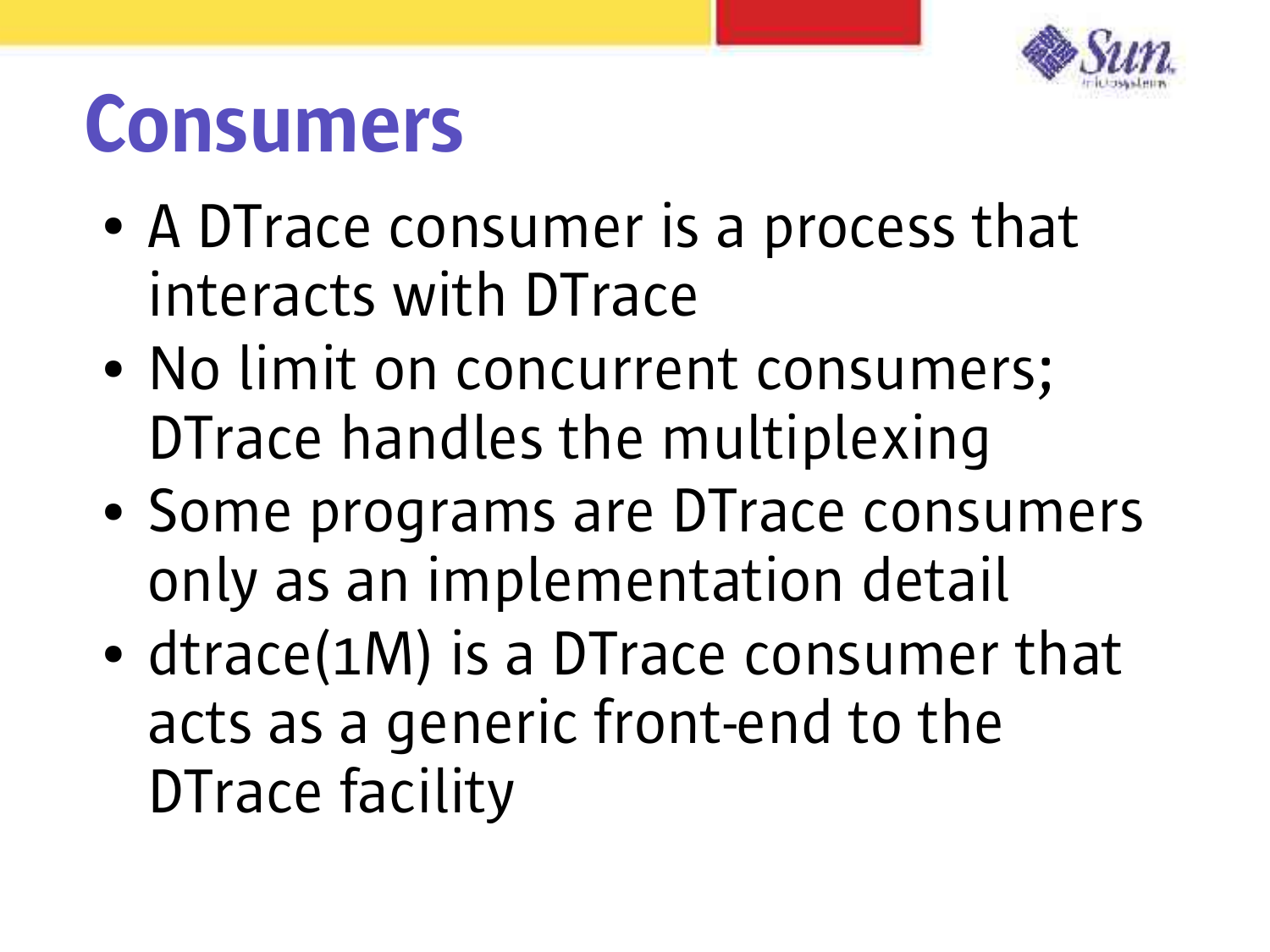

# Listing probes

- Probes can be listed with the "-l" option to dtrace(1M)
- Can list probes
	- in a specific function with "-f *function*"
	- in a specific module with "-m *module*"
	- with a specific name with "-n *name*"
	- from a specific provider with "-P*provider*"
- For each probe, provider, module, function and name are displayed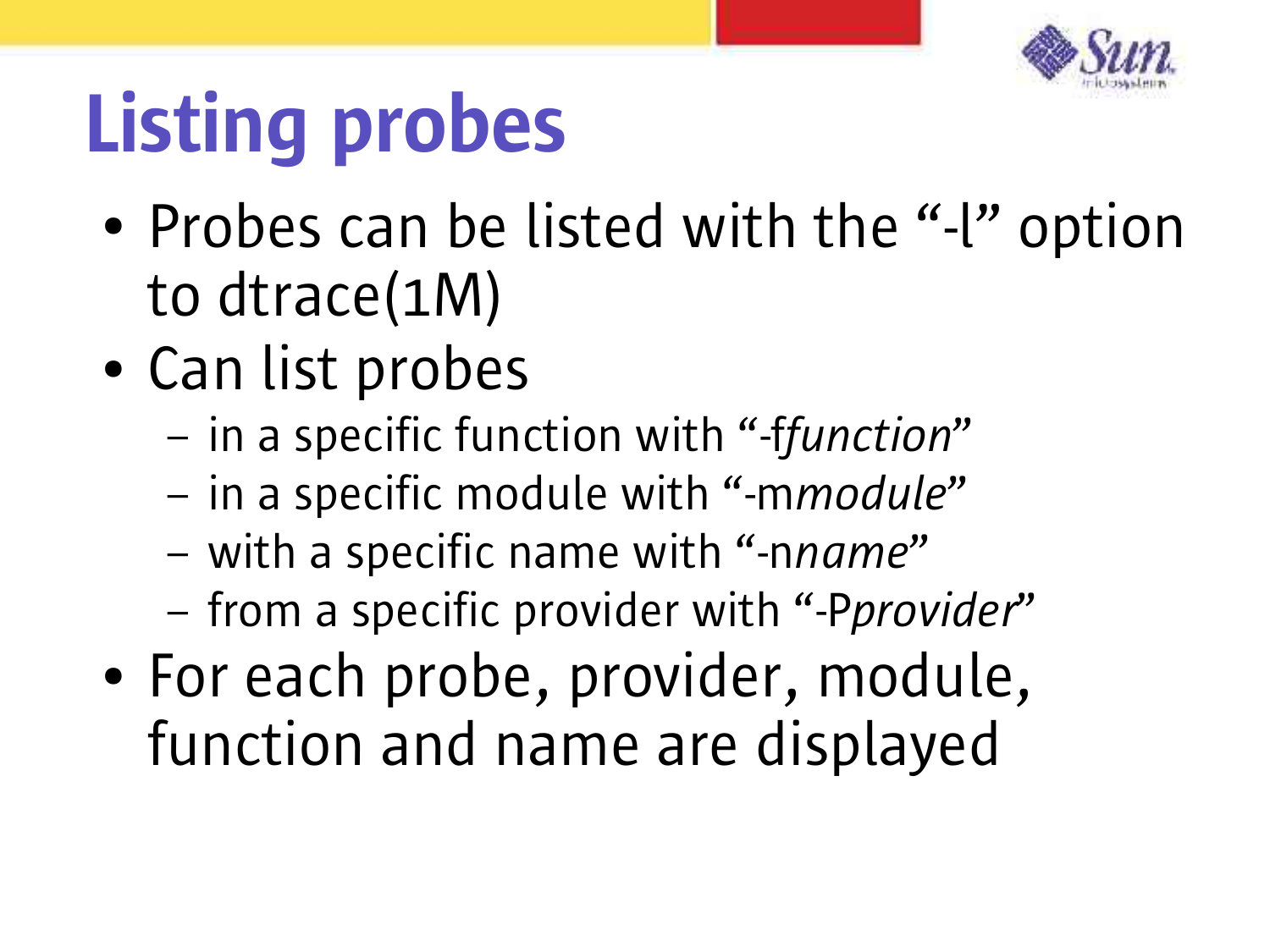

# Example – Listing Probes

- How many probes on your system?
- List all the probes in the UFS module

| 32743 | # dtrace -1   wc -1 |  |
|-------|---------------------|--|
|       | # dtrace -1 -m ufs  |  |
| ΙD    | PROVIDER            |  |
| 14763 | sysinfo             |  |
| 14764 | sysinfo             |  |
| 14765 | sysinfo             |  |
| 14766 | sysinfo             |  |
| 14767 | fbt                 |  |
| 14768 | fbt                 |  |
| 14769 | fbt                 |  |
| 14770 | fbt                 |  |
|       |                     |  |

ID PROVIDER MODULE FUNCTION NAME ufs idle\_free ufsinopage ufs ufs ufs\_idle\_free ufsipage ufs systems ufs\_iget\_internal ufsiget ufs blkatoff ufsdirblk ufs hashalloc entry ufs hashalloc return ufs alloccq entry ufs alloccq return

...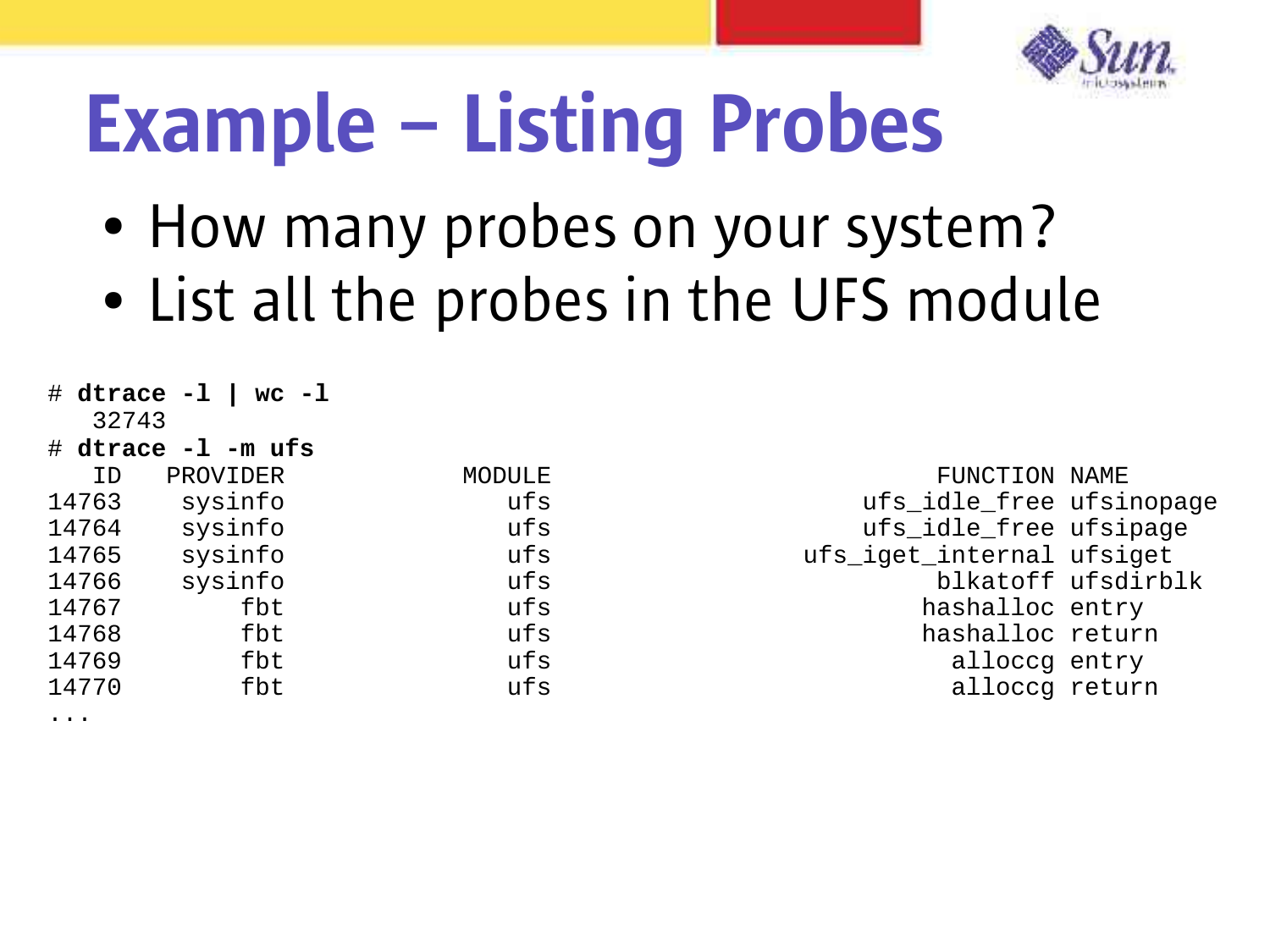

# Example – Listing Probes

- List probes in the read function
- List probes with the name xcalls

|           | # dtrace -1 -f read        |                             |                       |              |
|-----------|----------------------------|-----------------------------|-----------------------|--------------|
| ID        | PROVIDER                   | MODULE                      | FUNCTION NAME         |              |
| 11        | syscall                    |                             | read entry            |              |
| 12        | syscall                    |                             | read return           |              |
| 3821      | sysinfo                    | genunix                     | read readch           |              |
| 3825      | sysinfo                    | genunix                     |                       | read sysread |
| 7384      | fbt                        | genunix                     | read entry            |              |
| 7385      | fbt                        | genunix                     | read return           |              |
| $\ddotsc$ |                            |                             |                       |              |
|           | $\#$ dtrace $-1$ -n xcalls |                             |                       |              |
| ID.       | PROVIDER                   | MODULE                      | FUNCTION NAME         |              |
| 492       | sysinfo                    | unix                        | xc_all_xcalls         |              |
| 493       | sysinfo                    | unix                        | xc_some xcalls        |              |
| 14298     |                            | sysinfo SUNW, UltraSPARC-II | send_one_mondo xcalls |              |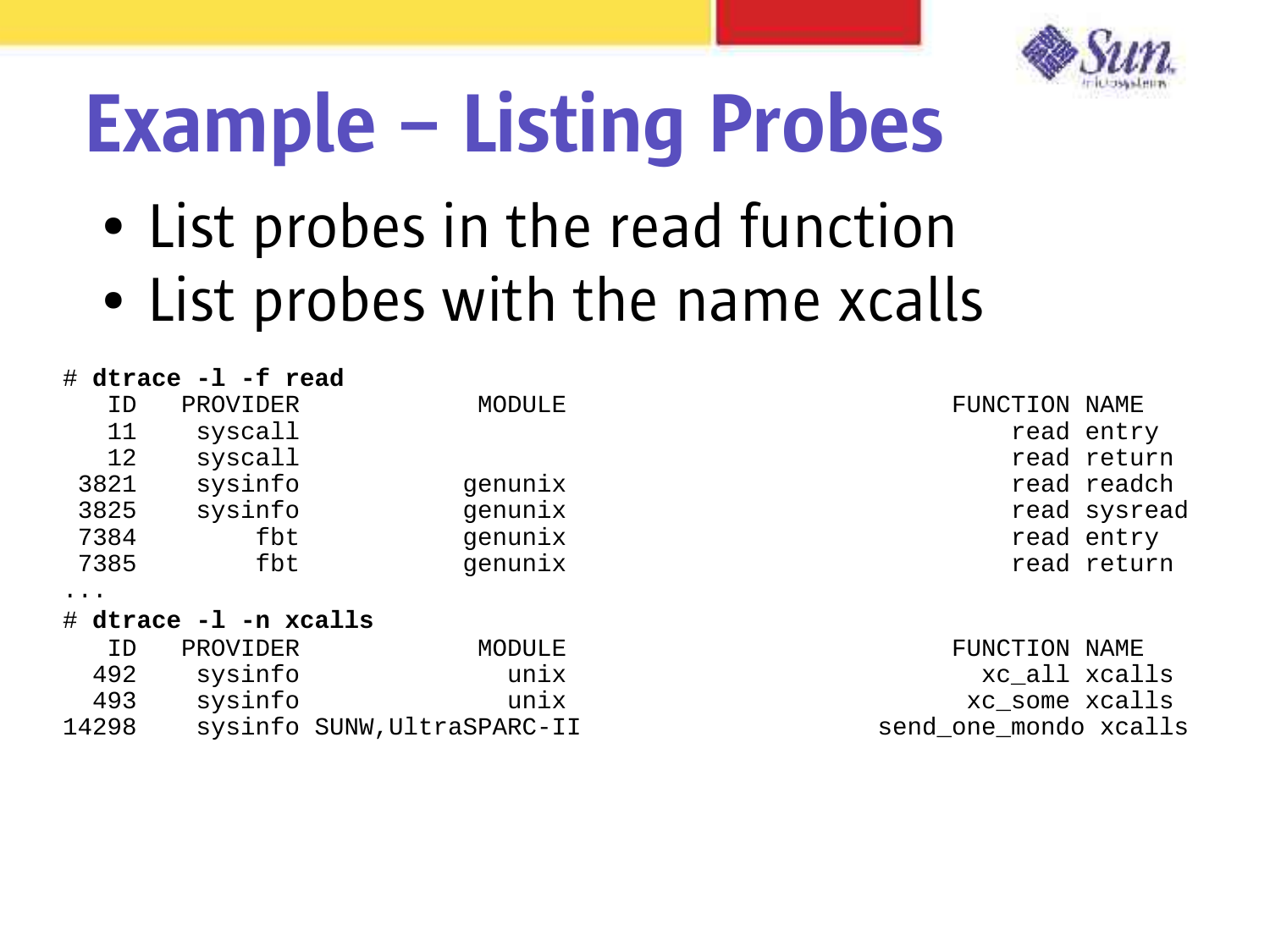

## Example – Listing Probes

#### • List probes from the sysinfo provider

#### # **dtrace -l -P sysinfo**

| ID  | PROVIDER | MODULE | FUNCTION NAME             |                   |
|-----|----------|--------|---------------------------|-------------------|
| 492 | sysinfo  | unix   | xc_all_xcalls             |                   |
| 493 | sysinfo  | unix   | xc_some xcalls            |                   |
| 494 | sysinfo  | unix   | fpu_trap trap             |                   |
| 495 | sysinfo  | unix   | trap trap                 |                   |
| 498 | sysinfo  | unix   | swtch to pswitch          |                   |
| 499 | sysinfo  | unix   | swtch_from_zombie pswitch |                   |
| 500 | sysinfo  | unix   |                           | swtch pswitch     |
| 502 | sysinfo  | unix   | rw enter sleep rw wrfails |                   |
| 504 | sysinfo  | unix   |                           | preempt inv_swtch |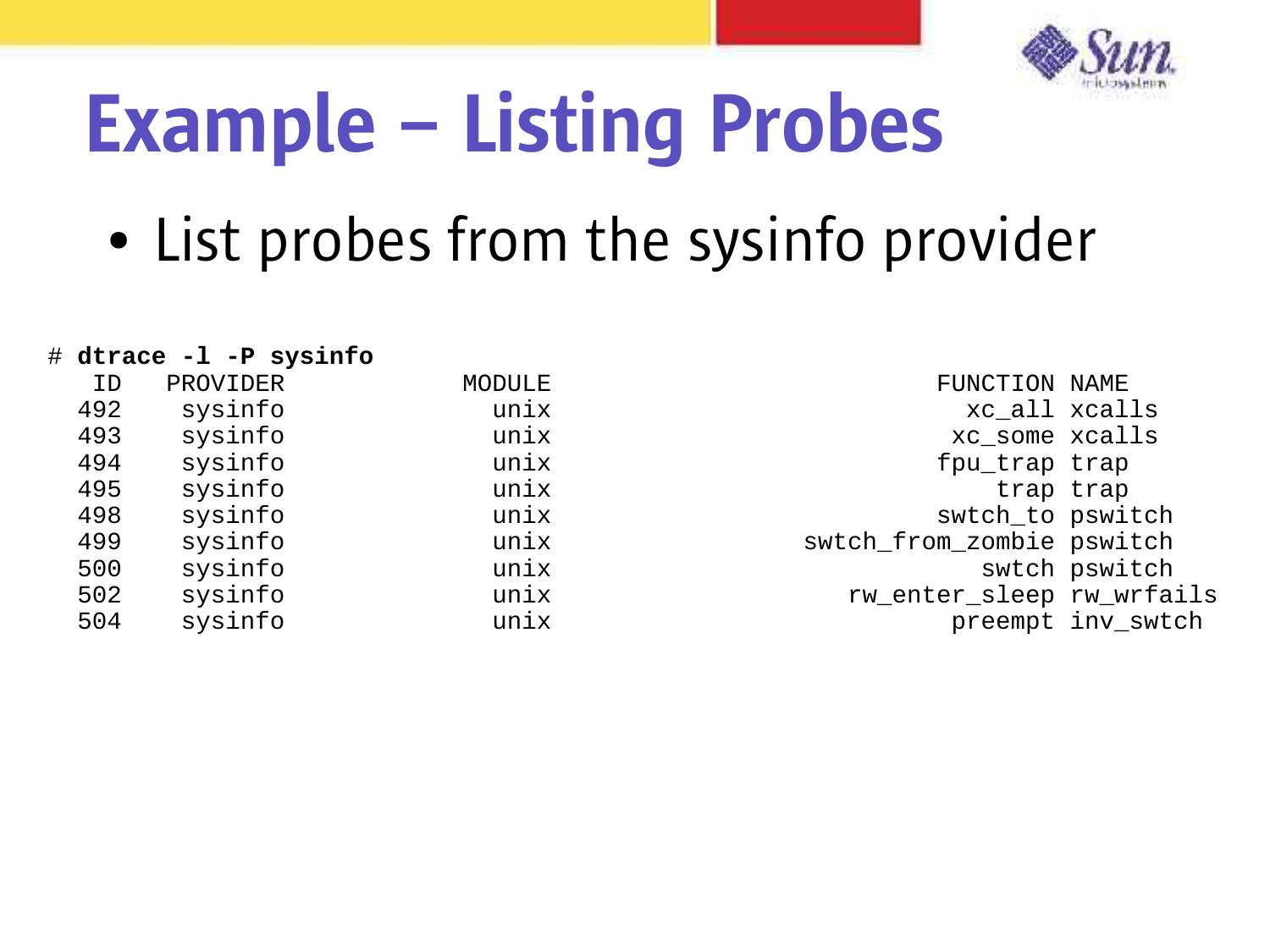

# Fully specifying probes

- To specify multiple components of a probe tuple, separate the components with a colon
- Empty components match anything
- For example, "syscall::open:entry" specifies a probe:
	- from the "syscall" provider
	- in any module
	- in the "open" function
	- named "entry"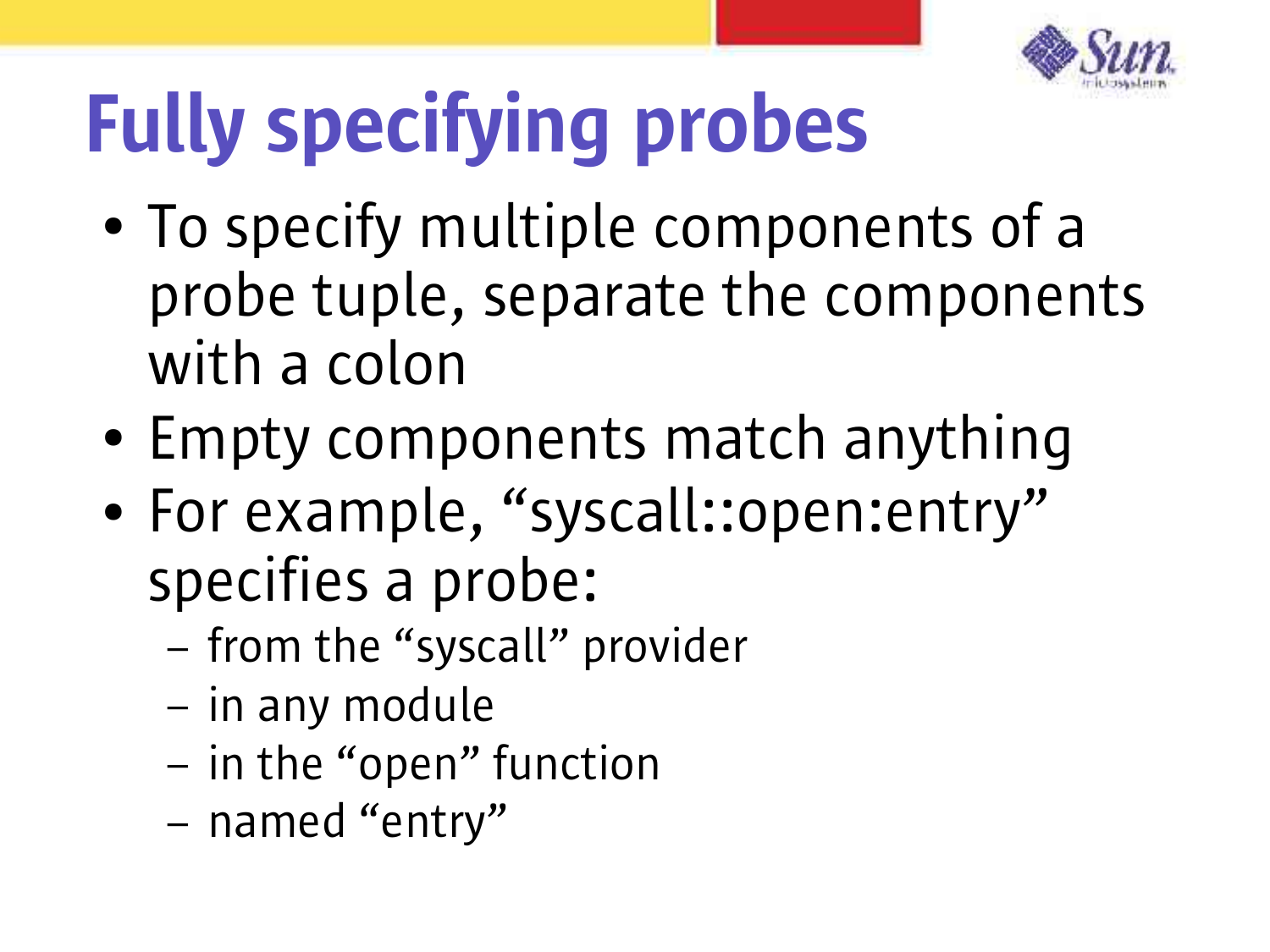

# Specifying Probes

• Four components to probe

provider:module:function:name e.g. fbt:genunix:sys\_enterclass:entry

#### • dtrace(1M) options for probe components

```
dtrace [ -i id]
    [ -P prov]
    [ -m [prov:] mod ]
    [ -f [[ prov: ] mod: ] func ]
    [ -n [[ [ prov: ] mod: ] func: ] name
```
pae1> **dtrace -n fbt:genunix:sys\_enterclass:entry** dtrace: description 'fbt:genunix:sys\_enterclass:entry' matched 1 probe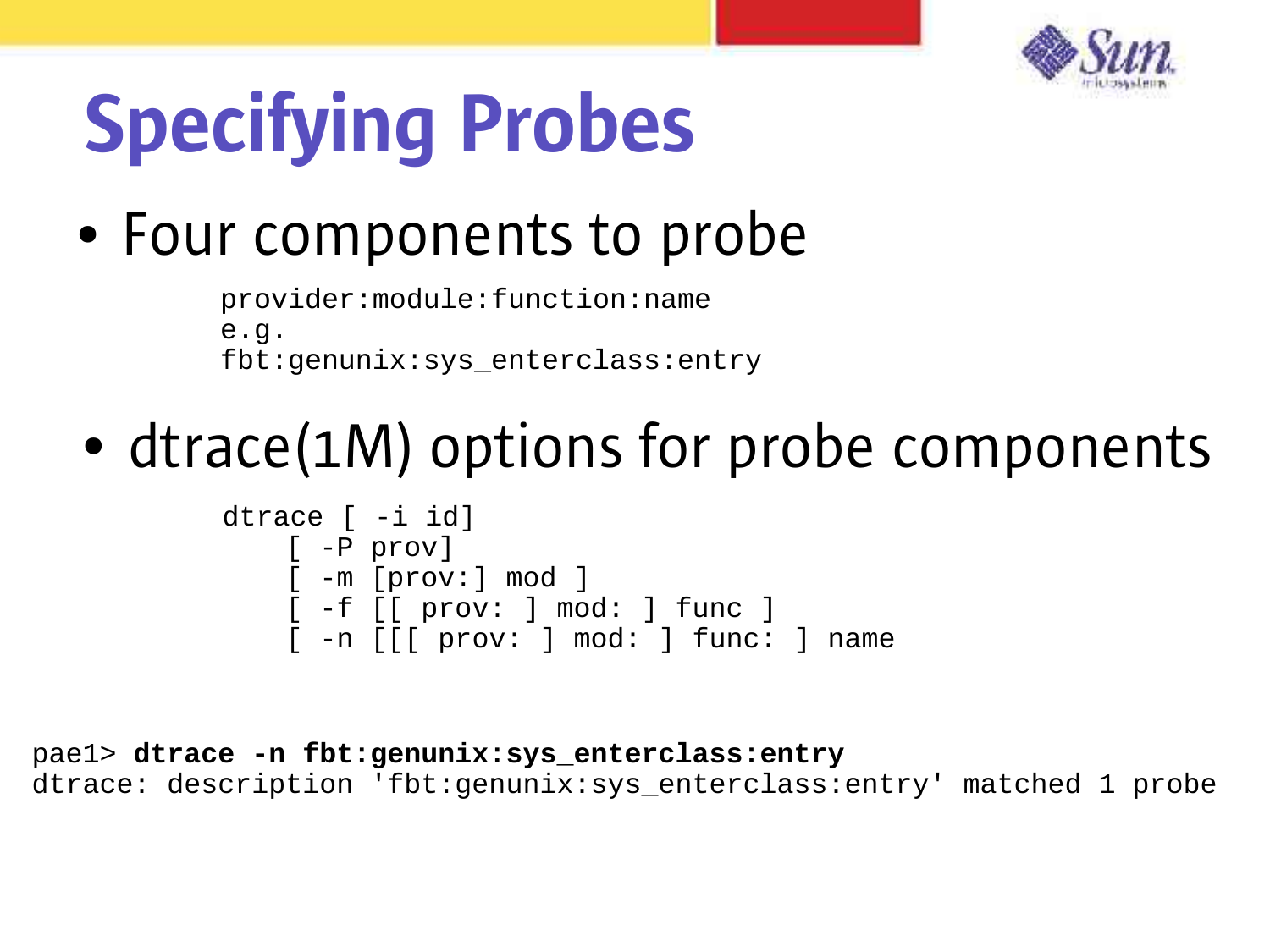

# Enabling probes

- Probes are enabled by specifying them without the "-l" option
- When enabled in this way, probes are enabled with the *default action*
- The default action will indicate only that the probe fired; no other data will be recorded
- For example, "dtrace -m nfs" enables every probe in the "nfs" module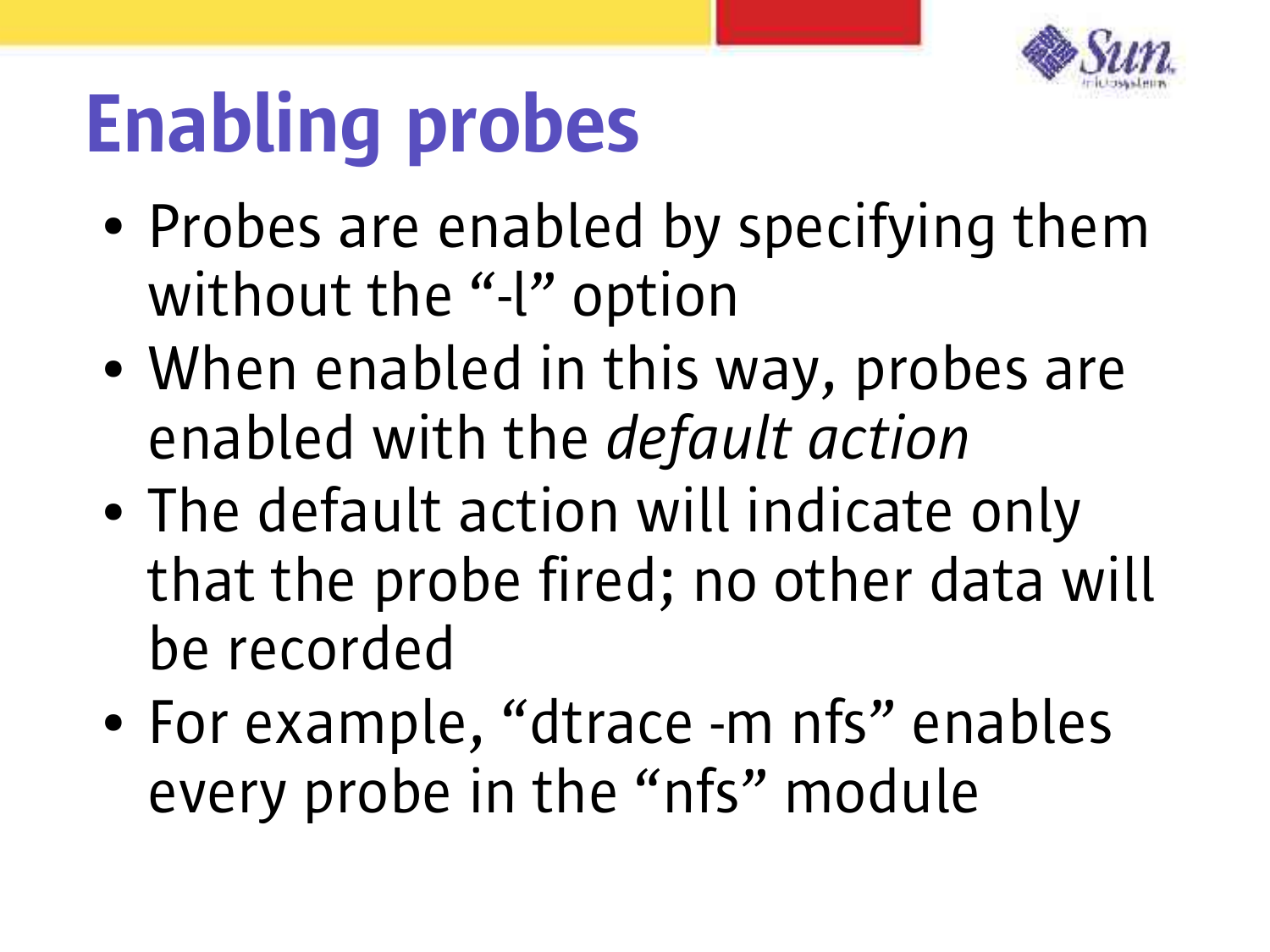

# DTrace – Enabling Probes

• Enable probes provided by the "syscall" provider, and the "syscall" "open" function

|                   | pael> dtrace -P syscall       |                                                  |                                                      |
|-------------------|-------------------------------|--------------------------------------------------|------------------------------------------------------|
|                   |                               | dtrace: description 'syscall' matched 452 probes |                                                      |
| <b>CPU</b>        | TD                            |                                                  | FUNCTION: NAME                                       |
| 0                 | 102                           |                                                  | ioctl:return                                         |
| $\Omega$          | 101                           |                                                  | ioctl:entry                                          |
| $\overline{0}$    | 102                           |                                                  | ioctl:return                                         |
| $\overline{0}$    | 101                           |                                                  | ioctl:entry                                          |
| $\Omega$          | 102                           |                                                  | ioctl:return                                         |
|                   | pael> dtrace -f syscall::open |                                                  |                                                      |
|                   |                               |                                                  | dtrace: description 'syscall::open' matched 2 probes |
| CPU               | TD                            |                                                  | FUNCTION: NAME                                       |
| 12 <sup>°</sup>   | 15                            |                                                  | open: entry                                          |
| $12 \overline{ }$ | 16                            |                                                  | open: return                                         |
| 12                | 15                            |                                                  | open: entry                                          |
| 12 <sup>°</sup>   | 16                            |                                                  | open: return                                         |
| 12                | 15                            |                                                  | open: entry                                          |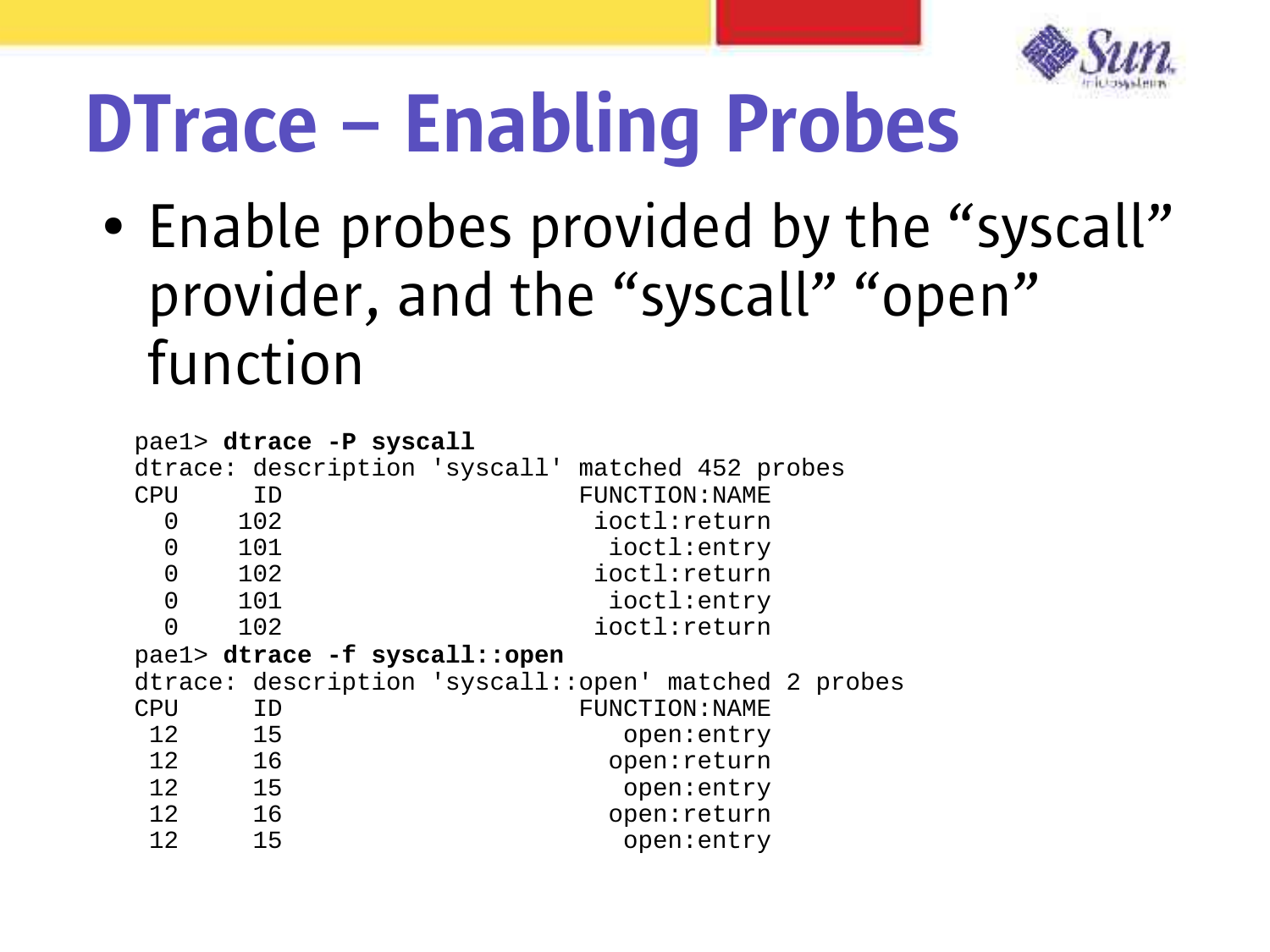

# Dtrace – Enabling Probes

#### ●Enable the entry probe in the clock function

# **dtrace -n clock:entry** dtrace: description 'clock:entry' matched 1 probe CPU ID FUNCTION: NAME 0 3967 clock: entry 0 3967 clock: entry 0 3967 clock: entry 0 3967 clock: entry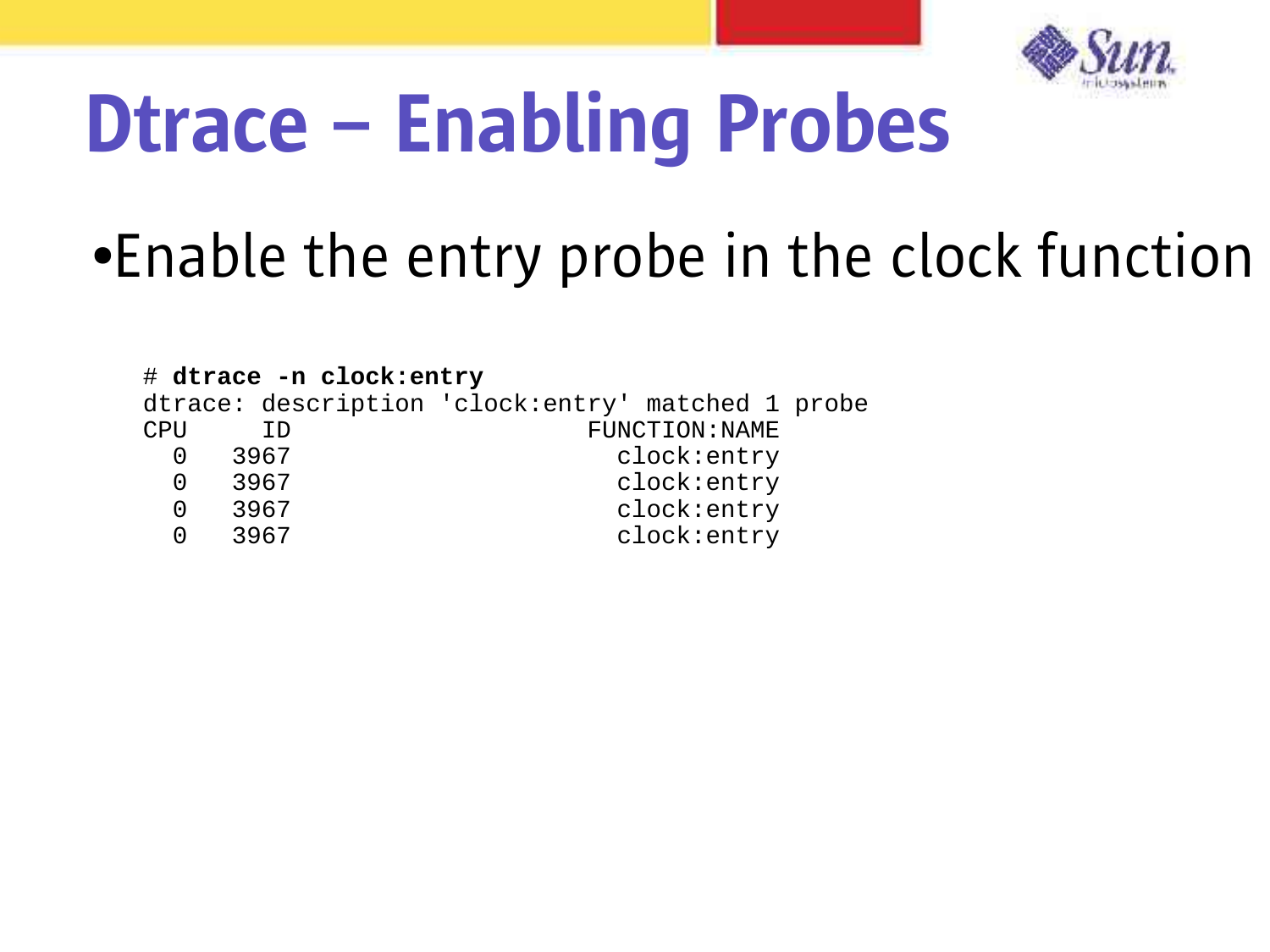

# Actions

- *Actions* are taken when a probe fires
- Actions are completely programmable
- Most actions *record* some specified state in the system
- Some actions *change* the state of the system system in a well-defined way
	- These are called *destructive actions*
	- Disabled by default
- Many actions take as parameters expressions in the *D language*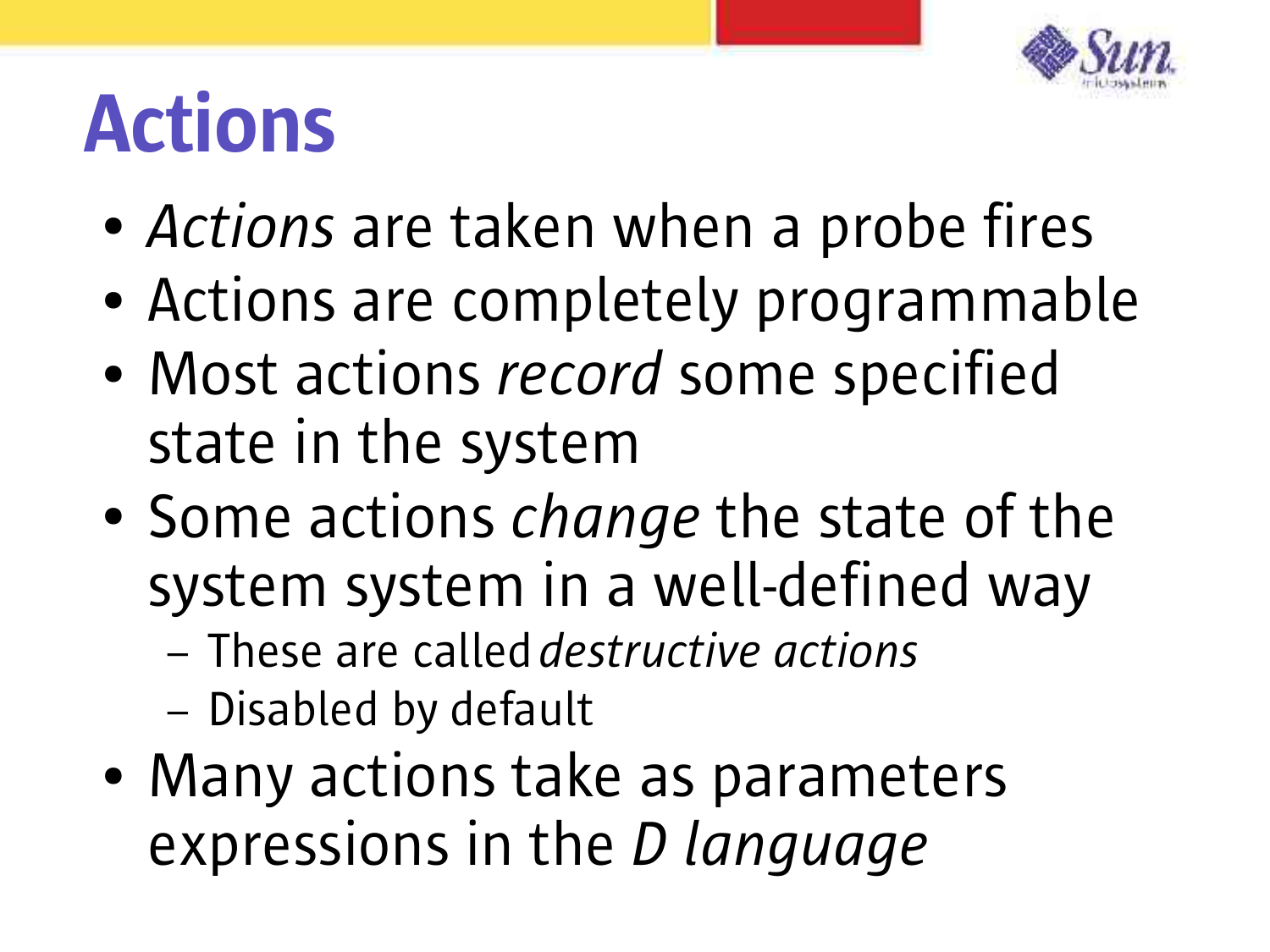

# The D language

- D is a C-like language specific to DTrace, with some constructs similar to awk(1)
- Complete access to kernel C types
- Complete access to statics and globals
- Complete support for ANSI-C operators
- Support for strings as first-class citizen
- We'll introduce D features as we need them...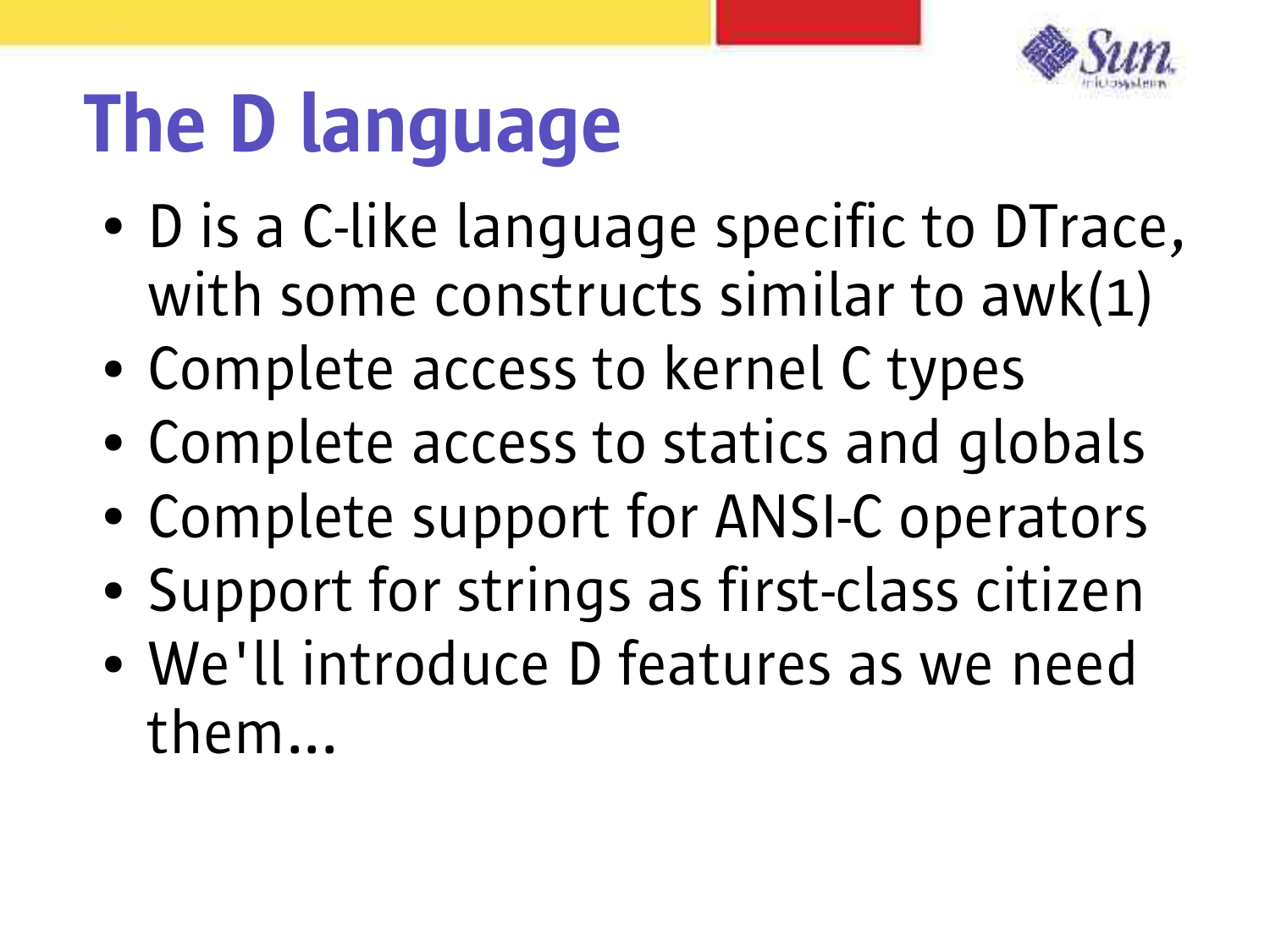

# Built-in D variables

- For now, our D expressions will consist only of built-in variables
- Example of built-in variables:
	- pid is the current process ID
	- execname is the current executable name
	- timestamp is the time since boot, in nanoseconds
	- curthread is a pointer to the kthread\_t structure that represents the current thread
	- probemod, probefunc and probename are the current probe's module, function and name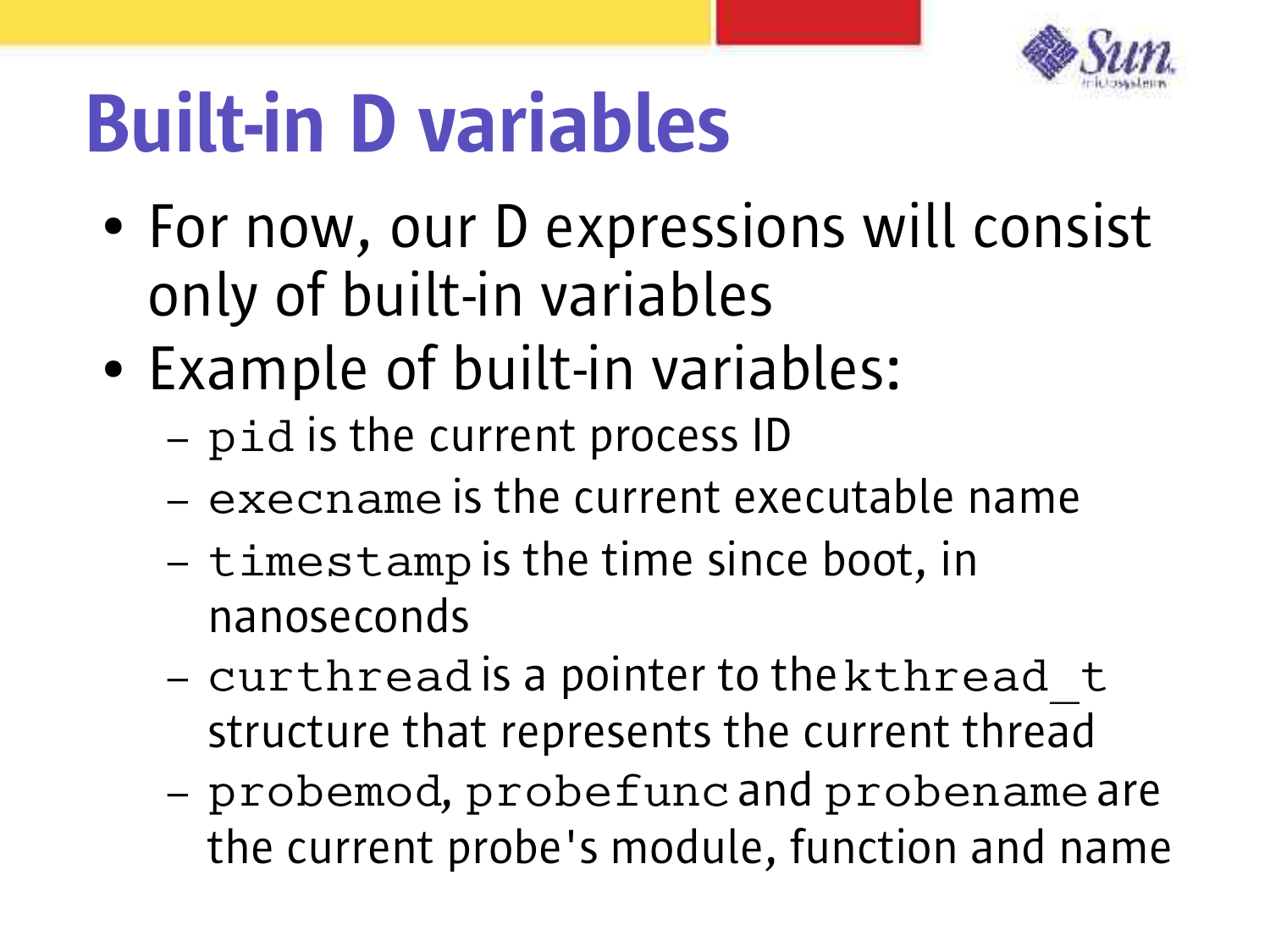

## Actions: "**trace**"

- trace() records the result of a D expression to the trace buffer
- For example:
	- trace(pid) traces the current process ID
	- trace(execname) traces the name of the current executable
	- trace(curthread->t\_pri) traces the t pri field of the current thread
	- trace(probefunc) traces the function name of the probe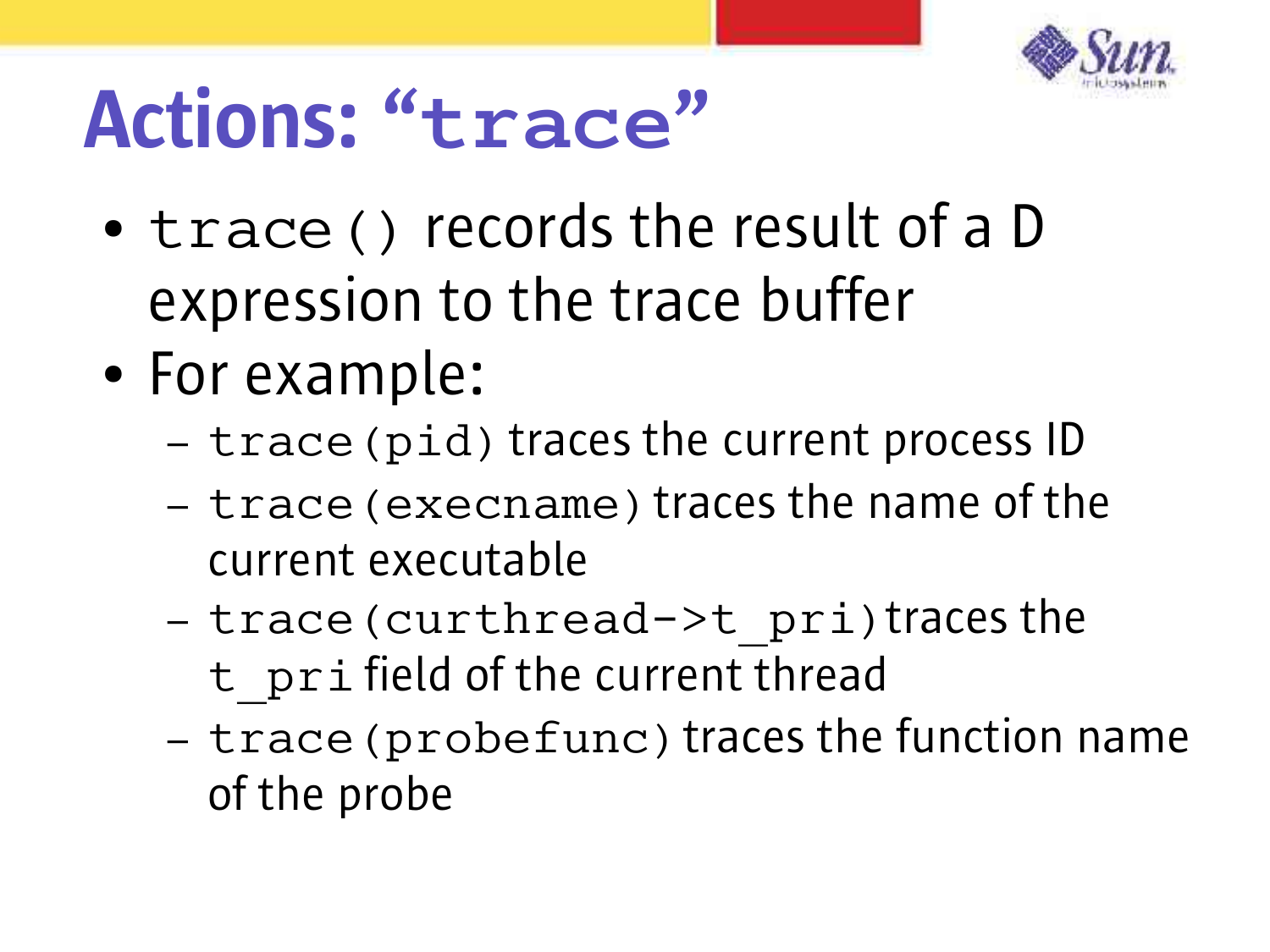

# Actions, cont.

- Actions are indicated by following a probe specification with "{ *action* }"
- For example:

dtrace -n 'readch{trace(pid)}'

dtrace -m 'ufs{trace(execname)}'

dtrace -n 'syscall:::entry {trace (probefunc)}'

• Multiple actions can be specified; they must be separated by semicolons: dtrace -n 'xcalls{trace(pid); trace (execname)}'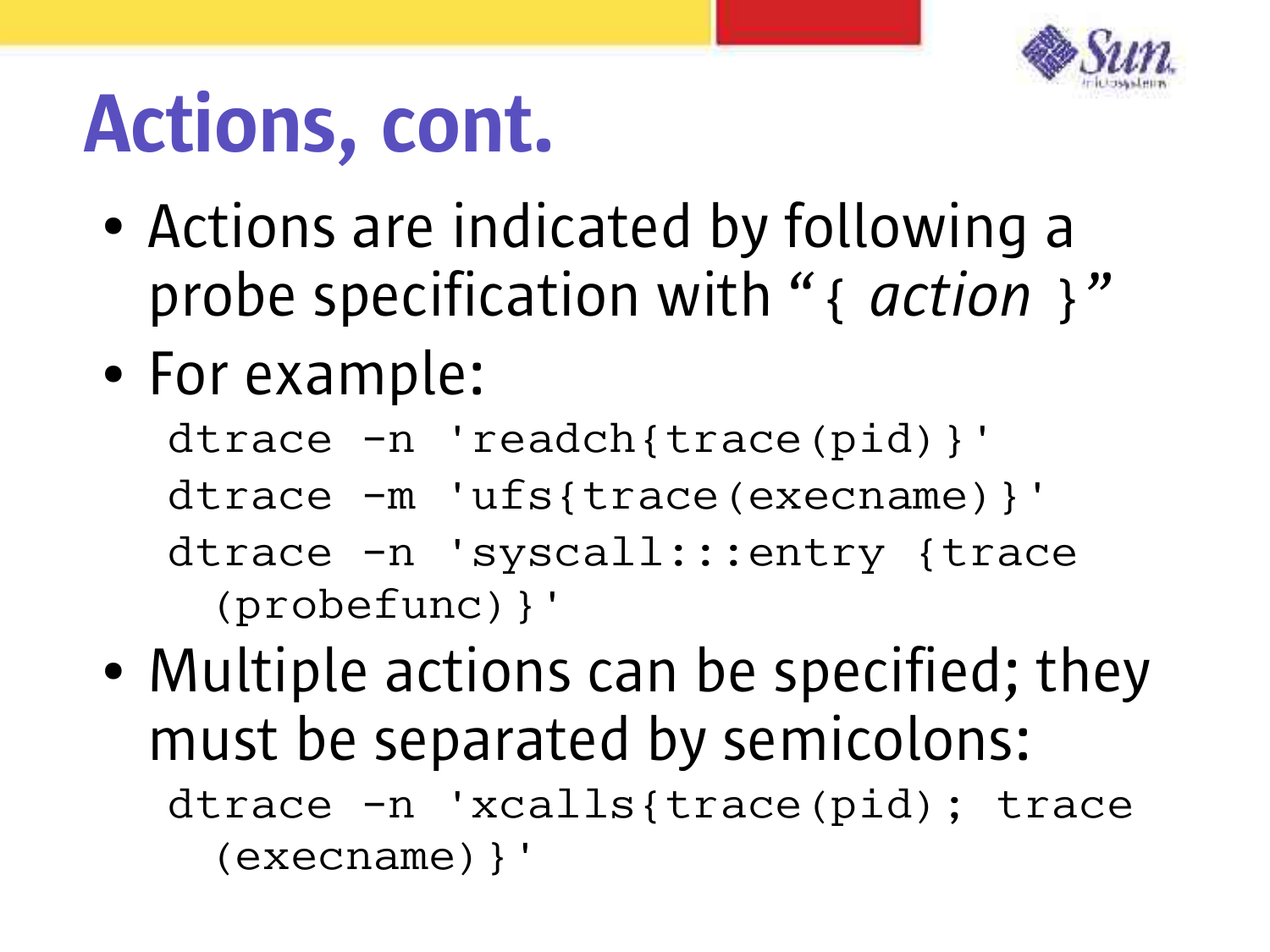

#### DTrace - Actions

#### • Trace the executable name in every "*poll*" system call

pae1> **dtrace -n 'syscall::poll: { trace(execname) }'** dtrace: description 'syscall::poll: ' matched 2 probes  $\mathcal{L}_{\text{C}}$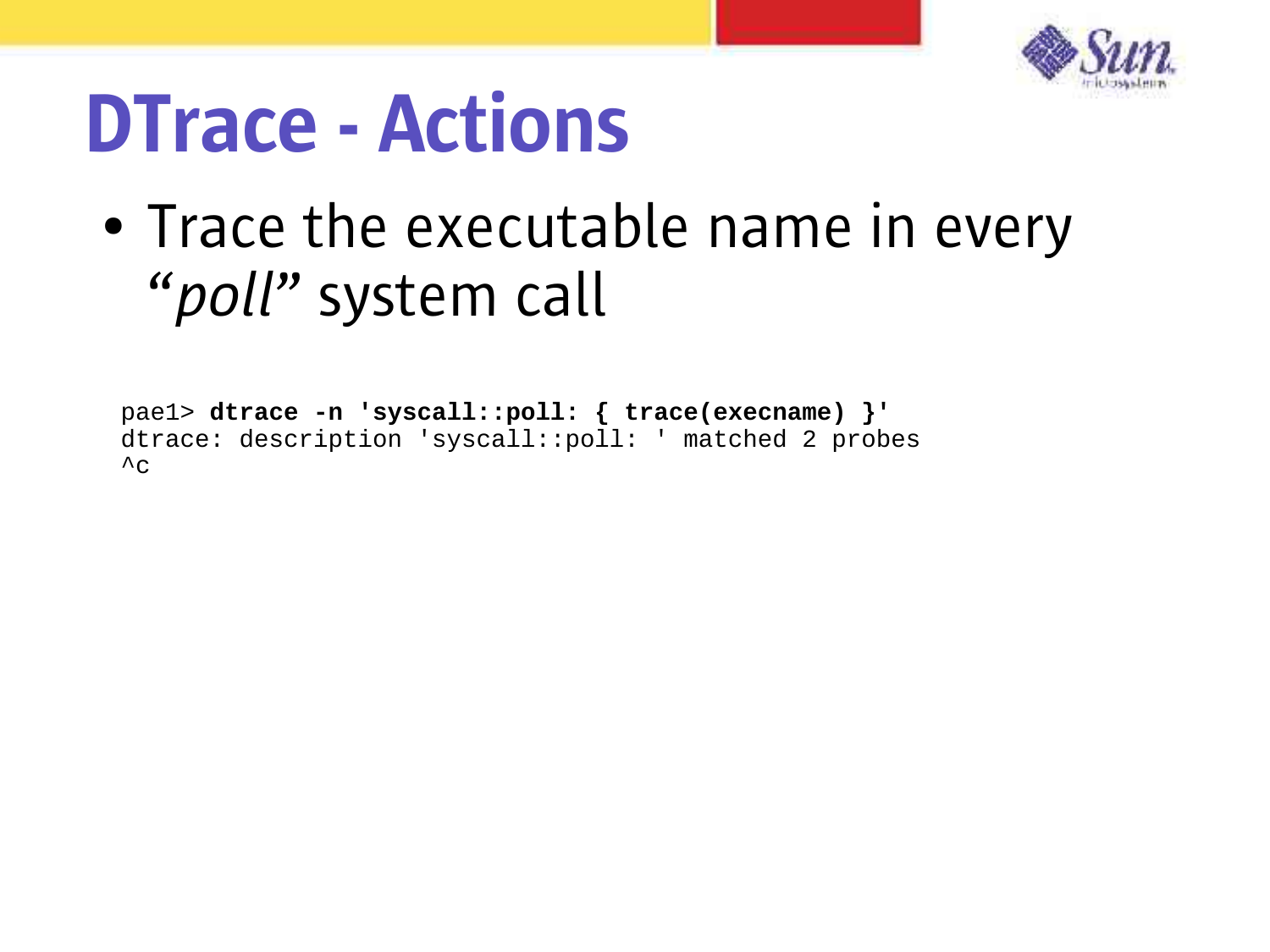

#### DTrace - Actions

...

#### • Trace the PID in every entry to the "*pagefault*" function

|                        |      | pael> dtrace -f 'pagefault $\{ \text{trace}(pid) \}$ ' |                       |      |
|------------------------|------|--------------------------------------------------------|-----------------------|------|
|                        |      | dtrace: description 'pagefault ' matched 2 probes      |                       |      |
| <b>CPU</b>             | ΙD   |                                                        | <b>FUNCTION: NAME</b> |      |
| 12                     | 2554 |                                                        | pagefault: entry      | 3979 |
| $12 \overline{ }$      | 2555 |                                                        | pagefault: return     | 3979 |
| 12                     | 2554 |                                                        | pagefault: entry      | 3979 |
| 12                     | 2555 |                                                        | pagefault: return     | 3979 |
| 12.                    | 2554 |                                                        | pagefault: entry      | 3979 |
| $\mathcal{L}_{\Omega}$ |      |                                                        |                       |      |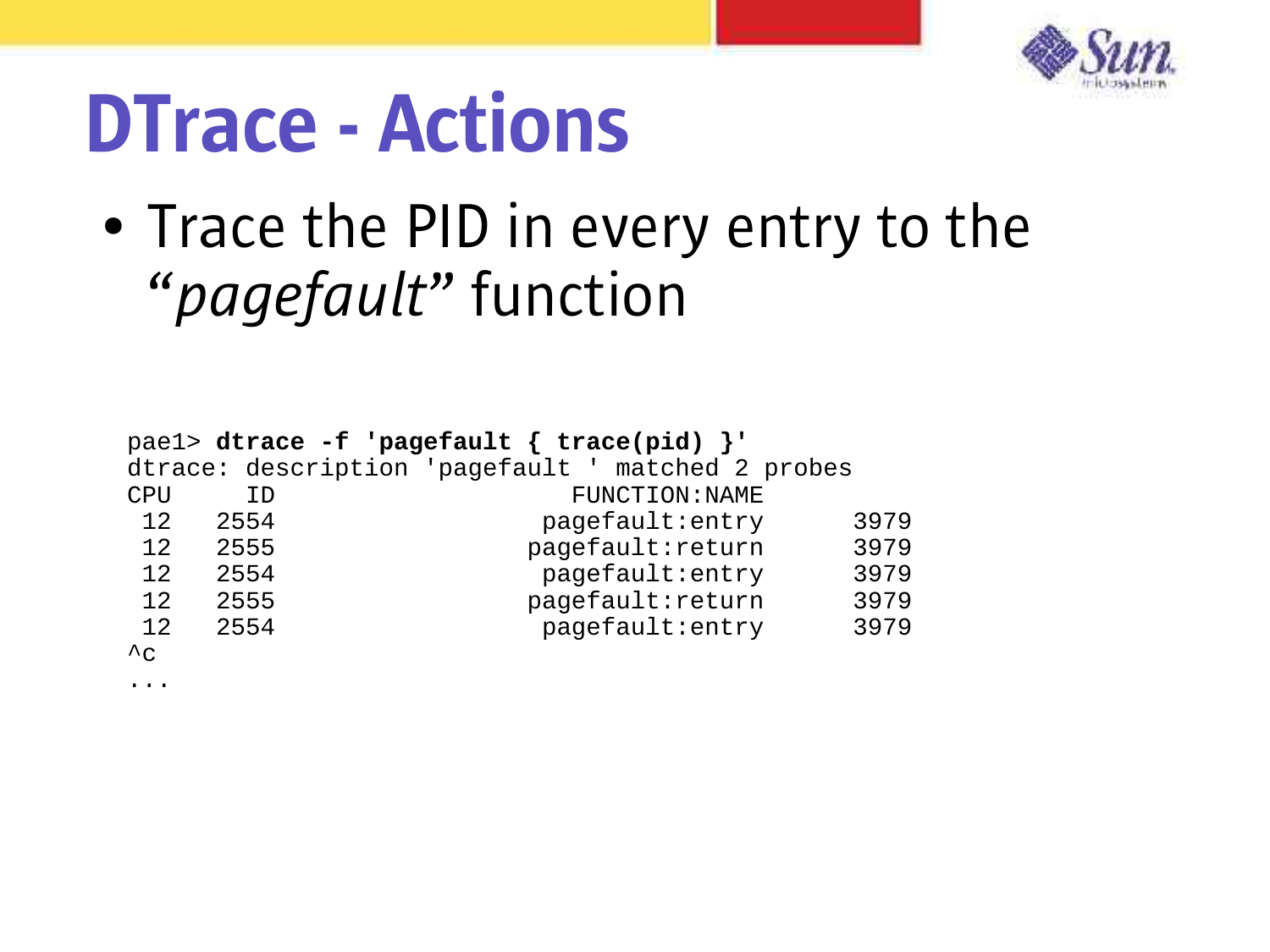

#### DTrace - Actions

#### • Trace the timestamp in every entry to the "*clock*" function

| pael> dtrace -f 'clock $\{$ trace(timestamp) $\}$ ' |                                               |  |  |                |  |                  |  |
|-----------------------------------------------------|-----------------------------------------------|--|--|----------------|--|------------------|--|
|                                                     | dtrace: description 'clock ' matched 2 probes |  |  |                |  |                  |  |
| <b>CPU</b>                                          | TD                                            |  |  | FUNCTION: NAME |  |                  |  |
| $\Omega$                                            | 4113                                          |  |  | clock: entry   |  | 1306863050033058 |  |
| $\Omega$                                            | 4114                                          |  |  | clock: return  |  | 1306863050128812 |  |
| $\Omega$                                            | 4113                                          |  |  | clock: entry   |  | 1306863060015632 |  |
| $\Omega$                                            | 4114                                          |  |  | clock: return  |  | 1306863060094122 |  |
| 0                                                   | 4113                                          |  |  | clock: entry   |  | 1306863070016883 |  |
| 0                                                   | 4114                                          |  |  | clock: return  |  | 1306863070094331 |  |
|                                                     |                                               |  |  |                |  |                  |  |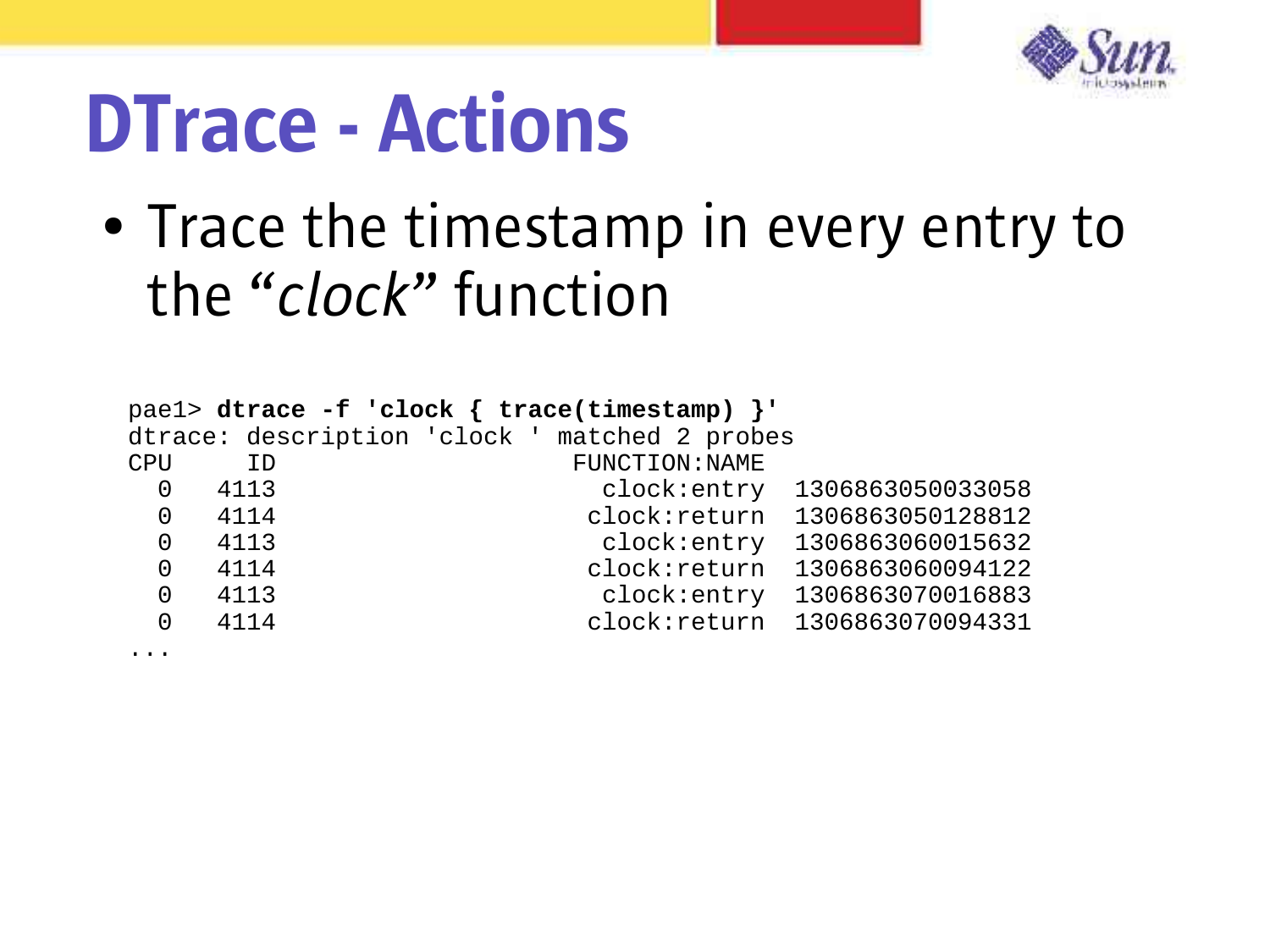

# D Scripts

- Complicated DTrace enablings become difficult to manage on the command line
- dtrace(1M) supports *scripts*, specified with the "-s" option
- Alternatively, executable DTrace interpreter files may be created
- Interpreter files always begin with: #!/usr/sbin/dtrace -s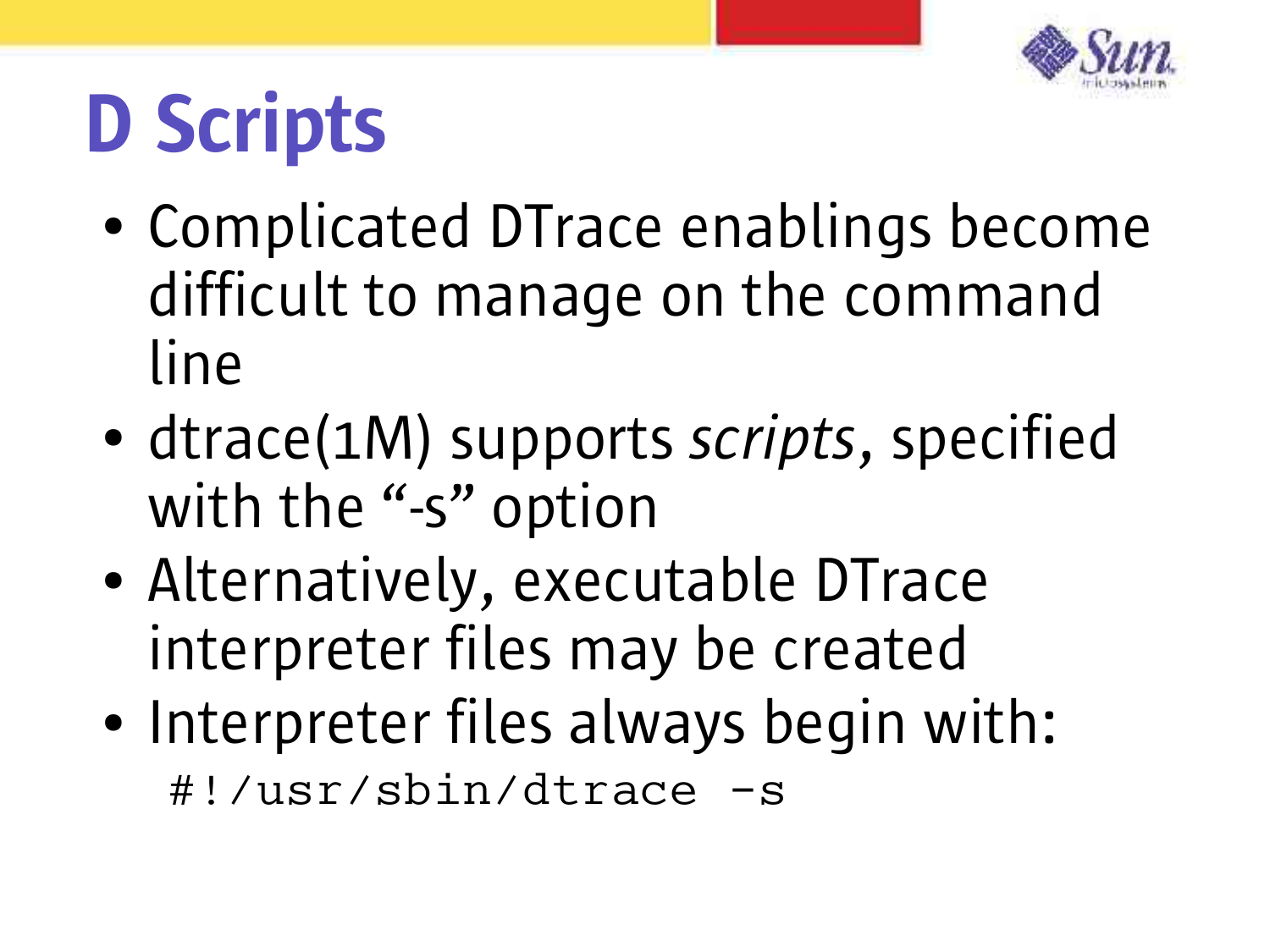

# D Scripts, cont.

• For example, a script to trace the executable name upon entry of each system call:

```
#!/usr/sbin/dtrace -s
syscall:::entry
{
         trace(execname);
}
```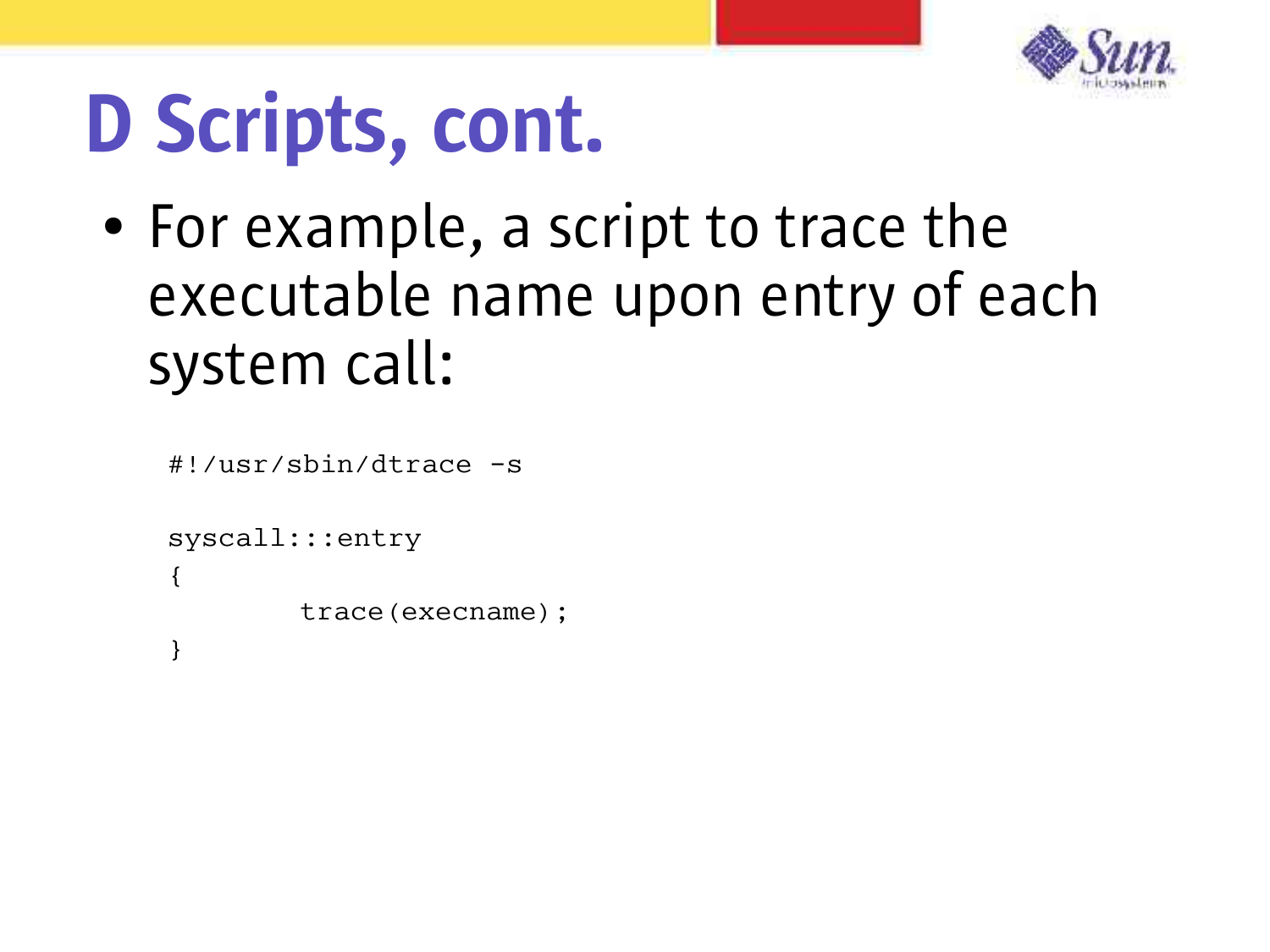

## Predicates

- *Predicates* allow actions to only be taken when certain conditions are met
- A predicate is a D expression
- Actions will only be taken if the predicate expression evaluates to true
- A predicate takes the form "/*expression*/" and is placed between the probe description and the action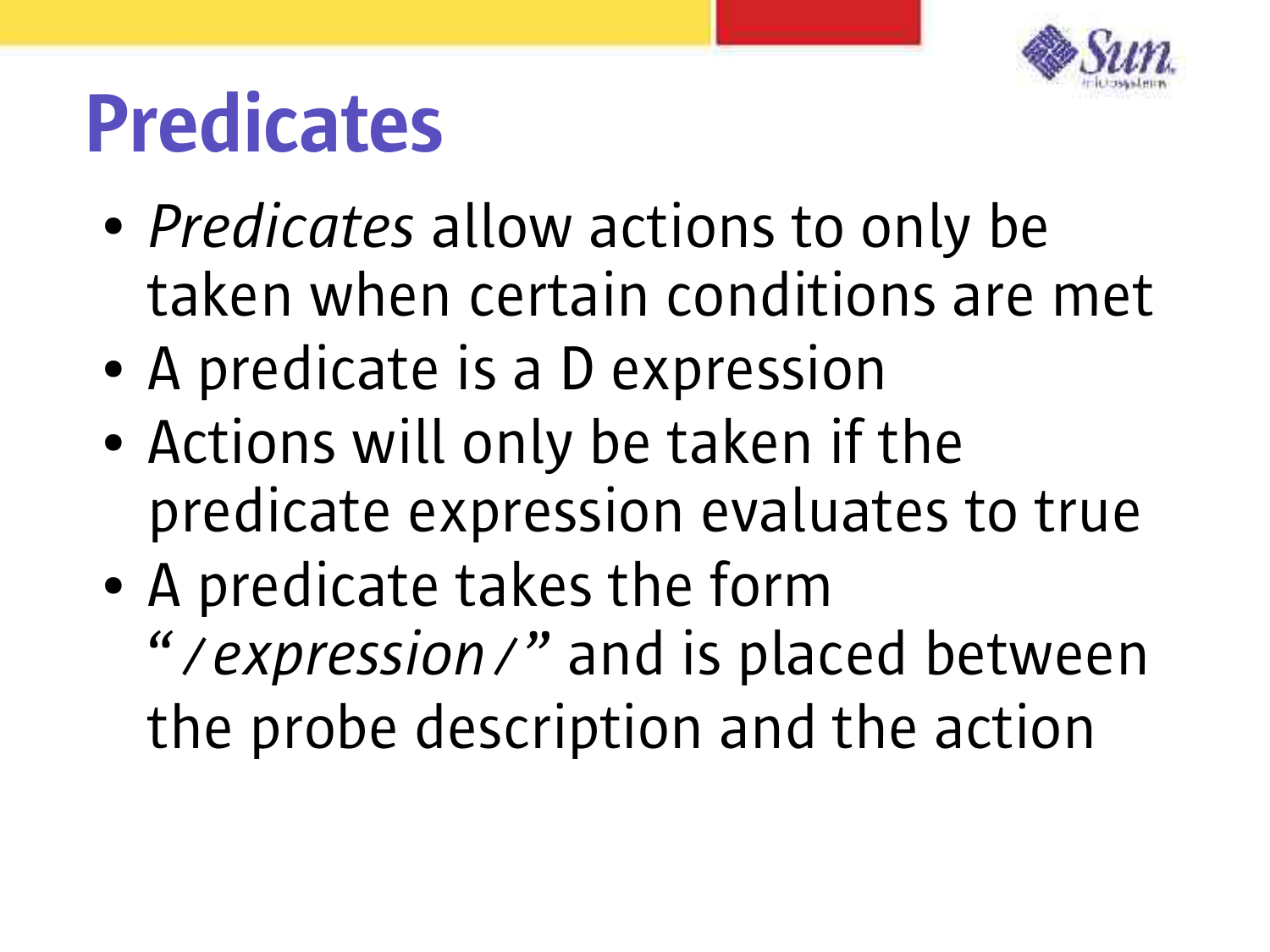

## Predicates, cont.

• For example, tracing the pid of every process named "date" that performs an open(2):

```
#!/usr/sbin/dtrace -s
syscall::open:entry
/execname == "date" /{
        trace(pid);
}
```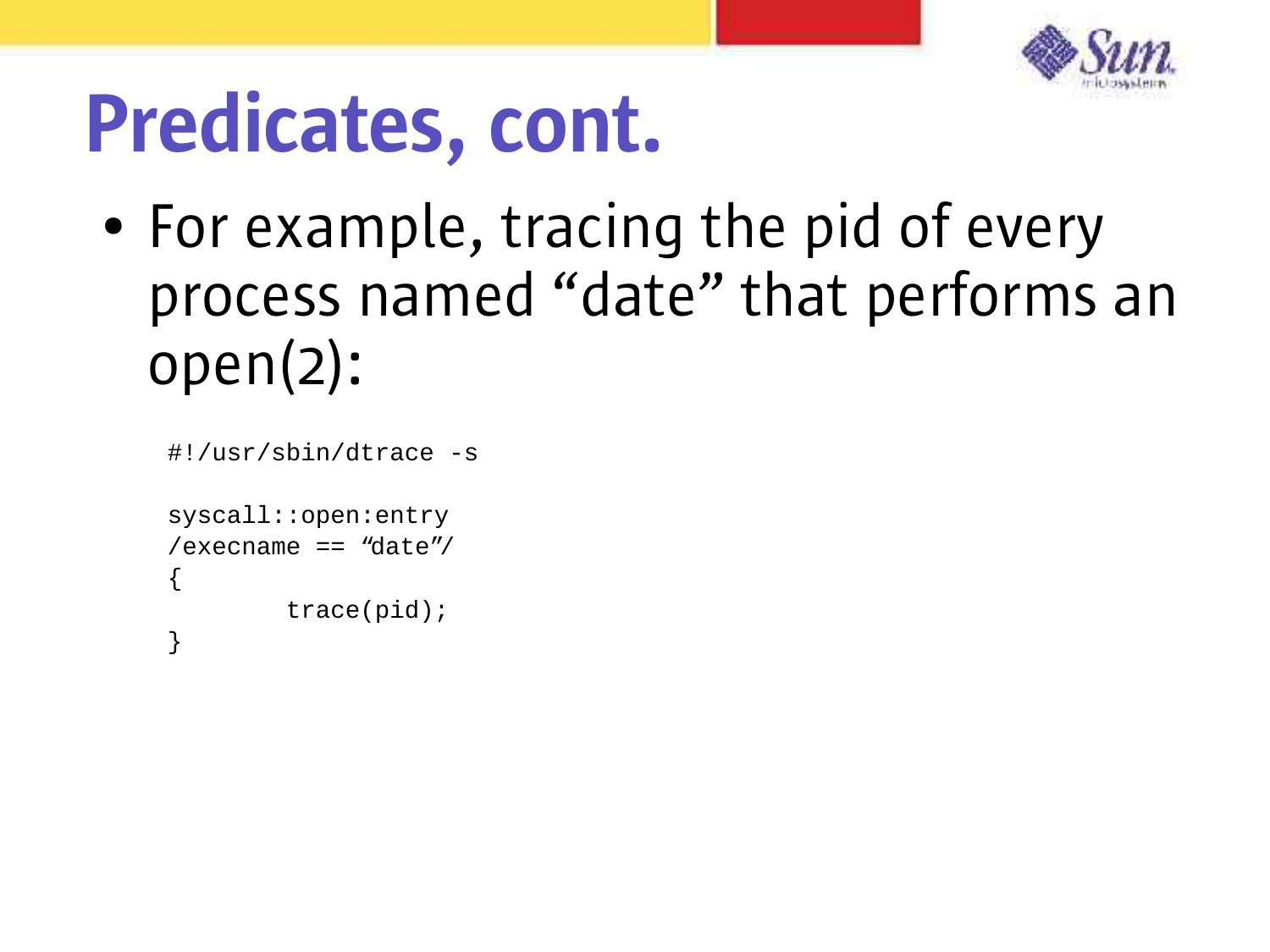

#### Example - Predicates

• Trace the timestamp in every joctl(2) from processes named dtrace

```
pae1> cat dioctl.d
#!/usr/sbin/dtrace -s
::ioctl:
  / execname == "dtrace" /
{
    trace(pid);
}
```

|            | pael> ./dioctl.d                             |                |      |
|------------|----------------------------------------------|----------------|------|
|            | dtrace: script './dioctl.d' matched 4 probes |                |      |
| <b>CPU</b> | .TD                                          | FUNCTION: NAME |      |
| 8          | 7984                                         | ioctl:return   | 3994 |
| 8          | 102                                          | ioctl:return   | 3994 |
| 8          | 101                                          | ioctl:entry    | 3994 |
| Я          | 7983                                         | ioctl:entry    | 3994 |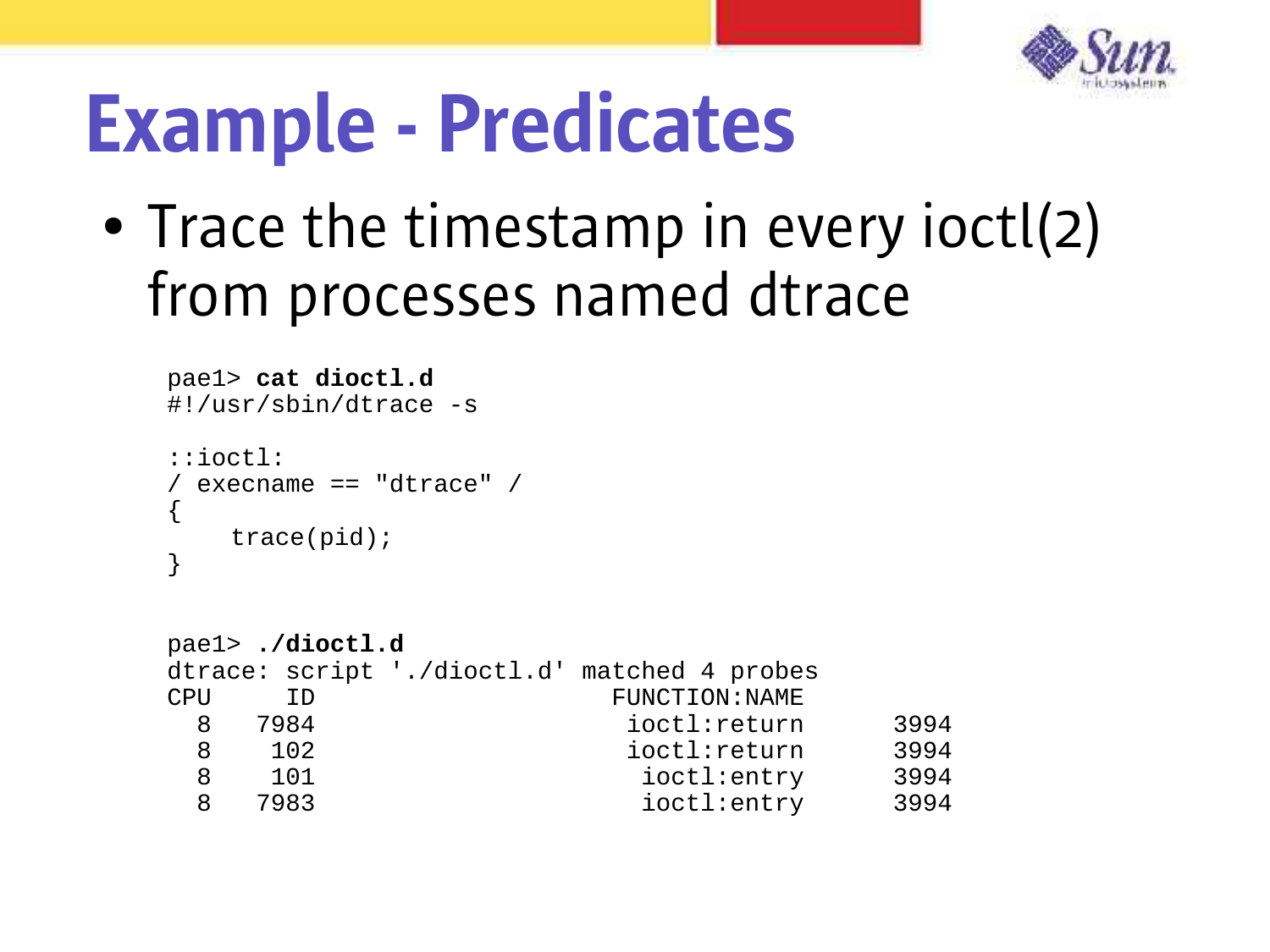

#### Example - Predicates

• Use the argo variable to trace the executable name of every process read (2)'ing from file descriptor 0

```
pae1> cat pred2.d
#!/usr/sbin/dtrace -s
::read:
\prime arg0 == 0 \prime{
     trace(execname);
}
```
pae1> **./pred2.d** dtrace: script './pred2.d' matched 6 probes CPU ID FUNCTION: NAME 8 3956 read:readch ksh 8 12 read:return ksh 13 3956 read:readch ksh 13 12 read:return ksh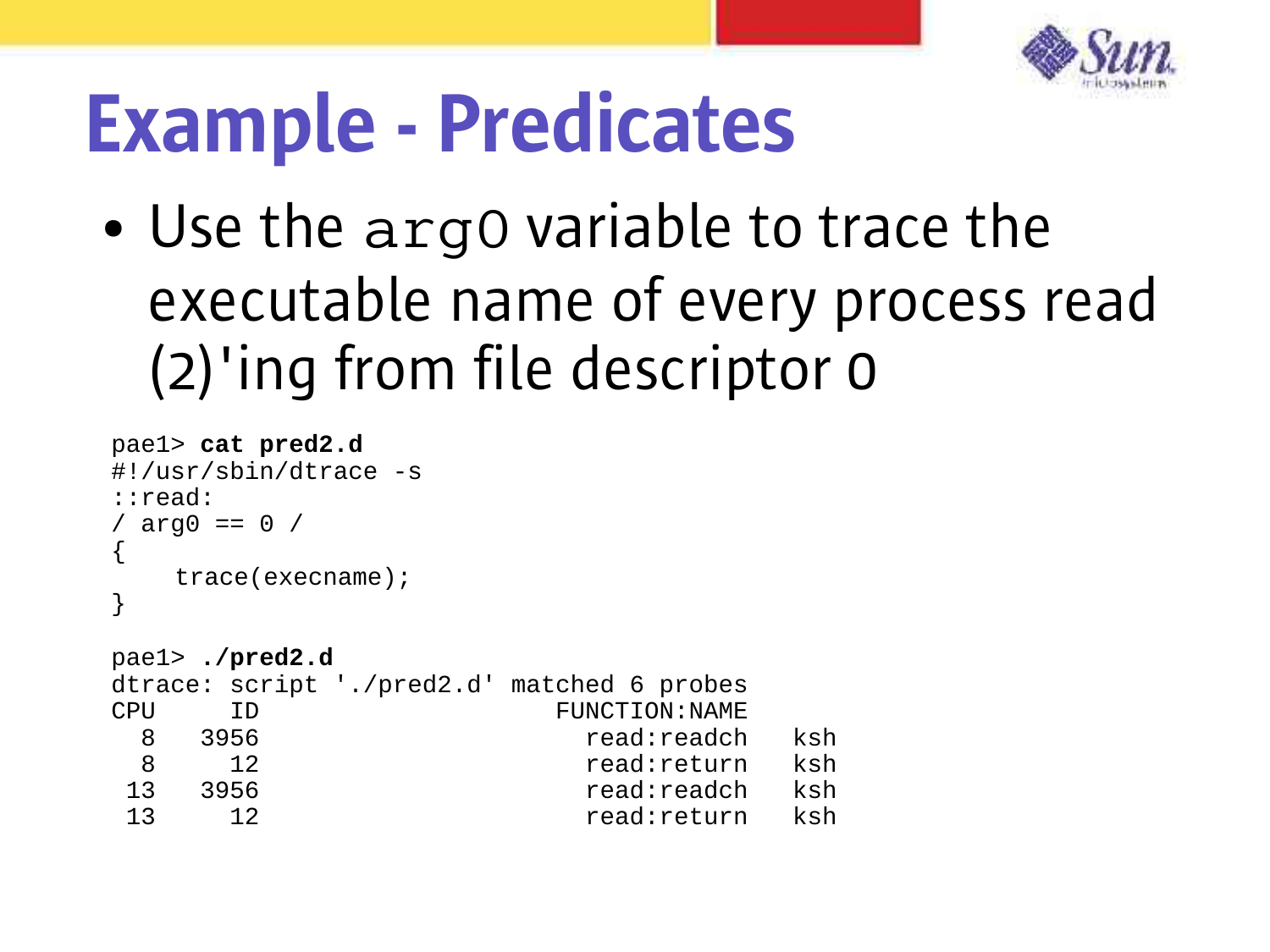

#### Example - Predicates

• Use the arg2 variable to trace the executable name of every processing write(2)'ing more than 100 bytes

```
pae1> cat pred3.d
#!/usr/sbin/dtrace -s
::write:entry
/ arg2 > 100 /
{
    trace(execname);
    printf("Wrote: %d bytes\n",arg0);
}
::write:return
{
    printf("Wrote: %d bytes\n",arg0);
}
pae1> ./pred3.d
CPU ID FUNCTION:NAME
   4 3952 write:syswrite automountd Wrote: 1 bytes
   4 3948 write:writech automountd Wrote: 1 bytes
   0 8069 write:return dtrace Wrote: 936 bytes
 13 8069 write:return ls Wrote: 936 bytes
```
...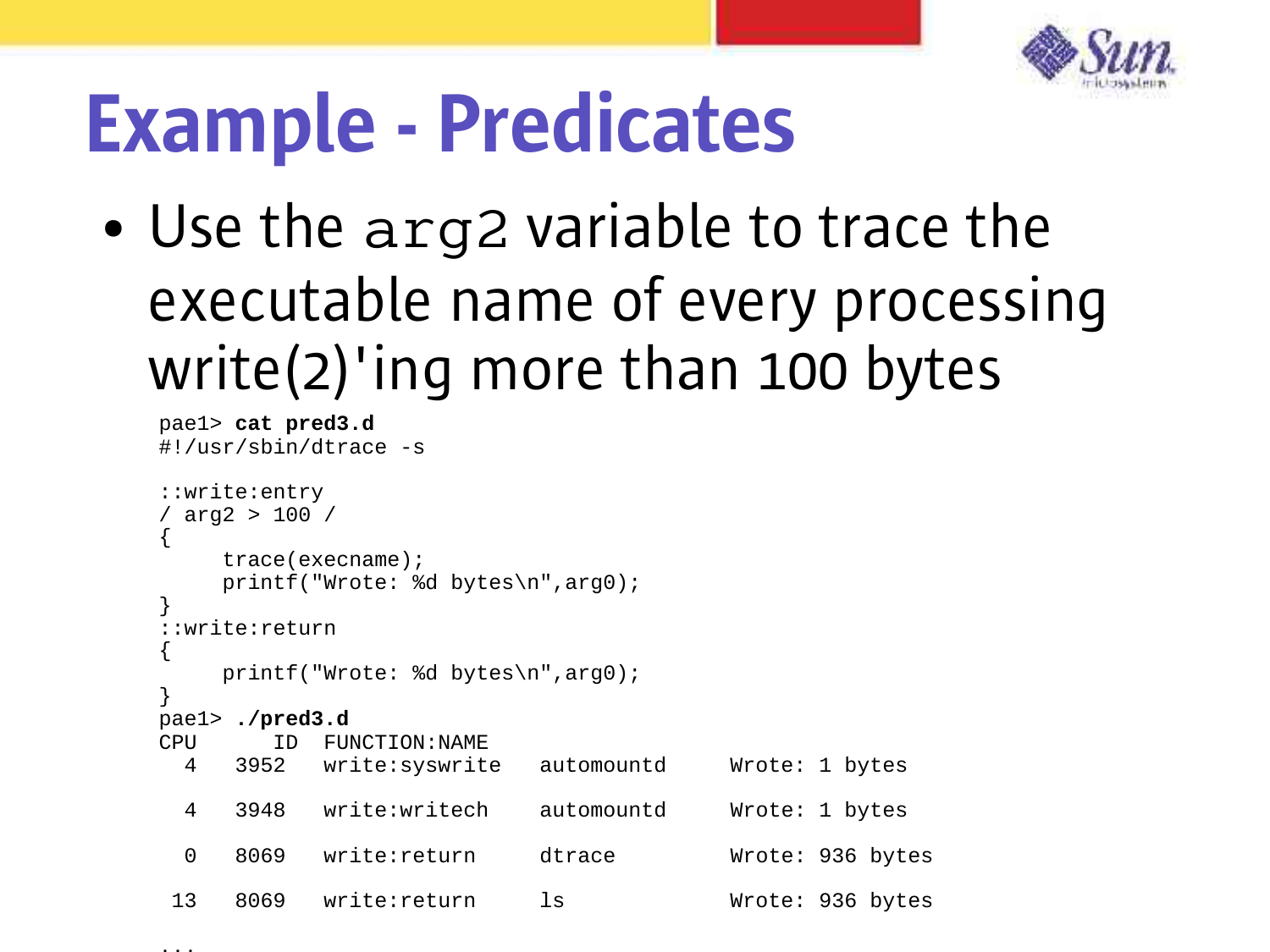

#### Actions: More actions

- tracemem() records memory at a specified location for a specified length
- stack() records the current *kernel* stack trace
- ustack() records the current *user* stack trace
- exit() tells the DTrace consumer to exit with the specified status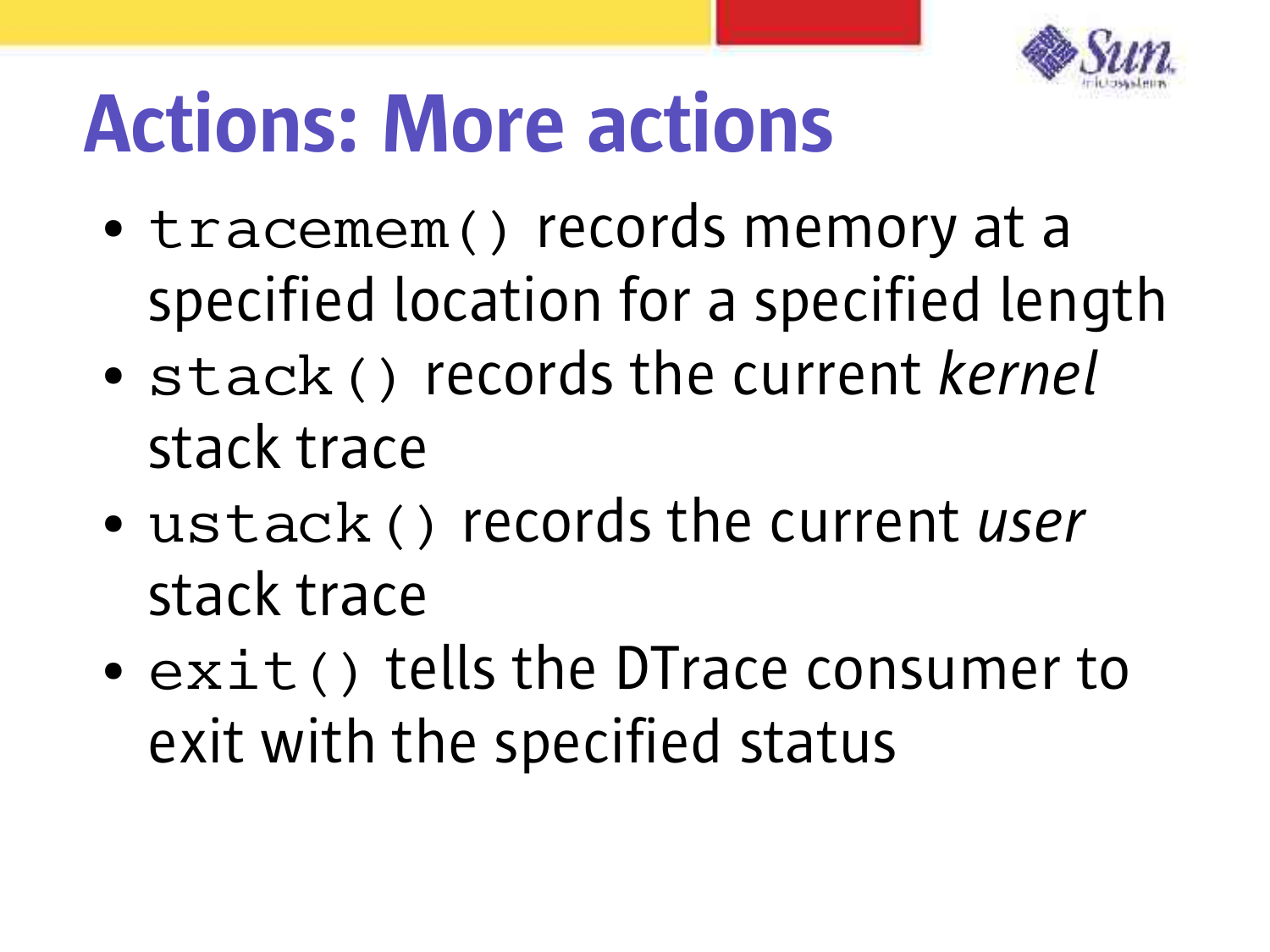

# Actions: Destructive actions

- Must specify "-w" option to DTrace
- stop() stops the current process
- raise() sends a specified signal to the current process
- breakpoint () triggers a kernel breakpoint
- panic() induces a kernel panic
- chill() spins for a specified number of nanoseconds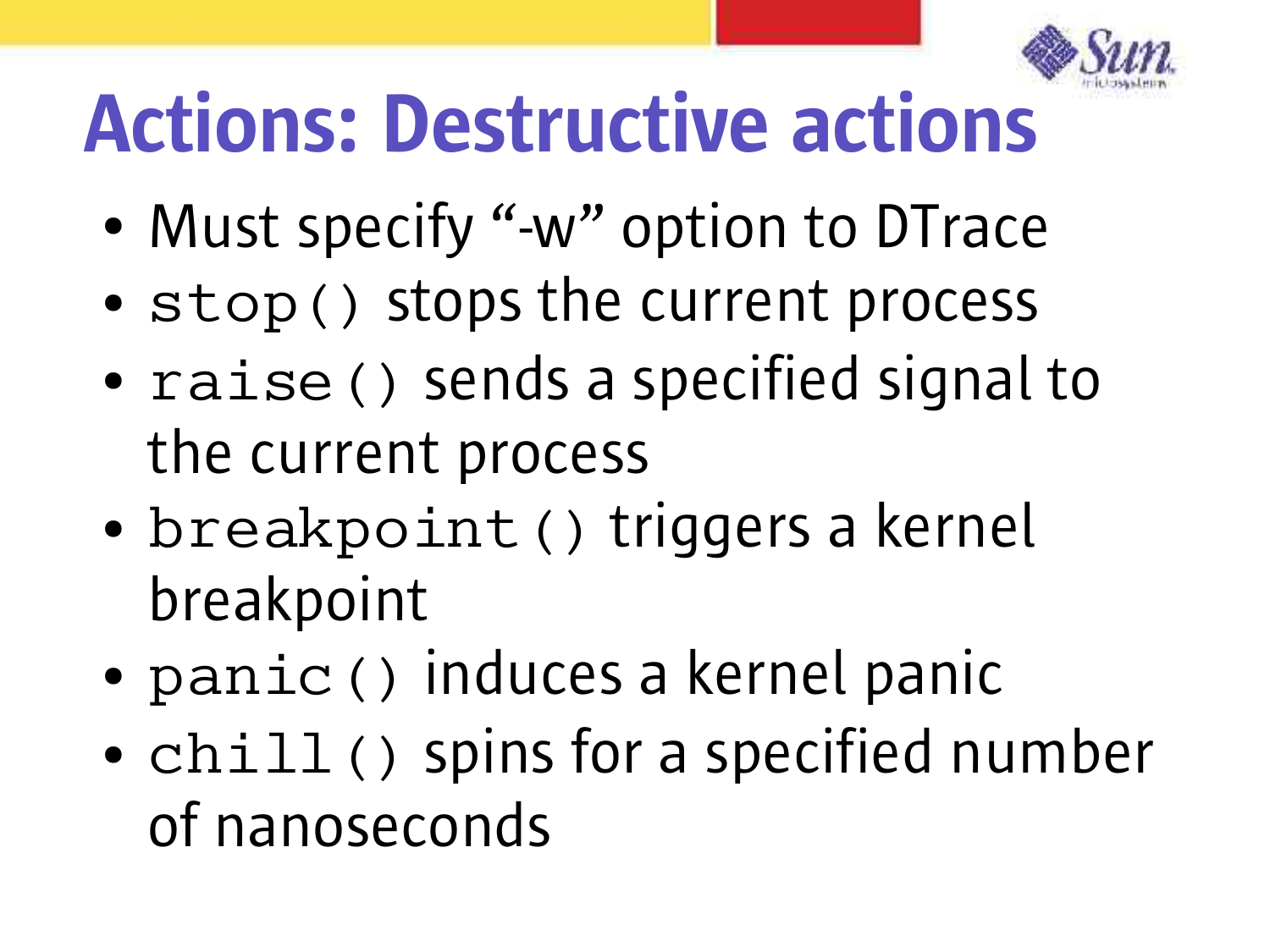

# Output formatting

- The  $print f()$  function combines the trace action with the ability to precisely control output
- printf takes a printf(3C)-like format string as an argument, followed by corresponding arguments to print
- e.g.:
	- printf("%d was here", pid);
	- printf("I am %s", execname);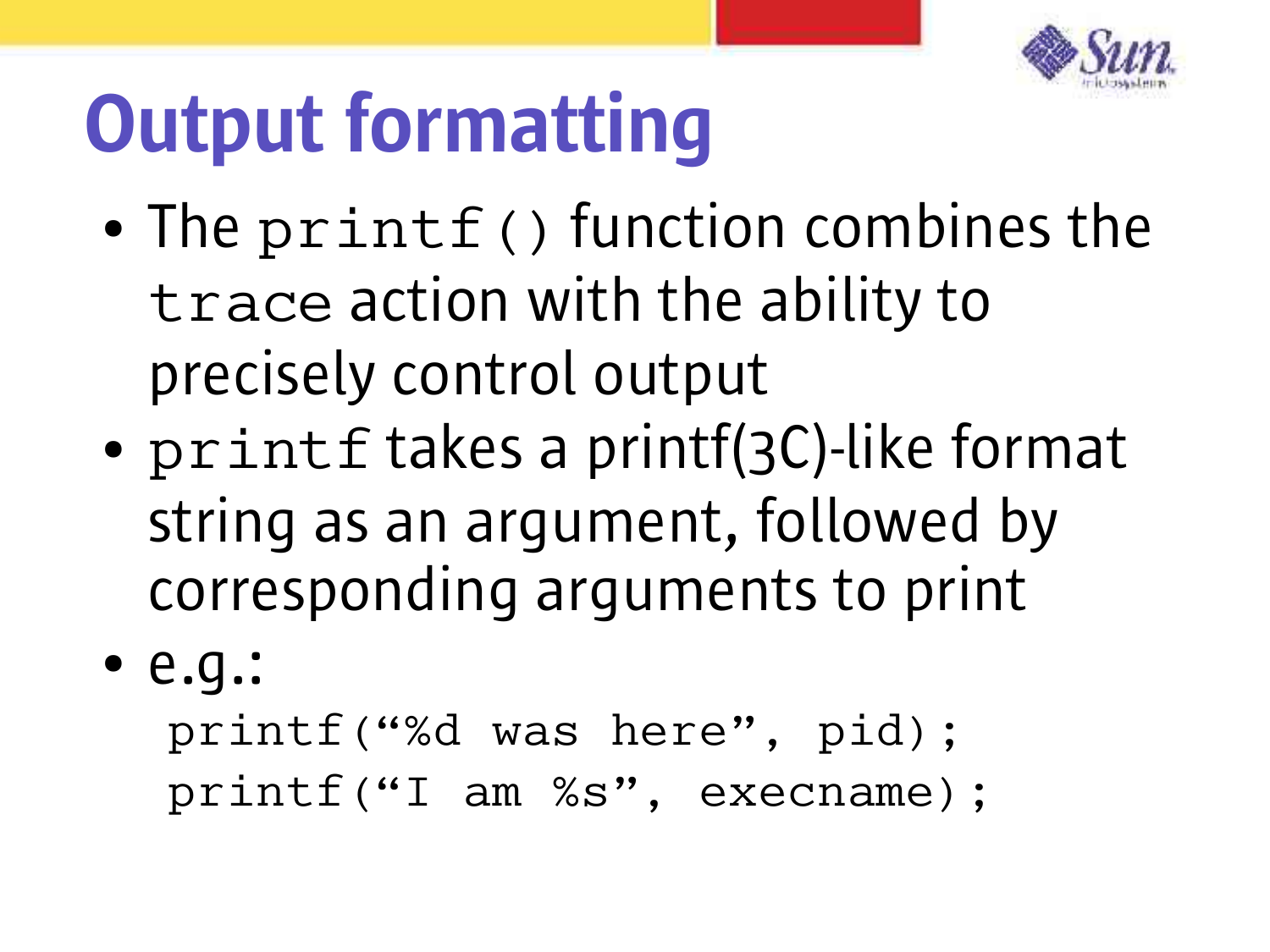

# Output formatting, cont.

- Normally, dtrace(1M) provides details on the firing probe, plus any explicitly traced data
- Use the quiet option ("-q") to dtrace (1M) to supress the probe details
- The quiet option may also be set in a D script by embedding:

#pragma D option quiet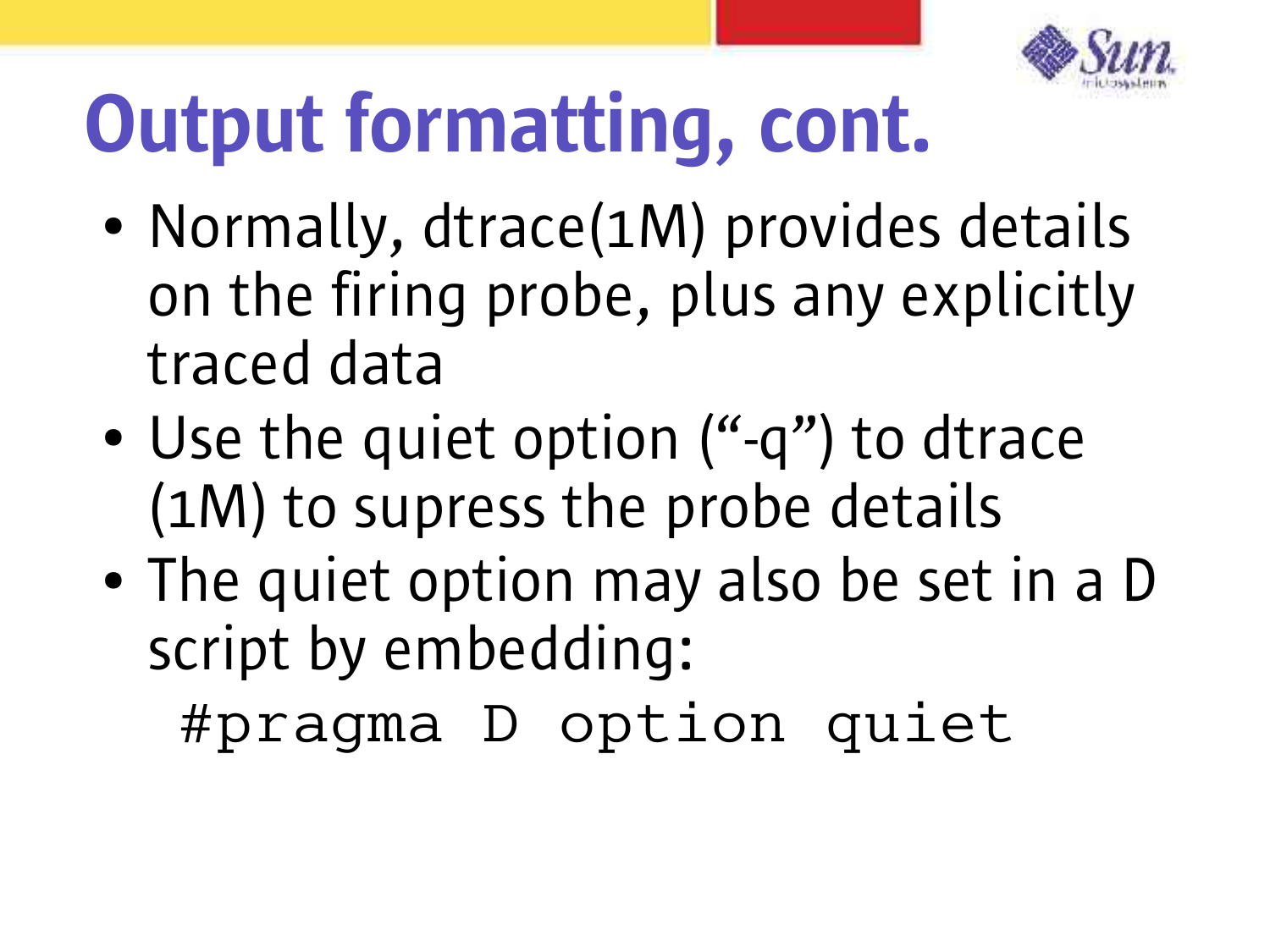

# Global D variables

- D allows you to define your own variables that are global to your D program
- Like awk(1), D tries to infer variable type upon instantiation, obviating an explicit variable declaration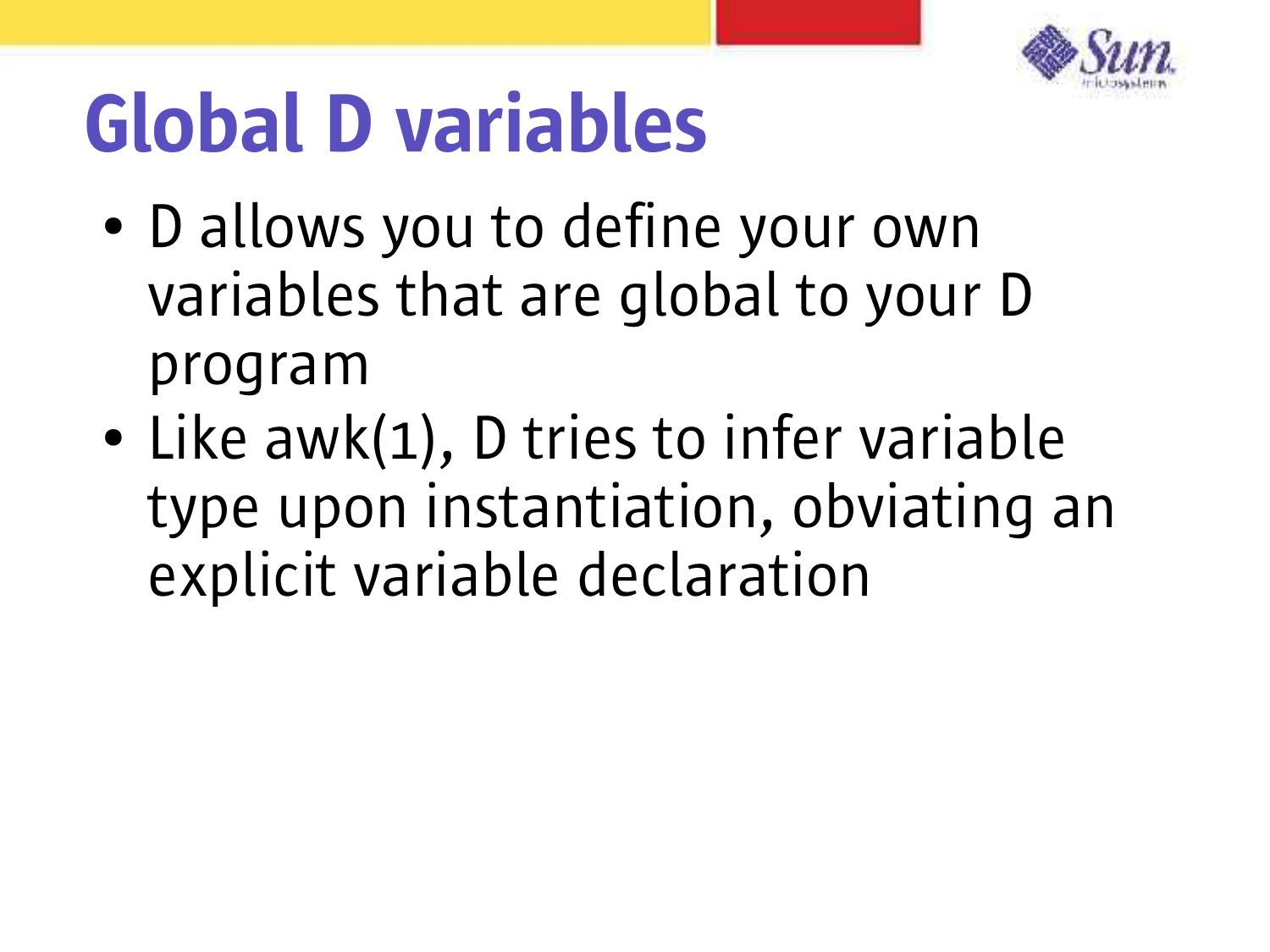

# Global D variables, cont.

● Example:

```
#!/usr/sbin/dtrace -s
#pragma D option quiet
sysinfo:::zfod
{
         zfods++;
}
profile:::tick-1sec
{
         printf("%d zfods\n", zfods);
        zfods = 0;
}
```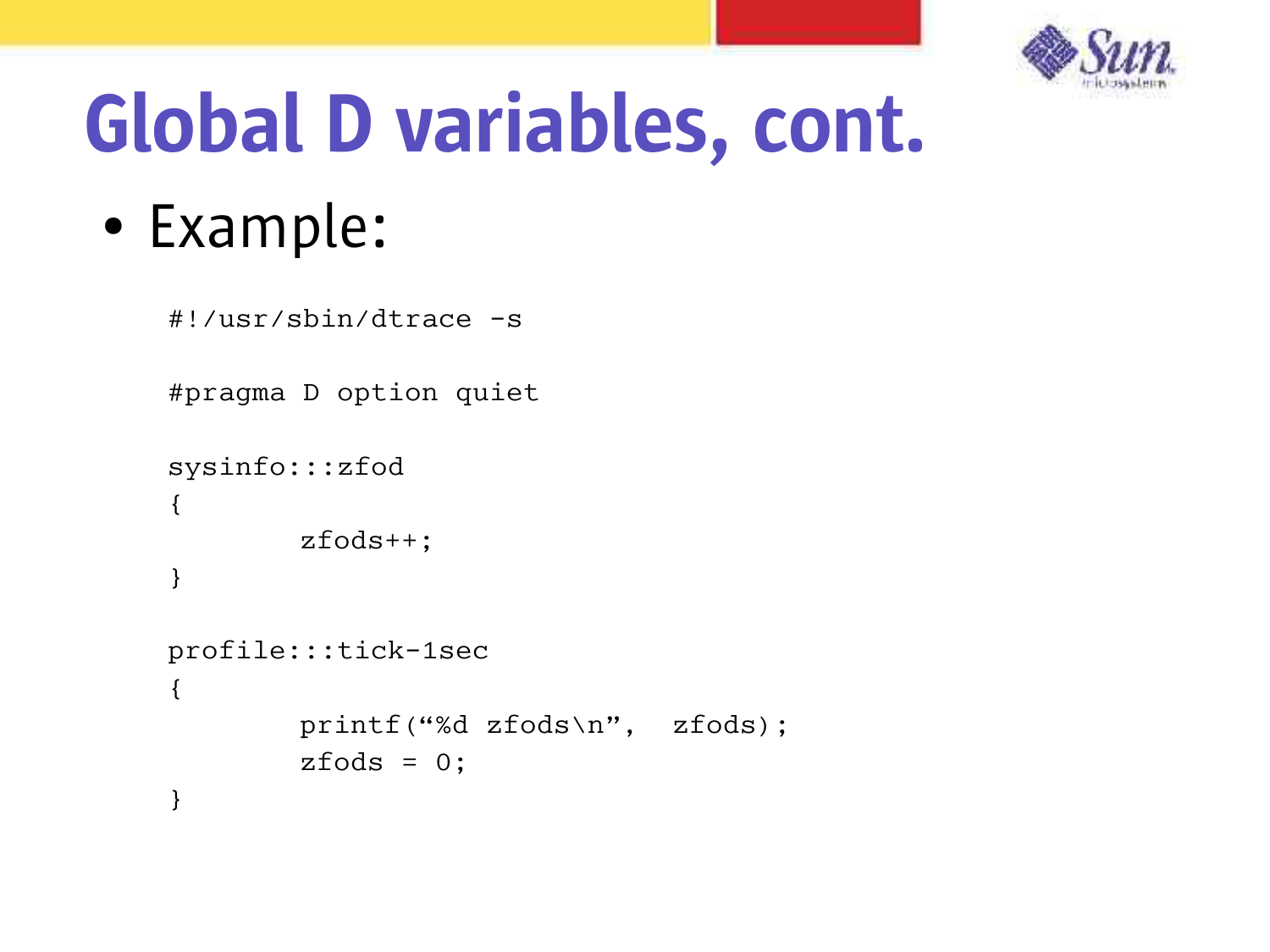

## Thread-local D variables

- D allows for *thread-local* variables
- A thread-local variable has the same name – but disjoint data storage – for each thread
- By definition, thread-local variables elminate the race conditions that are endemic to global variables
- Denoted by prepending " $self->"$  to the variable name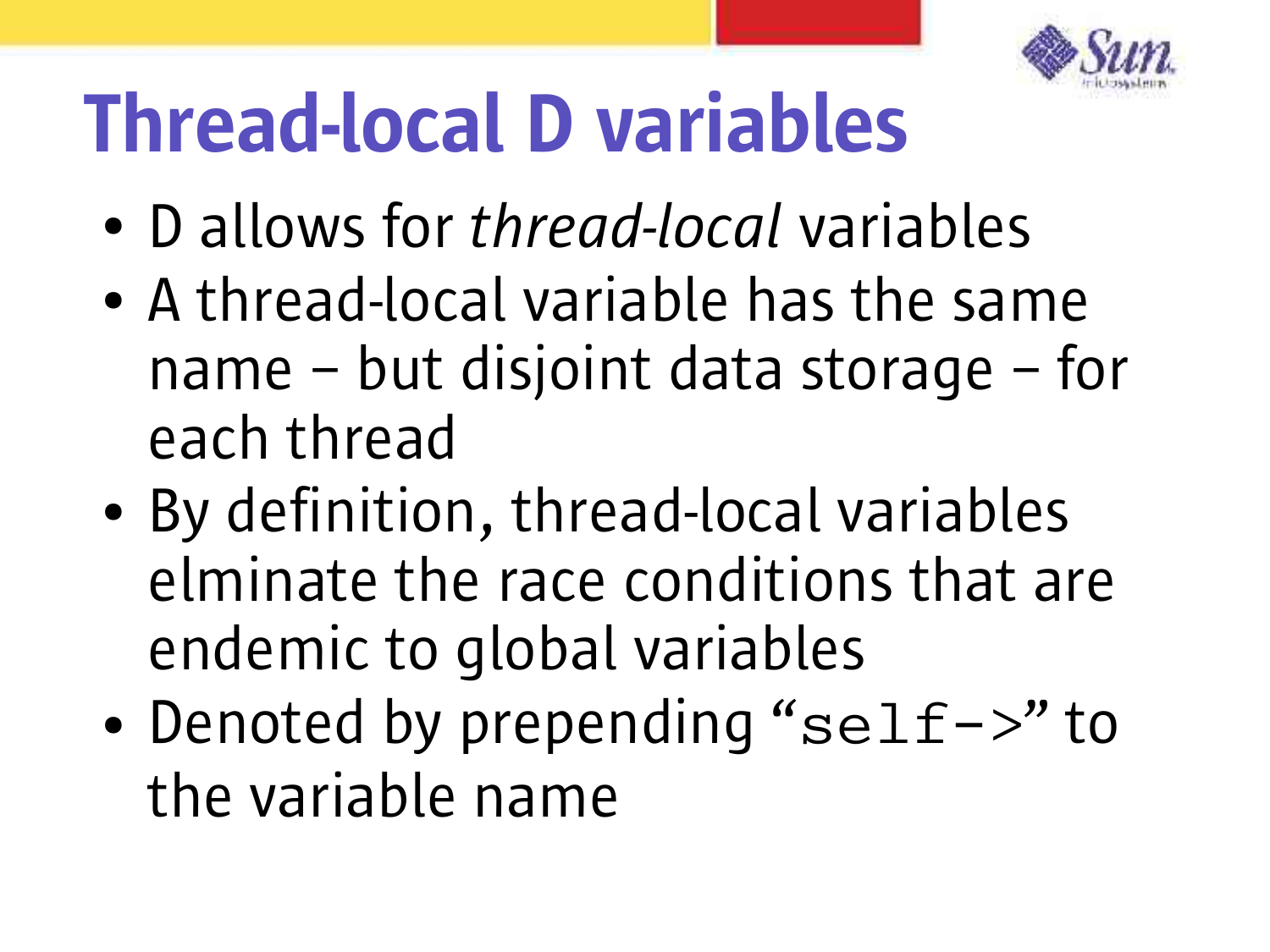

# Thread-local D variables, cont

- Thread-local variables that have never been assigned in the current thread have the value zero
- Underlying thread-local storage for a thread-local variable is deallocated by assigning zero to it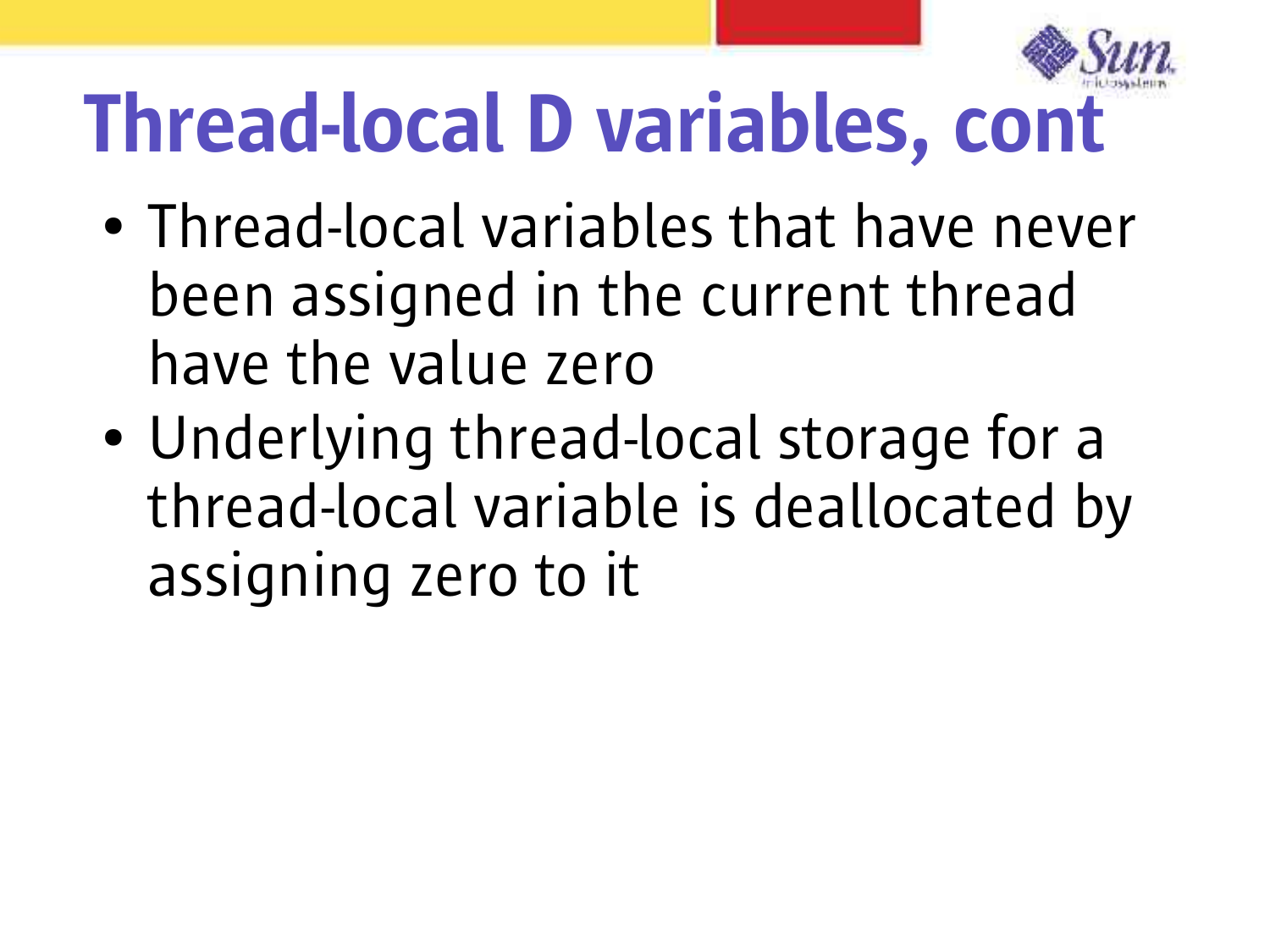

## Thread-local D variables, cont.

• Example 1:

 $\{$ 

}

{

}

```
#!/usr/sbin/dtrace -s
```

```
#pragma D option quiet
```

```
syscall::poll:entry
```

```
self->ts = timestamp;
```

```
syscall::poll:return
/self->ts && timestamp – self->ts > 1000000000/
```

```
 printf("%s polled for %d seconds\n", execname,
     (timestamp – self->ts) / 1000000000);
self->ts = 0;
```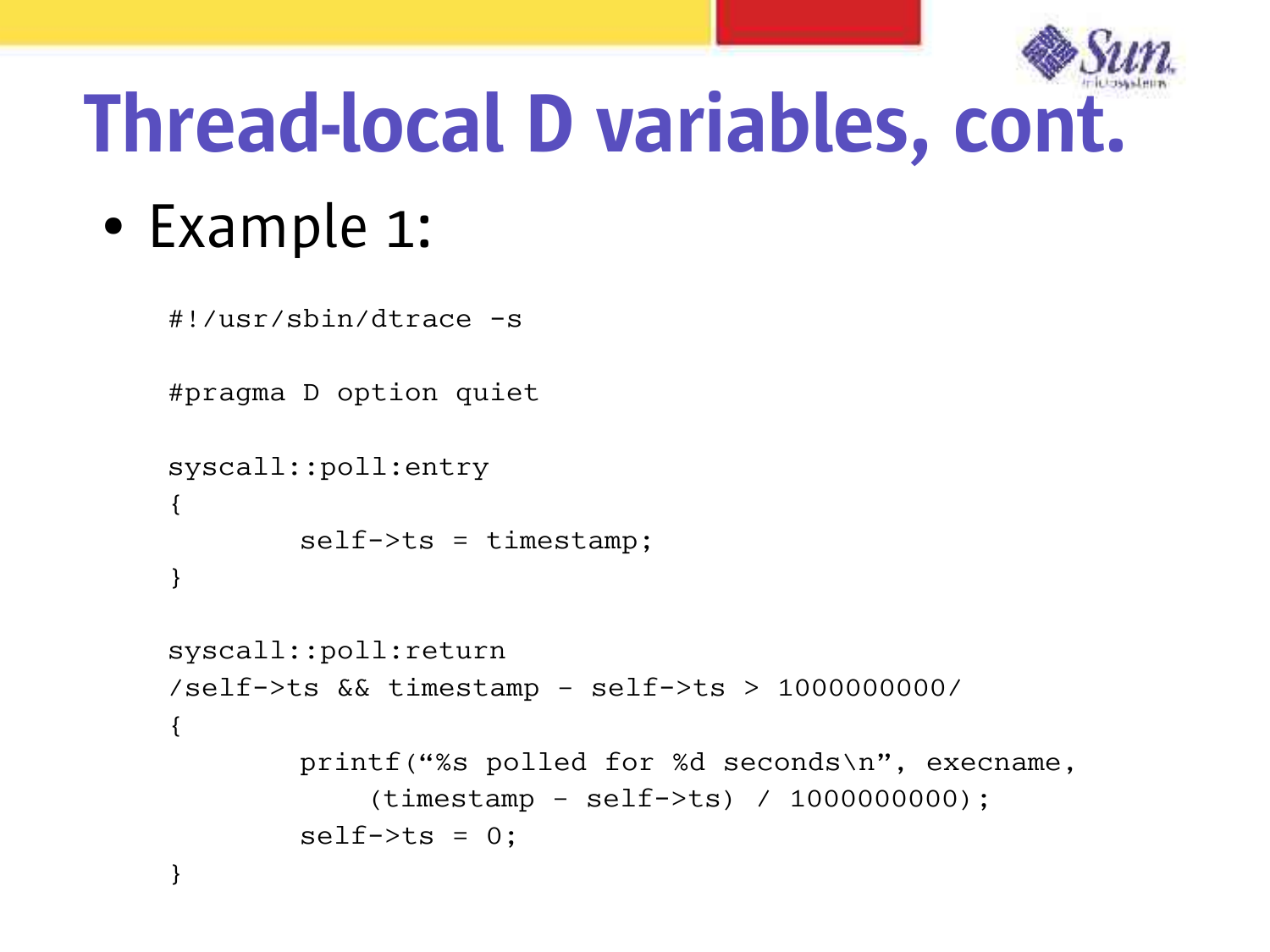

## Thread-local D variables, cont.

• Example 2:

```
syscall::ioctl:entry
/execname == "date"/
{
         self->follow = 1;
}
```

```
fbt:::
/self->follow/
{}
```

```
syscall::ioctl:return
/self->follow/
{
        self->follow = 0;
}
```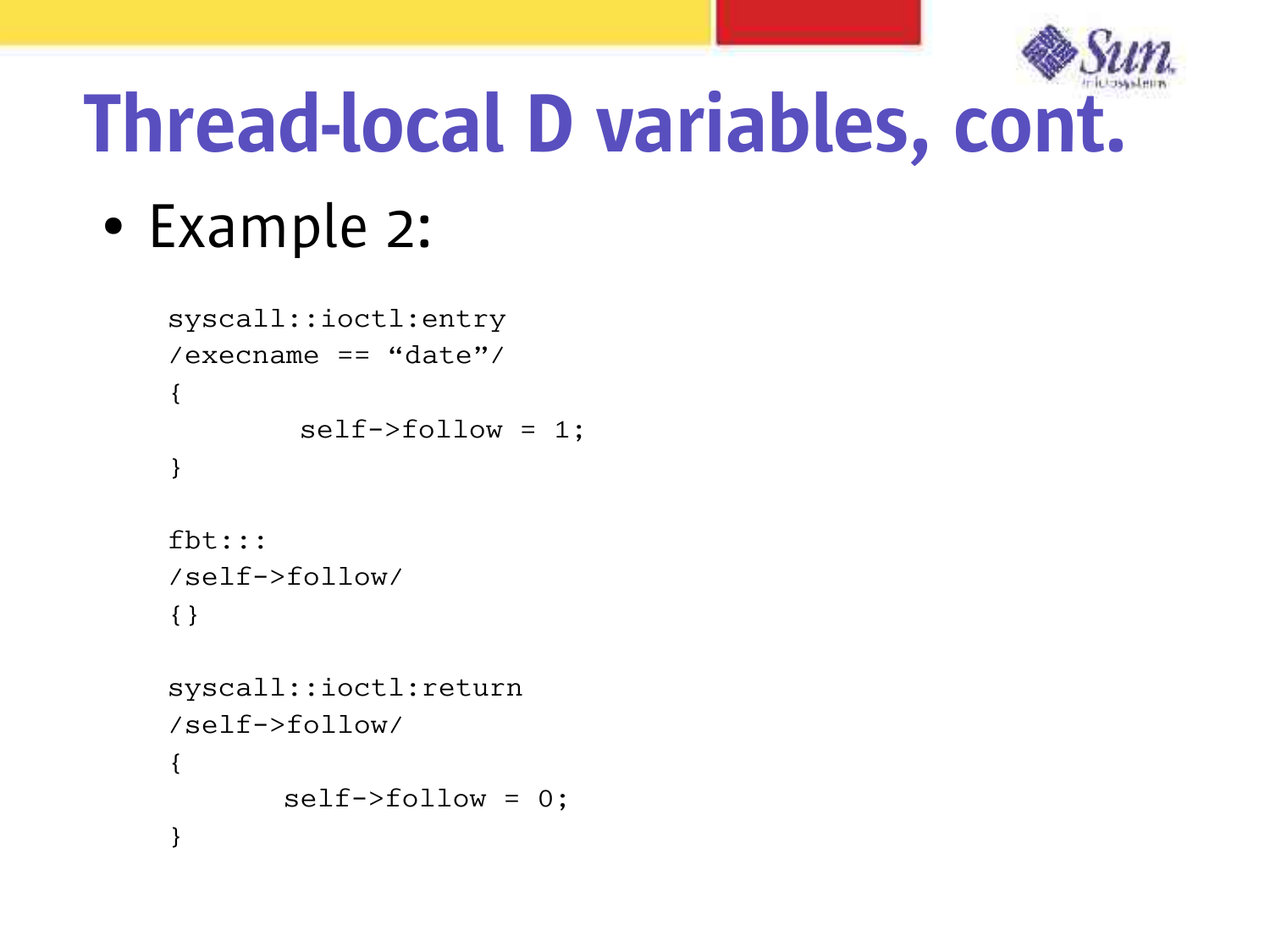

#### D Variables

• Write a D script to trace the executable name and amount of time spent in every open(2)

```
#!/usr/sbin/dtrace -qs
syscall::open:entry
{
     self->st = timestamp;
}
syscall::open:return
/ self->st /
{
     tt = timestamp - self->st;
     printf("%s, %d nsecs in open\n",execname, tt);
}
pae1> ./open.d 
ls, 64700 nsecs in open
ls, 24870 nsecs in open
date, 71220 nsecs in open
date, 62120 nsecs in open
ls, 58583 nsecs in open
ls, 24758 nsecs in open
ls, 71976 nsecs in open
\overline{\wedge}
```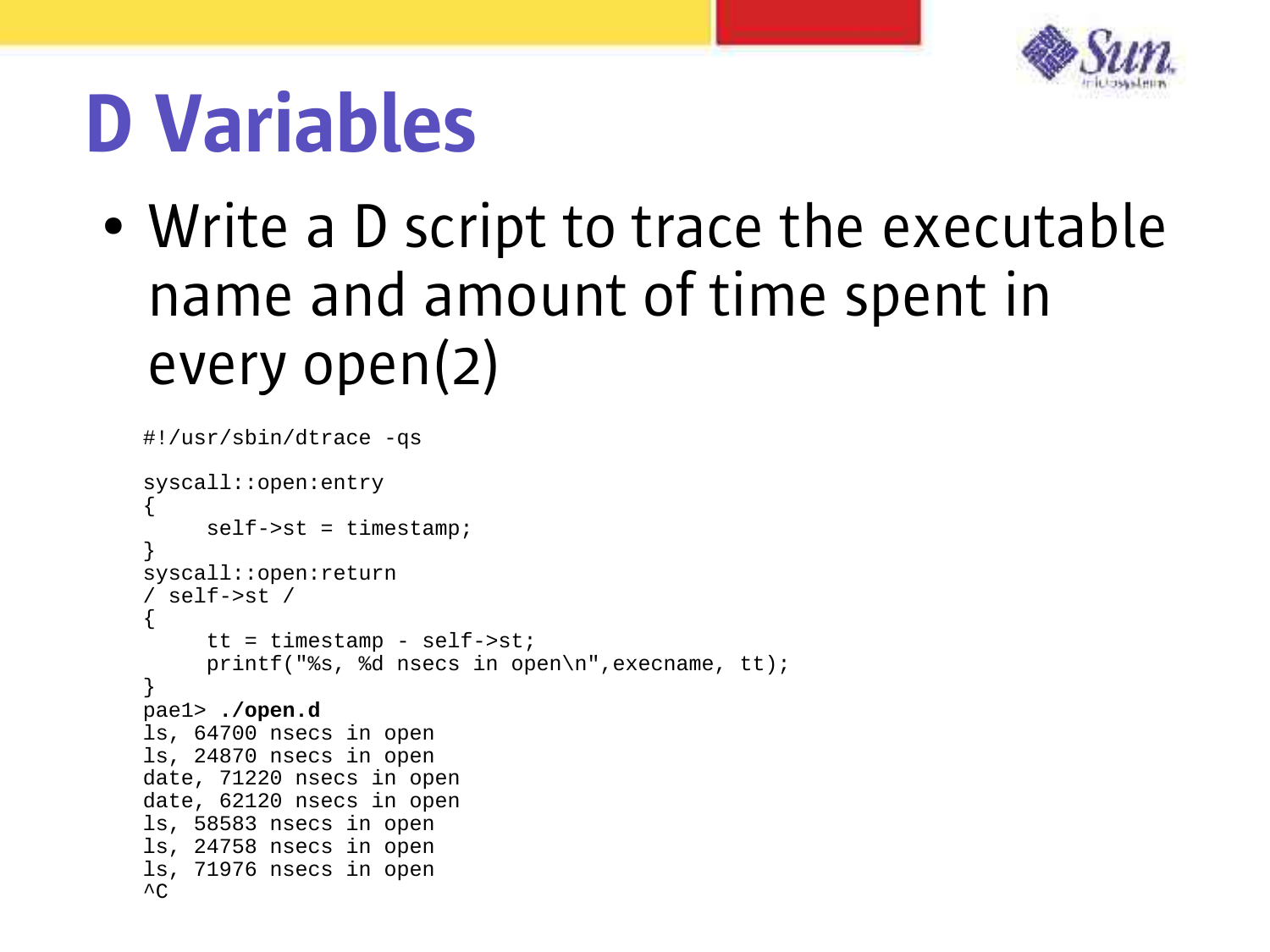

## D Variables

• Write a D script to follow a  $brk(2)$ system call through the kernel when called by a date(1) command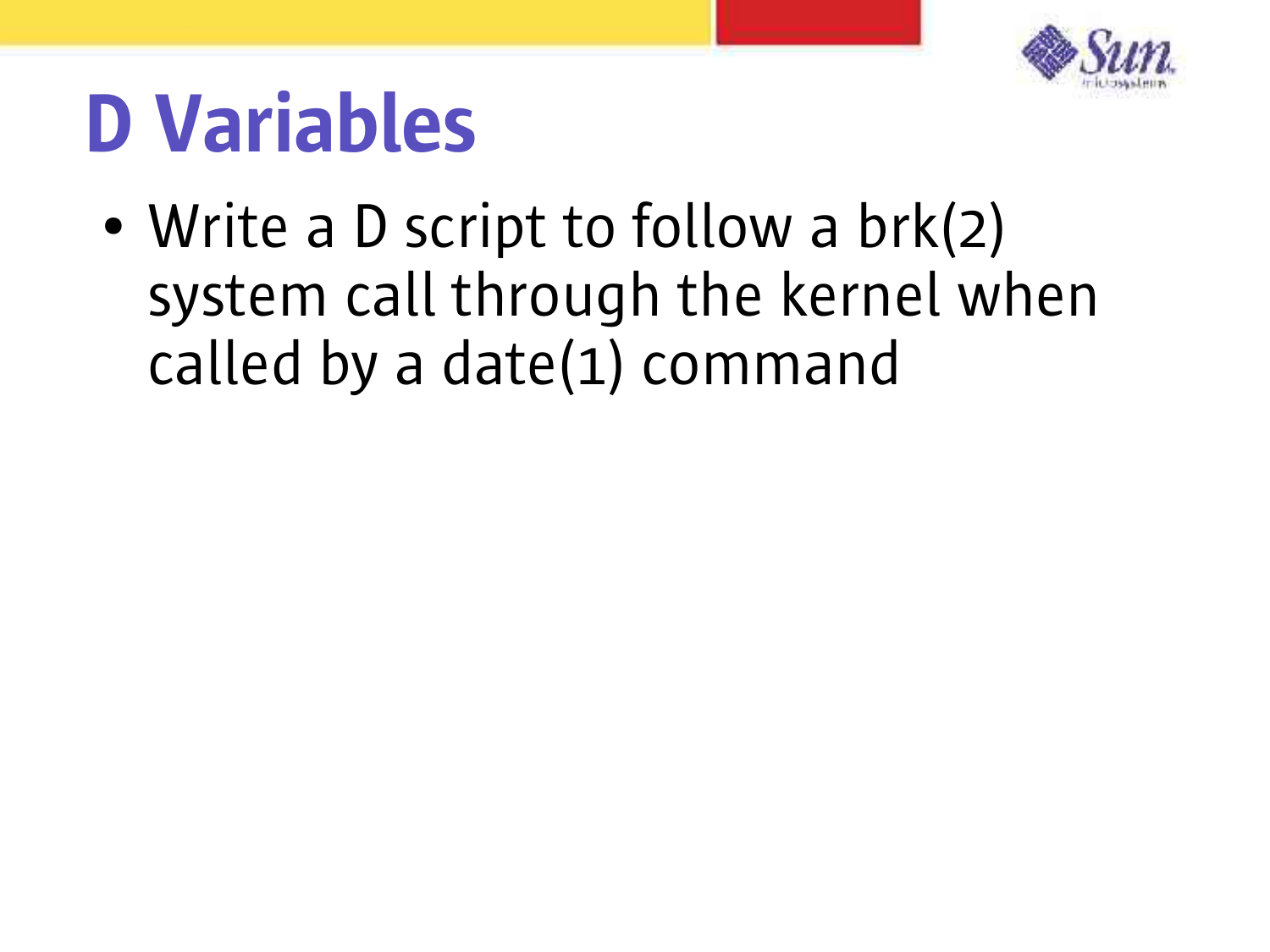

## D Variables

• Add "#pragma D option flowindent" to the above and observe the change in output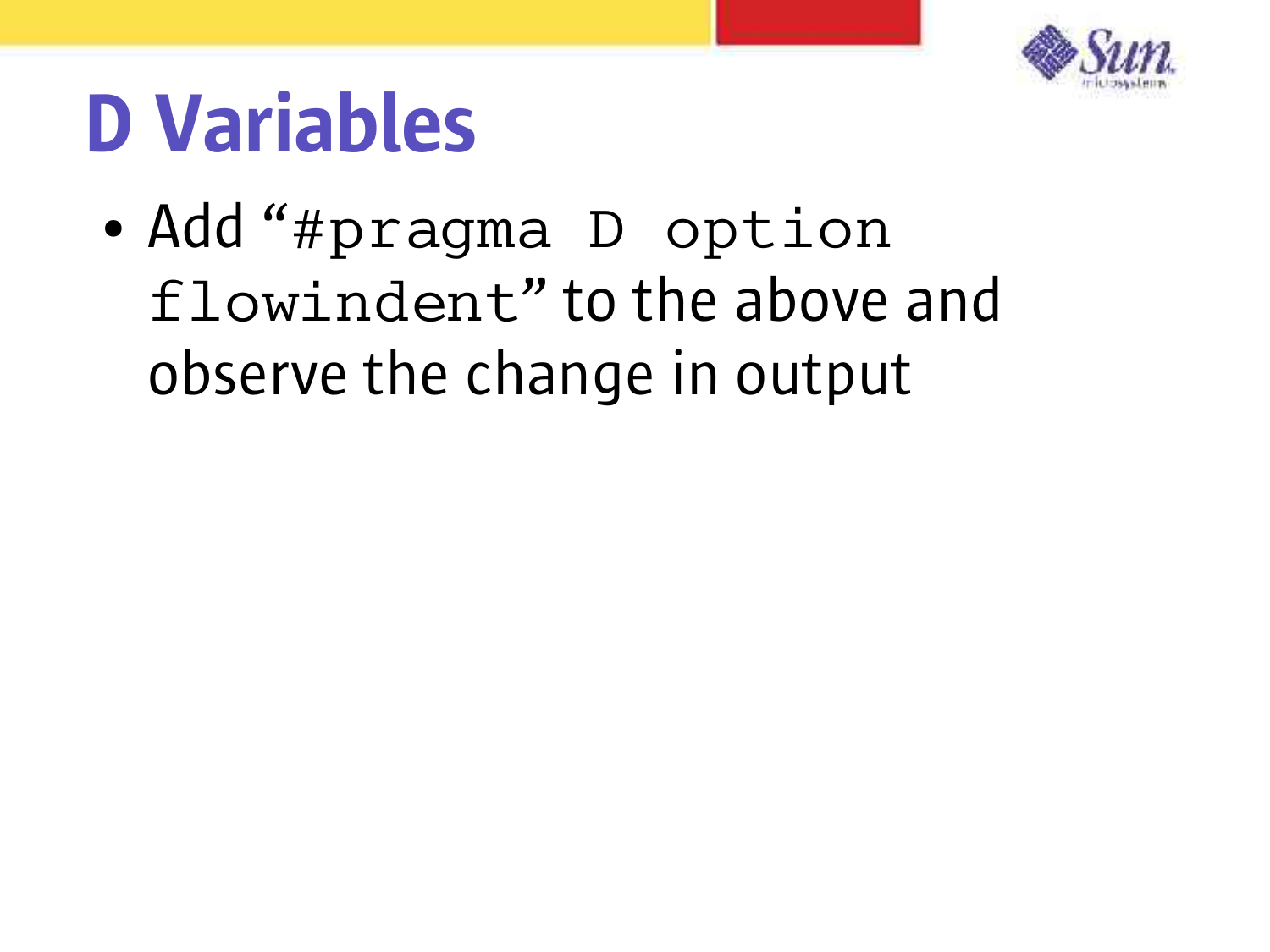

# **Aggregations**

- When trying to understand suboptimal performance, one often looks for *patterns* that point to bottlenecks
- When looking for patterns, one often doesn't want to study each datum – one wishes to *aggregate* the data and look for larger trends
- Traditionally, one has had to use conventional tools (e.g. awk(1), perl(1))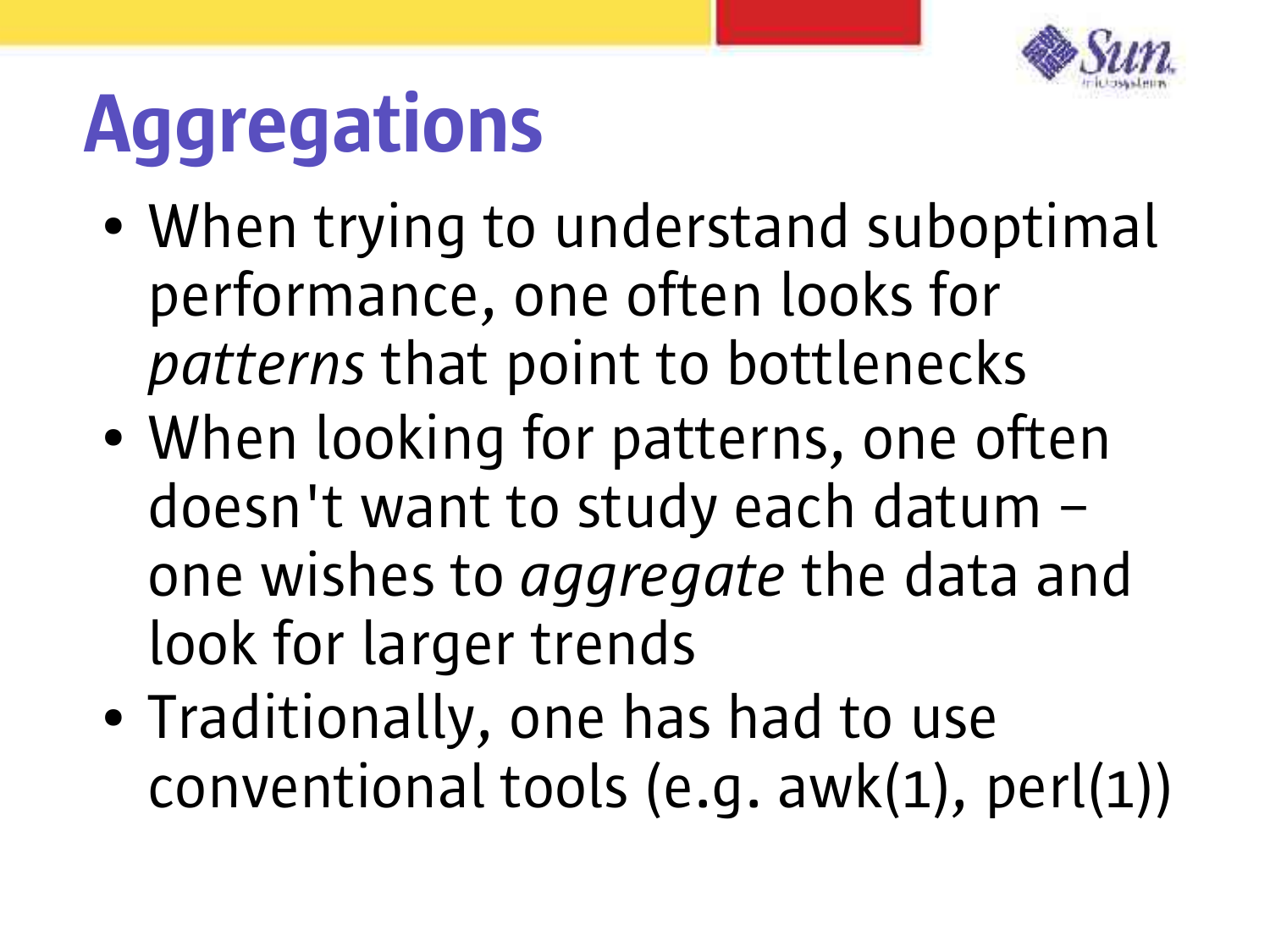

- DTrace supports the aggregation of data as a first class operation
- An *aggregating function* is a function f (x), where x is a set of data, such that: ●

 $f(f(x_0) \cup f(x_1) \cup ... \cup f(x_n)) = f(x_0 \cup x_1 \cup ... \cup x_n)$ 

● E.g., count, sum, maximum, and MINIMUM are aggregating functions; MEDIAN, and MODE are not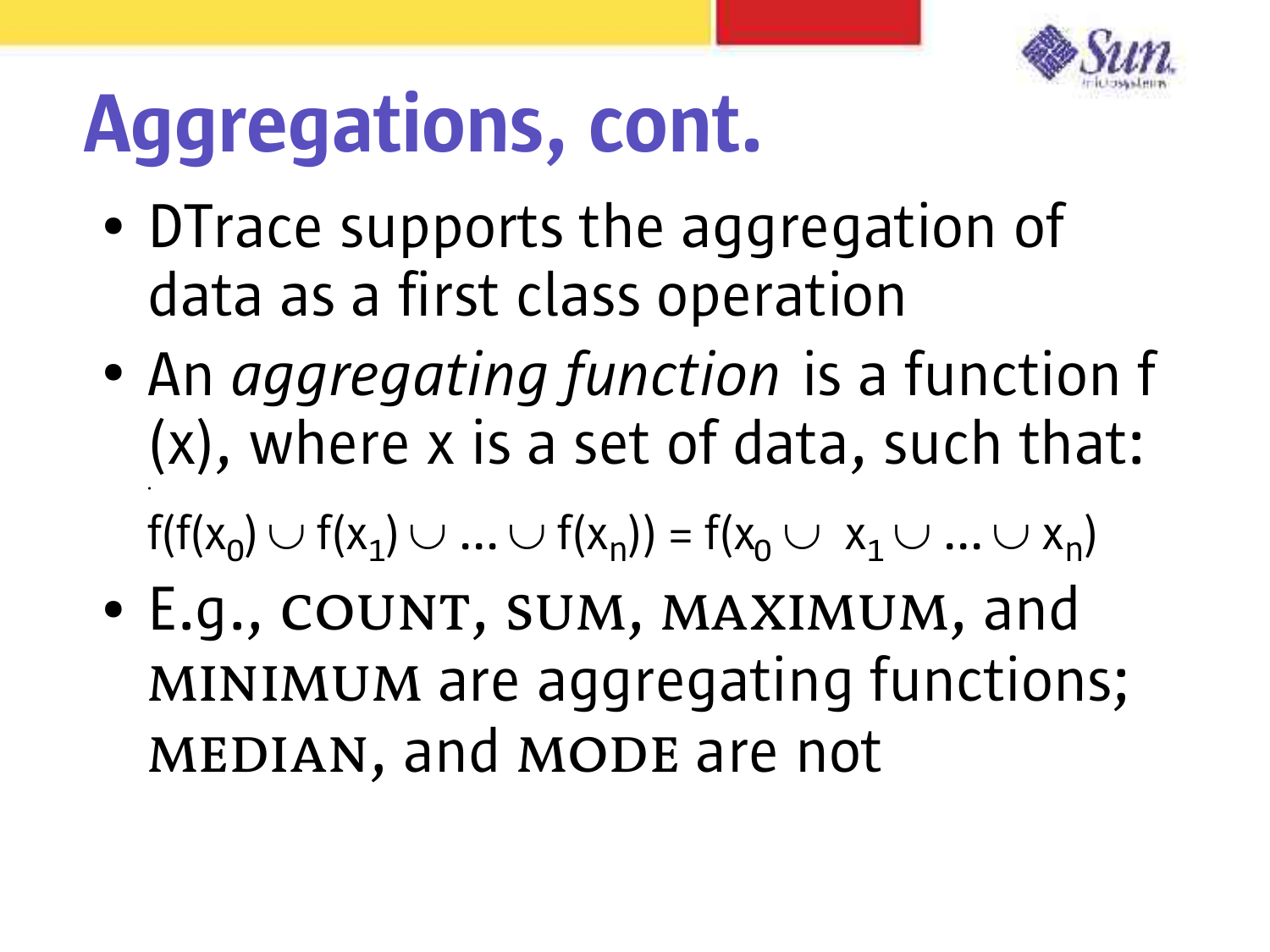

- An *aggregation* is the result of an aggregating function keyed by an arbitrary tuple
- For example, to count all system calls on a system by system call name:

```
dtrace -n 'syscall:::entry \
  { @syscalls[probefunc] = count(); }'
```
• By default, aggregation results are printed when dtrace(1M) exits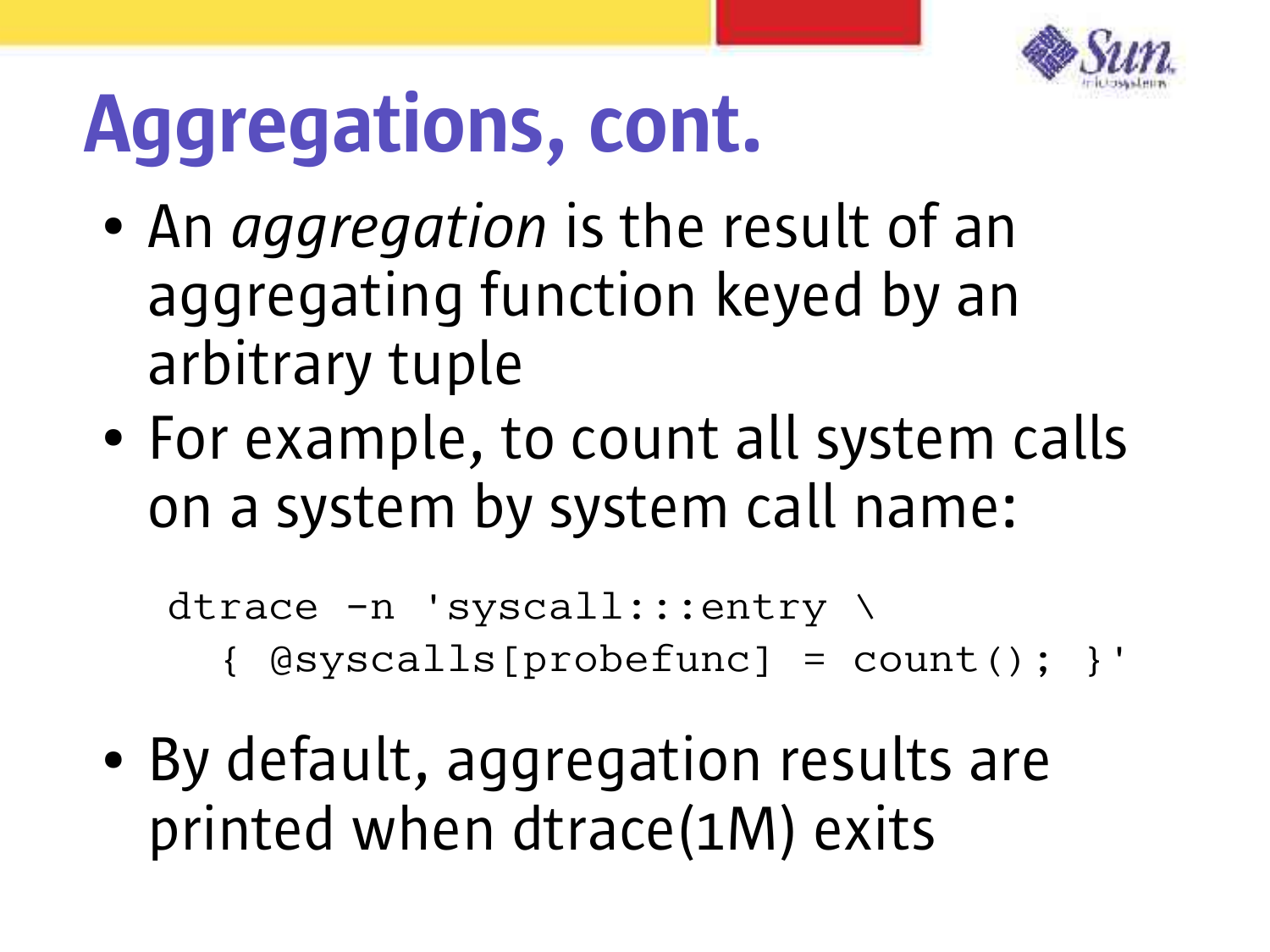

- Aggregations need not be named
- Aggregations can be keyed by more than one expression
- For example, to count all joctl system calls by both executable name and file descriptor:

dtrace -n 'syscall::ioctl:entry \

 ${e$  [execname, arg0] = count(); }'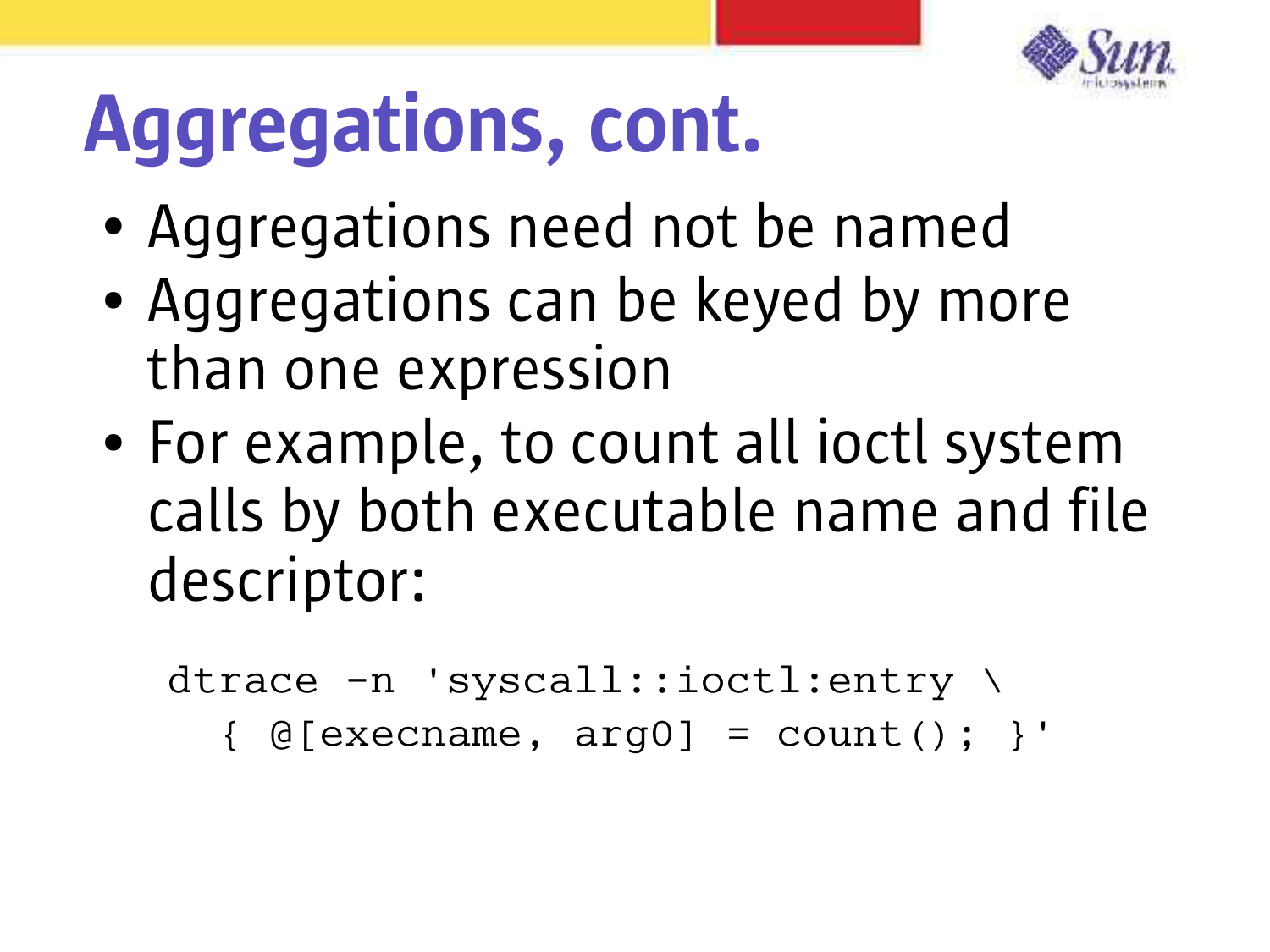

- Some other aggregating functions:
	- avg(): the average of specified expressions
	- min(): the minimum of specified expressions
	- max(): the maximum of specified expressions
	- quantize(): power-of-two distribution of specified expressions
- For example, distribution of write(2) sizes by executable name:

```
dtrace -n 'syscall::write:entry \
  {e[execname]} = quantize(arg2); }
```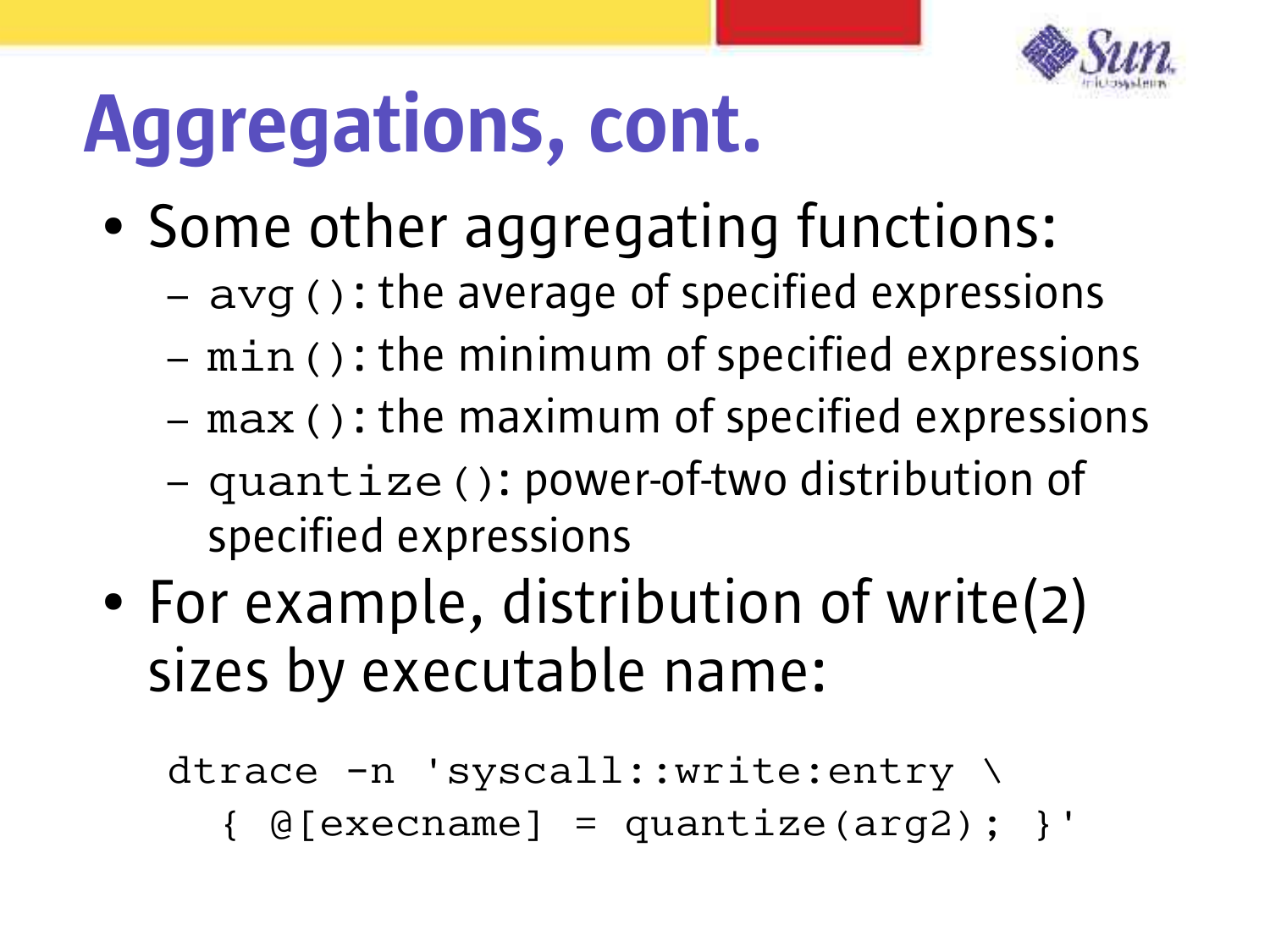

# Exploring DTrace

- This has been just an introduction to DTrace – there's much, much more:
	-
	-
	-
	- User-level tracing Ring buffering
	- Speculative tracing Anonymous tracing
	- Postmortem tracing Privilege model
	-
- BEGIN, END probes Aggregation formatting
- Normalization Provider specifics
- Associative arrays Clause-local variables
	-
	-
	-
- Explicit versioning Well-defined stability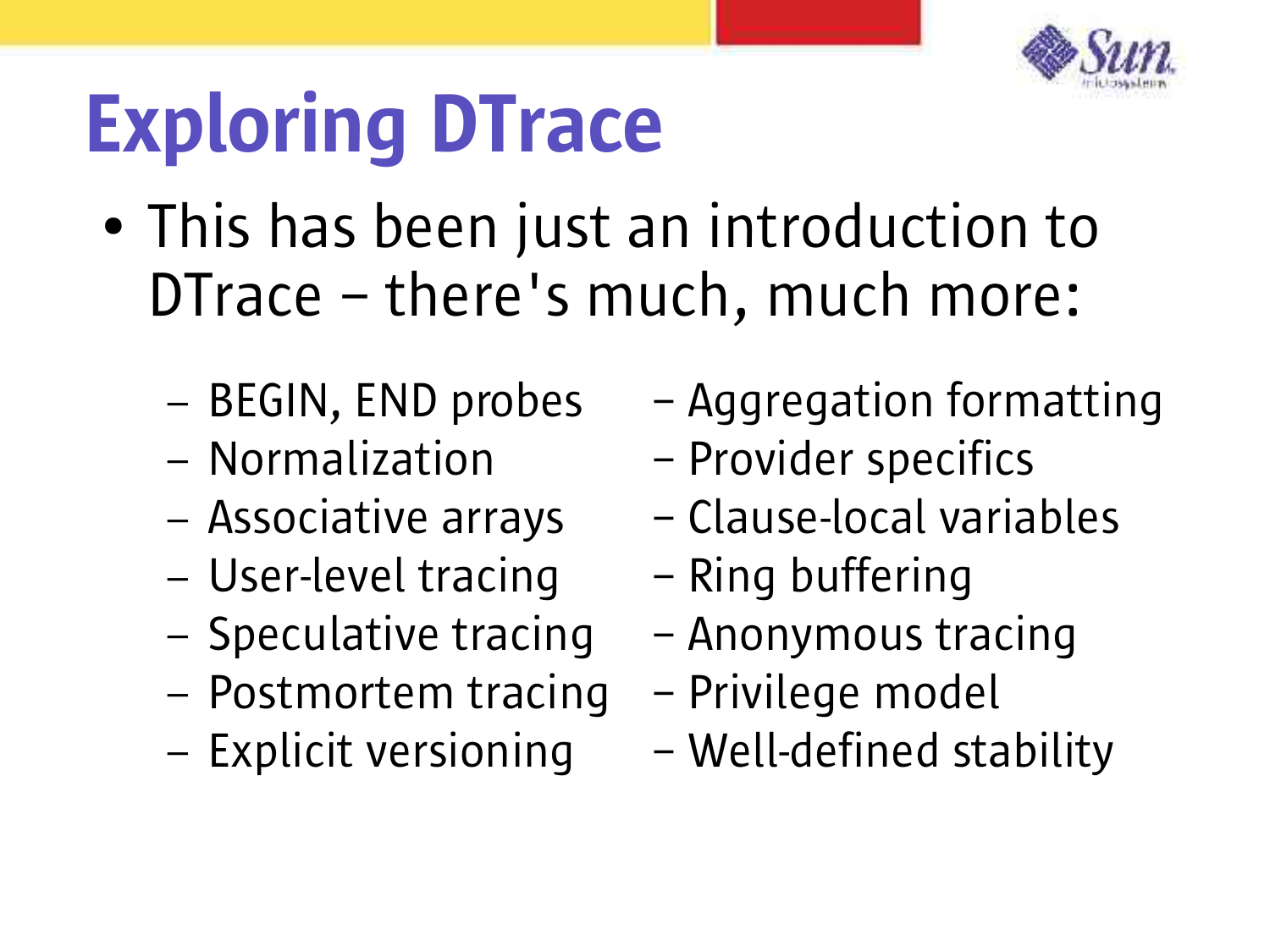

# Exploring DTrace, cont.

- http://docs.sun.com
	- Solaris 10 documentation online
	- "Solaris Dynamic Tracing Guide" Written by the engineers that designed and built DTrace
- BigAdmin has a page and discussion forum dedicated to DTrace:

http://www.sun.com/bigadmin/content/dtrace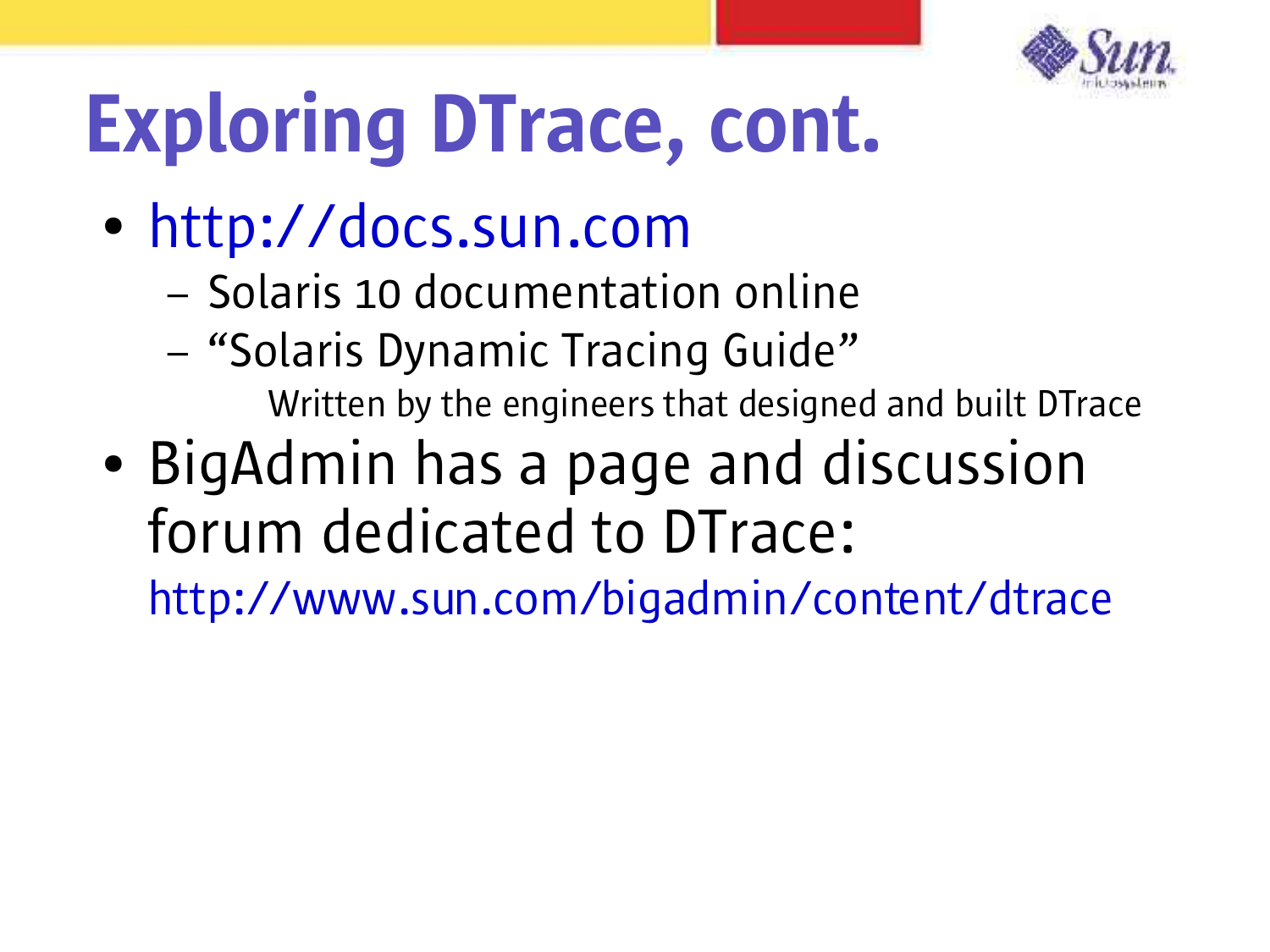

# The DTrace Revolution

- DTrace tightens the diagnosis loop:  $hypothesis \rightarrow instruction \rightarrow data$ *gathering analysis hypothesis*
- Tightened loop effects a revolution in the way we diagnose transient failure
- Focus can shift from *instrumentation* stage to *hypothesis* stage:
	- Much *less* labor intensive, less error prone
	- Much *more* brain intensive
	- *Much* more effective! (And a *lot* more fun)